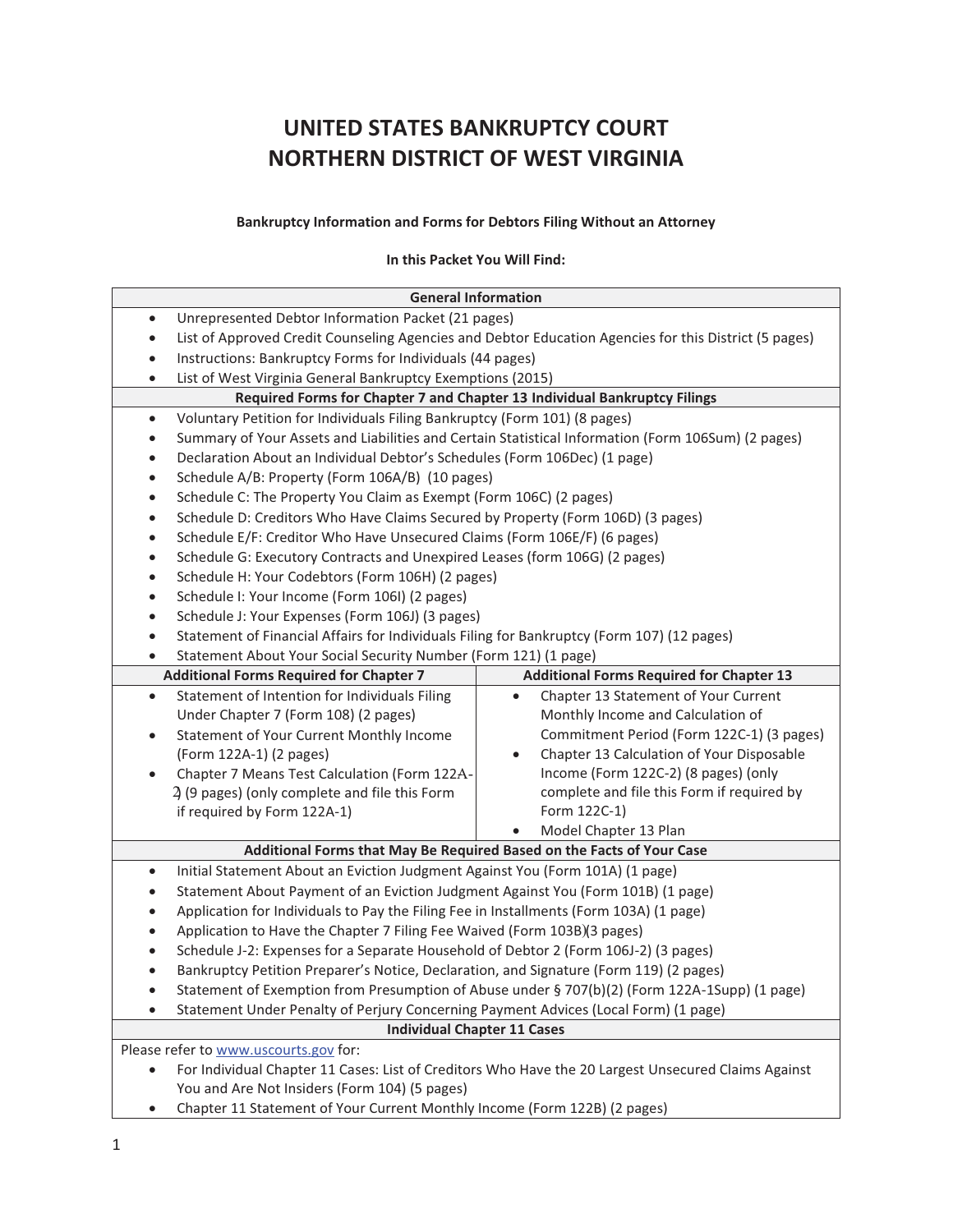# **UNITED STATES BANKRUPTCY COURT FOR THE NORTHERN DISTRICT OF WEST VIRGINIA**

# **UNREPRESENTED DEBTOR PACKET**

Prepared for use by the United States Bankruptcy Court for the Northern District of West Virginia

Last Updated: December 2015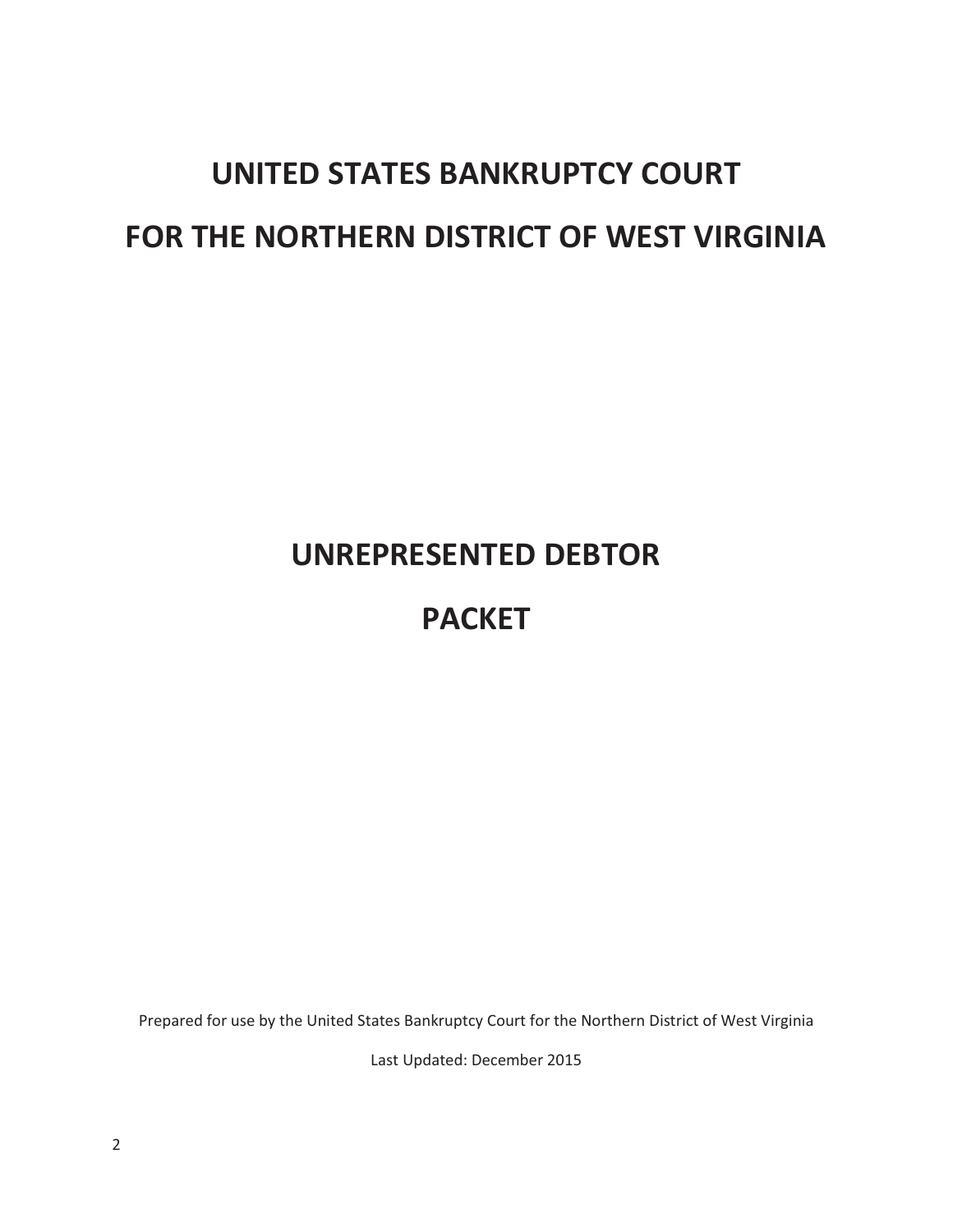#### **TABLE OF CONTENTS**

#### Page #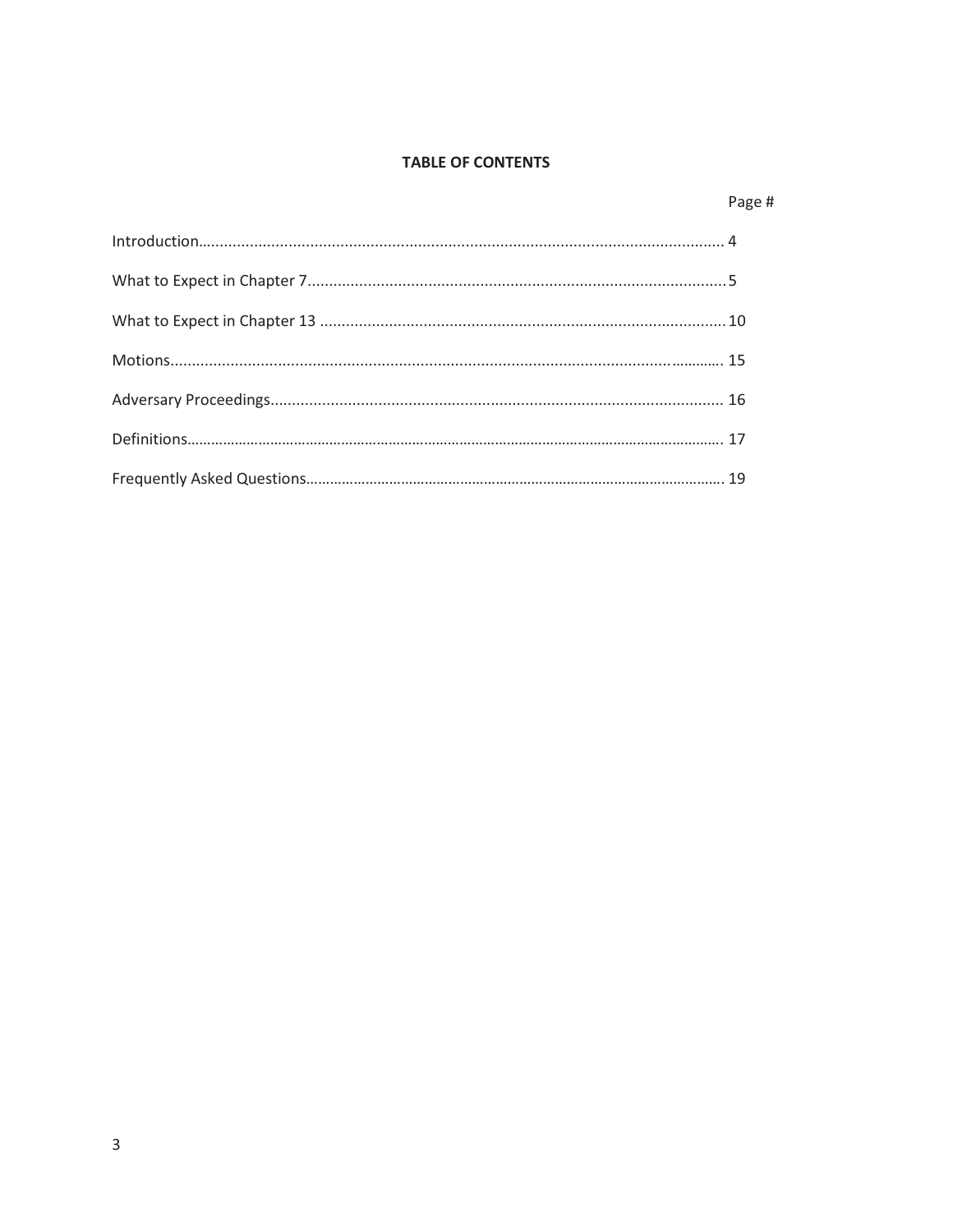#### **INTRODUCTION**

#### **This Guide is Intended to Assist Unrepresented Debtors in Bankruptcy:**

This guide is intended to assist you as an unrepresented person filing for bankruptcy. Its purpose is to provide a broad-base overview of the chapter 7 and chapter 13 bankruptcy process and provide answers to some questions that unrepresented debtors frequently ask the bankruptcy clerk's office.

You are responsible for knowing and following the procedures that govern bankruptcy processes. Although the staff of the clerk's office can provide you with general information concerning court rules, procedures, and what forms to file, the bankruptcy clerk's office staff cannot provide you with legal advice, interpret and apply court rules to your individual case, or otherwise participate in any action.

#### **Are You Sure that You Cannot Afford an Attorney?**

Self-representation carries certain responsibilities and risks. Often unrepresented debtors do not reap the full benefits of a bankruptcy filing because they do not know their pre-petition legal rights, what they are missing in bankruptcy process, and are uninformed regarding their post-discharge rights.

The primary reason unrepresented debtors tell bankruptcy clerk's office staff that they have chosen not to hire an attorney is because they cannot afford one. They say that if they could afford an attorney, they probably would not be filing for bankruptcy.

While an attorney filing a chapter 7 petition will request pre-payment of attorney's fees, many attorneys offer free initial consultations. Even if you elect not to hire an attorney to file a chapter 7 case, you should at least make an appointment to speak to the attorney regarding your case and possible payment terms. You may be surprised . . . bankruptcy attorneys are professionals that make a living representing individuals who cannot afford to pay their debts.

If you are contemplating filing a chapter 13 bankruptcy petition without an attorney, historically, your chances of being successful are probably less than 5%. Chapter 13 cases are generally more expensive and last longer than chapter 7 cases; however, in nearly all cases, the attorney is paid from funds that would otherwise be paid to your creditors and this District allows chapter 13 cases to be filed without the contemporaneous payment of the chapter 13 filing fee.

The point is, you don't know unless you ask. Make the appointment to speak with an attorney before you file and ensure that you are not being penny wise and pound foolish.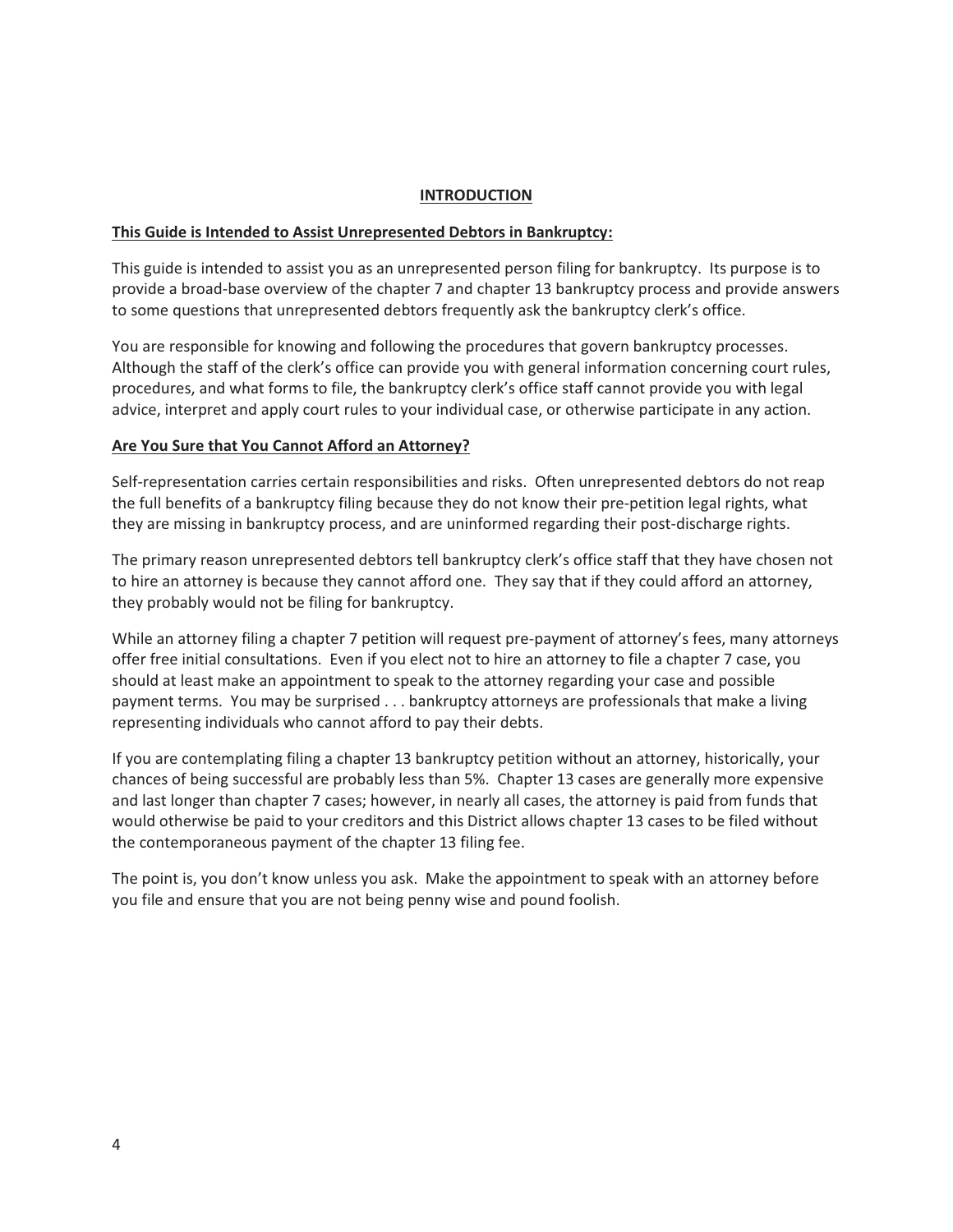#### **WHAT TO EXPECT IN CHAPTER 7**

Chapter 7 relief is available to individuals. If you are contemplating filing a chapter 7 case for a business entity (not a sole proprietorship) you must hire an attorney to file the case. Business entities cannot be unrepresented in federal court.

In chapter 7, a private person, known as the "chapter 7 trustee" is appointed to take possession of, and liquidate non-exempt equity in your "bankruptcy estate," which generally consists of all your interests in property as of the day you file bankruptcy. State law determines what portion of your property you get to keep from your pre-petition creditors. In West Virginia, the general bankruptcy exemption statute is W. Va. Code § 38-10-4. If you have "property of the estate" that is not exempt and that is not fully encumbered by liens the chapter 7 trustee may liquidate that property and distribute the proceeds to your pre-petition creditors that file proofs of claim in your bankruptcy case. If all of your property is exempt or encumbered by liens, the chapter 7 trustee may designate your case as being a "no-asset case," with no distribution to creditors. If that happens, you may keep all the property you currently have, which is "abandoned" as property of the bankruptcy case when your chapter 7 case closes. The chapter 7 trustee typically makes an asset determination after examining you and your financial affairs at your meeting of creditors.

#### **Role of the Bankruptcy Clerk's Office:**

The bankruptcy clerk's office is responsible for the general administration of bankruptcy cases. Any documents filed with the court must be submitted to the Bankruptcy Clerk's Office, P.O. Box 70, Wheeling, WV. 26003. If you are unrepresented and anticipate having an active case, you may request electronic filing privileges after filing your case by calling 304-233-1655 for details.

#### **Role of the Presiding Bankruptcy Judge:**

The bankruptcy judge assigned to your case is responsible for making decisions that impact your case. In most "no-asset cases" the presiding bankruptcy judge will only sign your chapter 7 discharge order. Otherwise, the presiding bankruptcy judge is only typically involved if a legal controversy arises in your case that needs resolution, or when the Bankruptcy Code requires the presiding bankruptcy judge to make specific determinations, such as if you sign a reaffirmation agreement without an attorney.

#### **Role of the Chapter 7 Trustee:**

The chapter 7 trustee is charged with the liquidation of all non-exempt assets constituting the property of your bankruptcy estate for the benefit of your pre-petition creditors. Typically, after examining you and your financial affairs at your meeting of creditors, the chapter 7 trustee will evaluate whether such non-exempt assets exist. The below example demonstrates the general asset calculation performed by a chapter 7 trustee:

 20,000 Vehicle Value 20,000 Vehicle Value -17,000 Lien on Vehicle -12,000 Lien on Vehicle  $-2,400$  Exemption: W. Va. Code § 38-10-4(b)  $-2,400$  Exemption § 38-10-4(b) -2,000 Estimated Costs of Sale -2,000 Estimated Costs of Sale \$0 Non-Exempt Equity 63,600 Non-Exempt Equity

#### *Example 1: Example 2:*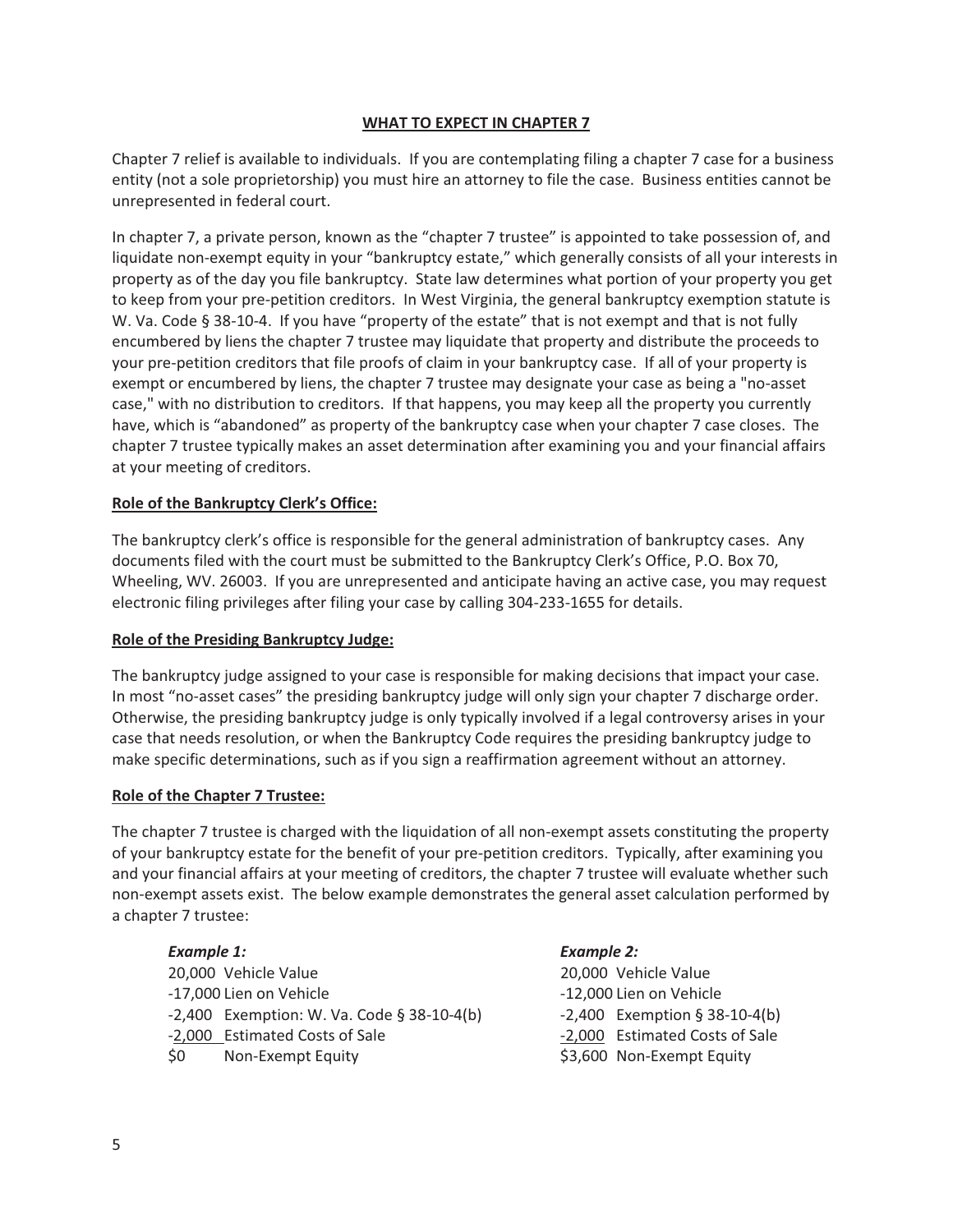In the above examples, the chapter 7 trustee may elect not to administer the vehicle in Example 1 and elect to sell the vehicle in Example 2. If you own a vehicle that fits better under Example 2 and you want to keep it, you may want to: (1) ascertain if other exemptions are available to you (such as any "wild card" exemption), (2) to speak to the chapter 7 trustee about purchasing your non-exempt equity, or (3) think about filing a chapter 13 case.

#### **Life of a "No-Asset" Chapter 7 Case:**

The steps discussed below relate only to a typical chapter 7 case where the chapter 7 trustee declares that you have no non-exempt asset to administer for the benefit of your pre-bankruptcy petition creditors. Of course, every case is unique.

#### Up to 180 days before filing

- Make an appointment to speak with an attorney before choosing to proceed without one
- Obtain your most recent tax returns and bank statements and hold them for when the chapter 7 trustee requests to review them
- Take the required pre-petition credit counseling course and obtain a certificate
- Obtain a credit report to better list your creditors and their addresses
- Gather and complete required forms and schedules
	- o Credit Counseling Certificate
	- o Petition
	- $\circ$  Schedules A/B, C, D, E/F, G, H, I, and J. Complete Schedule J-2 only if it applies to you.
	- o Summary of Schedules and Statistical Summary
	- o Declaration of Schedules
	- o Statement of Financial Affairs
	- o Statement of Intention
	- o Means Test Part 1, and Part 2 if applicable (Forms 122A and 122B)
	- o Request to waive the filing fee, request to pay the filing fee in installments, or a cashier's check or money order for the filing fee. Filing fees change from time to time. Please call the clerk's office to ascertain the correct fee. 304-233-1655.
	- o Statement of Social Security Number
	- $\circ$  Pay advices (pay stubs) or other evidence of payment received within 60-days of the petition date. If none, use the Local Form: Statement Under Penalty of Perjury Concerning Payment Advices
	- o Mailing List
- - Physically ("wet") sign:
	- o Pages 6 and 8 of the petition (Form 101)
	- $\circ$  Fee Waiver Application or Application to Pay the Fee in Installments, if applicable (Form 103A or 103B)
	- o Declaration of Schedules (Form 106Dec)
	- o Statement of Financial Affairs (Form 107)
	- o Statement of Intention (Form 108)
	- o Statement of Social Security Number (Form 121)
	- o Means Test Part 1 (Form 122A-1)
	- o Means Test Part 2, if applicable (Form 122B).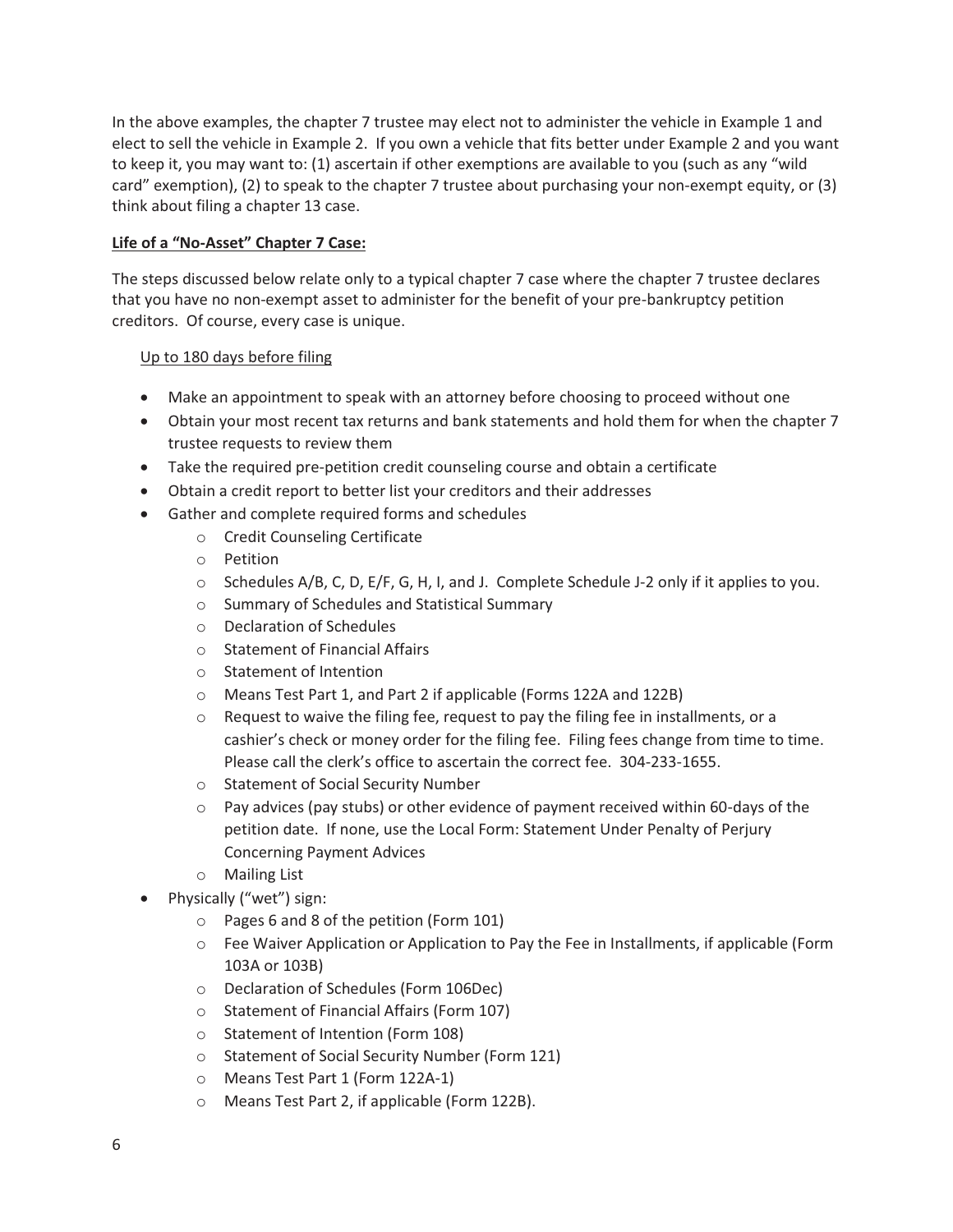o Statement Under Penalty of Perjury Concerning Payment Advices, if applicable

#### Petition Day or the Next Business Day

- Mail your petition and associated documents to U.S. Bankruptcy Court, P.O. Box 70, Wheeling, WV 26003. Alternatively, hand deliver your petition and schedules to the Bankruptcy Clerk's Office, 1125 Chapline Street, Suite 314, Wheeling, WV 26003. Normal business hours are 8:30 to 12:00 and 1:00 to 5:00 M-F. By appointment, petitions and schedules may be hand delivered to U.S. Bankruptcy Court, 324 West Main Street, Clarksburg, WV 26302. For an appointment, call 304-233-1655. A bankruptcy case is not filed until it is time stamped by the Bankruptcy Clerk's Office or opened in the court's electronic filing system.
- The bankruptcy judge and the chapter 7 trustee are assigned to your case.
- The bankruptcy clerk's office issues a notice that you filed a chapter 7 bankruptcy petition to all the creditors that you provided on your mailing list. Among other things, you and your creditors are informed of the date, time, and place for your meeting of creditors.

#### 14 Days After the Petition

• Last day to file any deficient schedule or document. The failure to timely file such documents may result in the administrative dismissal of the case. The bankruptcy clerk's office will inform you if you are missing any documents.

#### About 7 Days Before the Meeting of Creditors

- Have your recent tax returns and bank statements ready for your chapter 7 trustee. The chapter 7 trustee Office will inform you of any request for documentation. Generally, you should have them ready at least 7 days before the date set for your meeting of creditors, which is held anywhere between 21 and 40 days after your petition date. See below.

#### 21-40 Days After the Petition Date

• Attend the § 341 meeting of creditors as instructed on your notice of case filing and deadlines. Bring any documents with you that the chapter 7 trustee has requested. Following your meeting of creditors the chapter 7 trustee will typically determine if non-exempt assets exist to distribute to your pre-petition creditors. If the chapter 7 trustee believes such assets exist, the chapter 7 trustee will inform the bankruptcy clerk's office and your creditors will be provided a notice of the time within which to file proofs of claim in your case.

#### Within 10 Days After Your Meeting of Creditors

- Within 10 days after the meeting of creditors, the United States Trustee's Office is to review your case and determine if it is an abuse of the Bankruptcy Code for you to file a chapter 7 petition. If the United States Trustee believes your chapter 7 case may be abusive, it may undertake court action to dismiss your case or have it converted to chapter 13.

#### Within 30 Days After Your Meeting of Creditors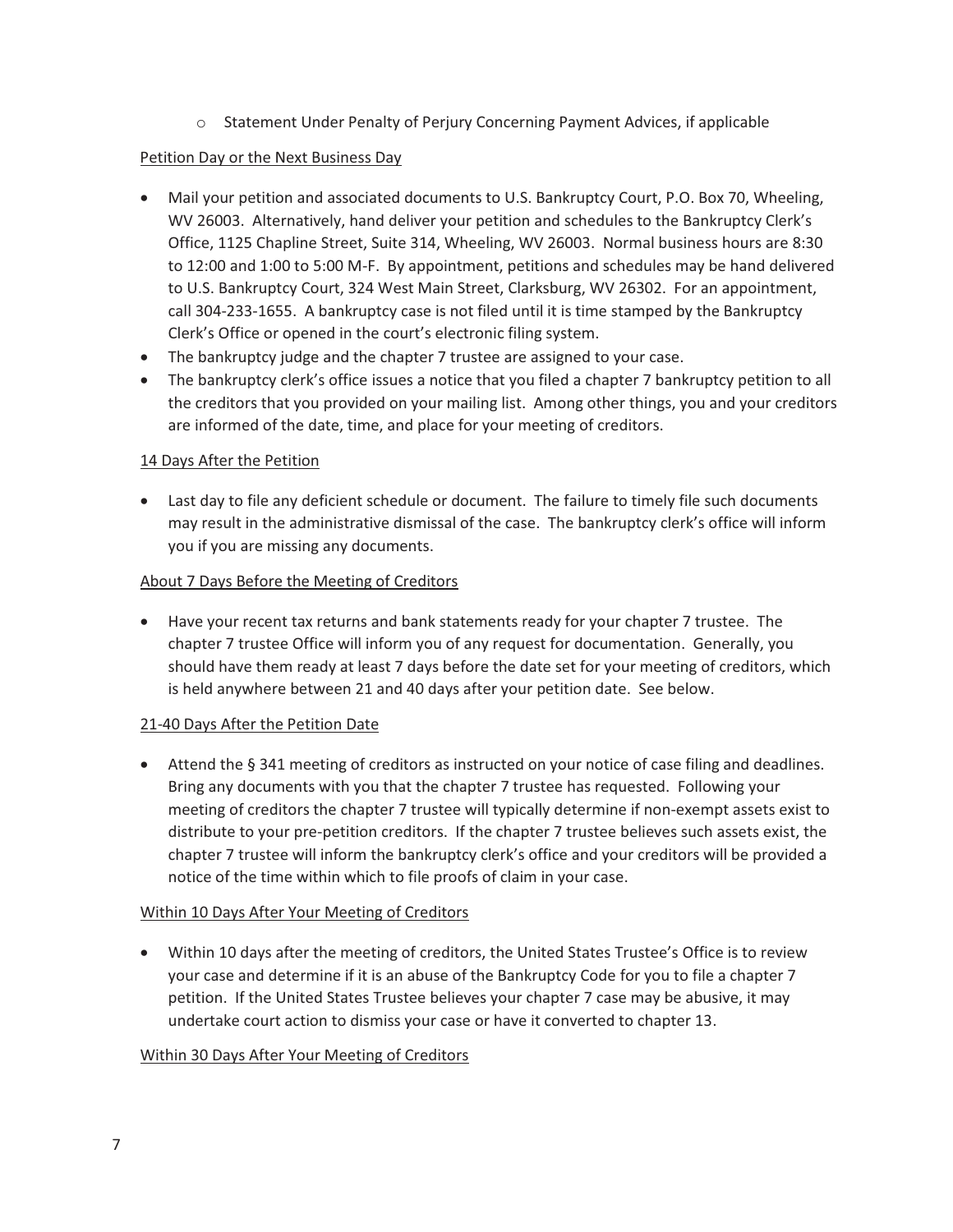- You must perform your intention as listed on your Statement of Intention within 30 days from the date your meeting of creditors was set.

#### Within 60 Days After Your Meeting of Creditors

- Creditors have 60 days following the date first set for your meeting of creditors to file a complaint to except a certain debts from your anticipated bankruptcy discharge, or to attempt to deny you a discharge in bankruptcy.
- You must have taken a course in financial management before you can obtain a chapter 7 discharge. You may take that course at any time after you file your bankruptcy petition. Mail the certificate of completion to the Bankruptcy Clerk's Office, P.O. Box 70, Wheeling, WV 26003.
- Any agreement you intended to make to reaffirm a debt must be made before entry of your discharge order.
- After providing evidence of your completion of the post-petition instructional course in financial management, and upon expiration of the deadline for creditors to file complaints to except certain debts from your bankruptcy discharge, or to deny you a discharge, you will receive your chapter 7 discharge order from the court. Retain this copy in a safe place for future reference. If the chapter 7 trustee previously deemed your bankruptcy case as having "no-assets," then your bankruptcy case is closed contemporaneous with your discharge order and you have finished the chapter 7 bankruptcy process.

#### Anytime between Case Opening and Case Closing

• Any time after the filing of the petition and before case closure, you, a creditor, or an interested party may request specific relief from the court. Each request for relief may be associated with different procedures. When necessary, the moving party or the clerk's office will inform you if action is required by you. After your case is closed, the court may only reopen it for "cause."

#### **The Chapter 7 Meeting of Creditors**

The chapter 7 trustee conducts the meeting of creditors. The bankruptcy clerk's office will inform you of the date, time and place of the meeting. If two debtors are filing together, (a "joint case"), both debtors must appear in person. In addition to any documents requested by the chapter 7 trustee, bring the following:

- Personal Identification: A picture identification issued by a governmental unit, or other personal identifying information that establishes your identity. Acceptable forms of picture identification (ID) include: driver's license, U.S. government ID, state ID, passport (and current U.S. visa, if not a U.S. citizen), military ID, resident alien card, and an identity card issued by a national government authority.
- Evidence of your social security number or a written statement that the documentation does not exist. Acceptable forms of proof of social security number include, but are not limited to: social security card, medical insurance card, pay stub, W-2 Form, IRS Form 1099, and Social Security Administration (SSA) Statement.
	- Financial Information:
		- - Evidence of your current income, such as your most recent payment advice, retirement and/or social security statement, disability statement, unemployment statement, etc.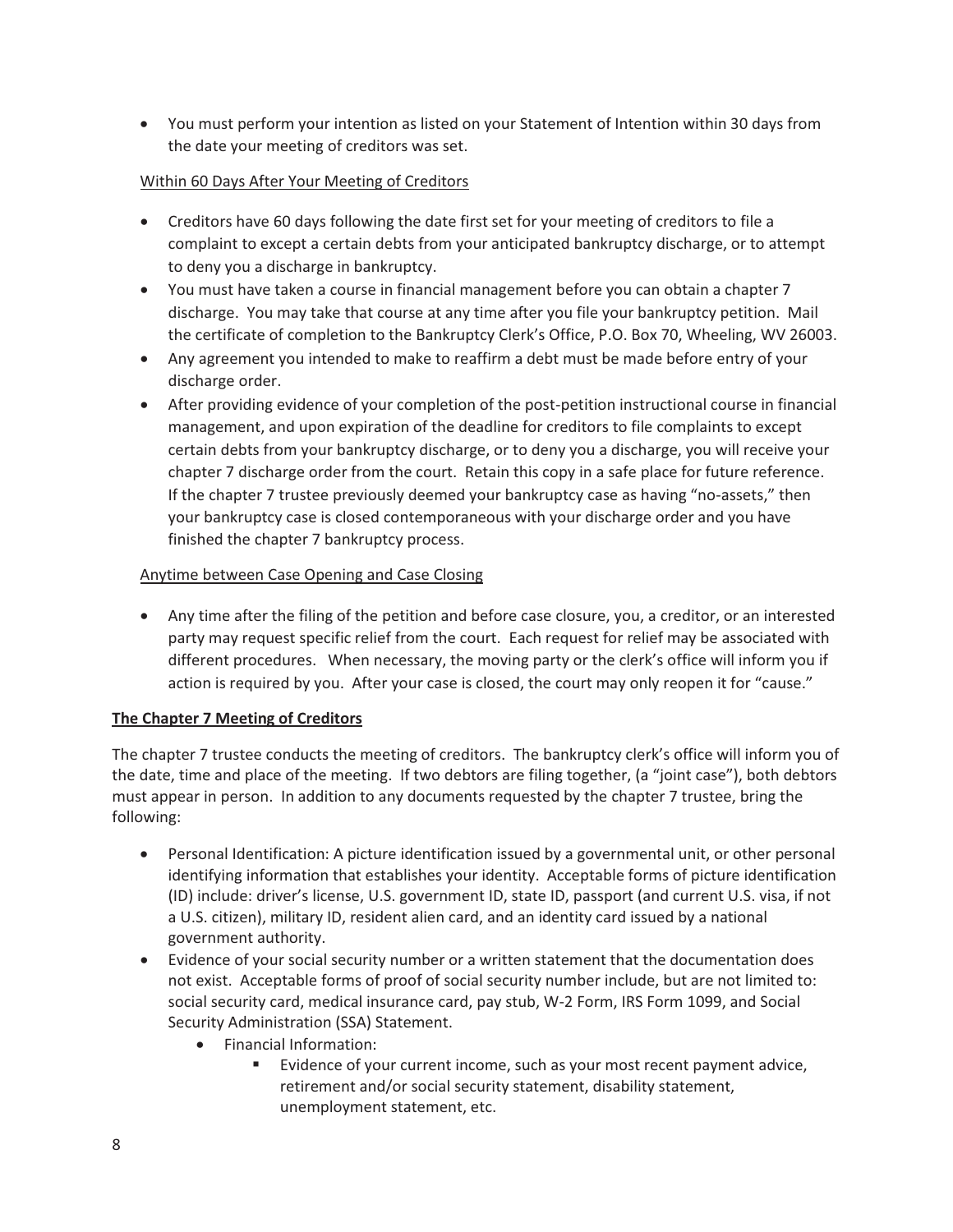- **EXECT** Statements for each of your depository and investment accounts, including checking, savings, and money market accounts, non-retirement accounts, mutual funds, brokerage accounts and educational trust accounts for the time period that includes the date of the filing of the petition
- Petition and Schedules If the petition and schedules have been filed electronically, you must bring the original petition and schedules bearing your actual signatures. If you mailed or hand delivered your petition and schedules to the bankruptcy clerk's office, and don't have a copy, inform your chapter 7 trustee of that fact at the meeting of creditors. The bankruptcy clerk's office keeps your original signatures for at least 60 days after the petition date in case your original signatures are required.
- Other Documents Prior to a § 341(a) meeting, the trustee may ask you to provide documents to corroborate the information contained in your petition, statements, and schedules.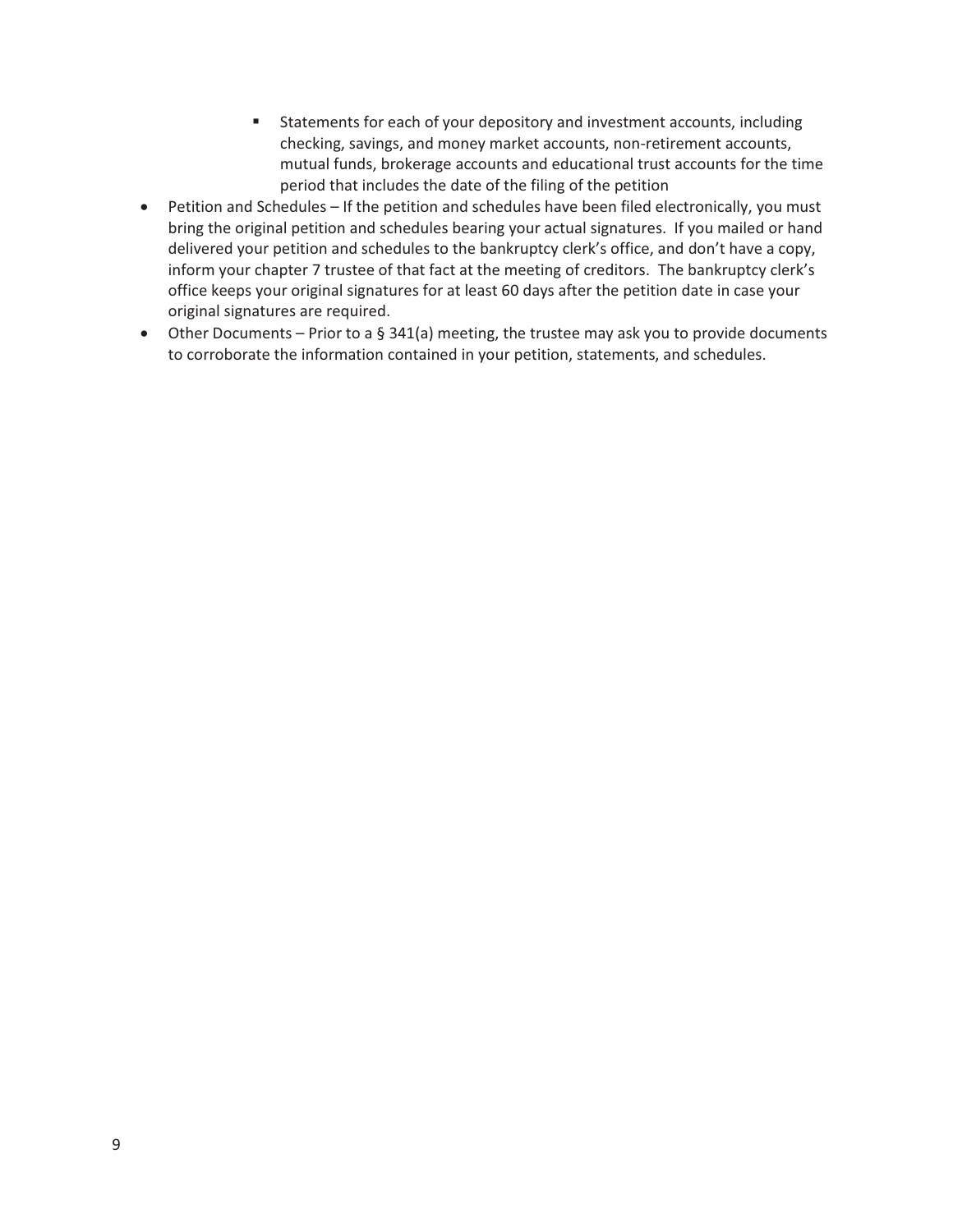#### **WHAT TO EXPECT IN CHAPTER 13:**

Chapter 13 provides a process for individuals with a regular source of income to pay off a portion of their debts over a period of time under the supervision of the court and a trustee. Only individuals may file a chapter 13 petition.

A plan specifying how each creditor will be paid is filed with the petition or within 14 days thereafter. The bankruptcy courts for the Northern and Southern Districts of West Virginia have mandatory model chapter 13 plans that are available on the courts' websites, and in this packet. Payments are made to the "chapter 13 trustee" who makes distribution to creditors according to the provisions of a confirmed plan. Depending on much you are able to pay while maintaining a standard of living, debts may be paid back either in whole or in part.

#### **Role of the Bankruptcy Clerk's Office:**

The bankruptcy clerk's office is responsible for the general administration of bankruptcy cases. Any documents filed with the court must be submitted to the Bankruptcy Clerk's Office, P.O. Box 70, Wheeling, WV. 26003. If you are unrepresented and anticipate having an active case, you may request electronic filing privileges after filing your case by calling 304-233-1655 for details.

#### **Role of the Presiding Bankruptcy Judge:**

The presiding Bankruptcy Judge is responsible for making decisions that impact your case. The presiding Bankruptcy Judge is only typically involved if a legal controversy arises in your case that needs resolution, or at any scheduled hearing on confirmation of your proposed chapter 13 plan. Work with your chapter 13 trustee to help avoid unnecessary court appearances.

#### **Role of the Chapter 13 Trustee:**

The chapter 13 trustee is responsible for administering most aspects of your chapter 13 case. The chapter 13 trustee conducts your meeting of creditors and determines whether to object to confirmation of your proposed chapter 13 plan based upon the chapter 13 trustee's application of the Bankruptcy Code and Rules. You make periodic payments to the chapter 13 trustee, which are then distributed to your creditors.

#### **Life of a Chapter 13 Case:**

The steps discussed below relate only to a typical chapter 13 case. Every case is different.

#### Up to 180 days before filing

- Make an appointment to speak with an attorney before electing to proceed without counsel
- Obtain your most recent tax returns and bank statements and hold them in case the chapter 13 trustee requests to review them.
- Take the required pre-petition credit counseling course and obtain a certificate
- Obtain a credit report to better list your creditors and their addresses
- Gather and complete required forms and schedules
	- o Credit Counseling Certificate
	- o Petition
	- o Schedules A/B, C, D, E/F, G, H, I, J, and J-2 if applicable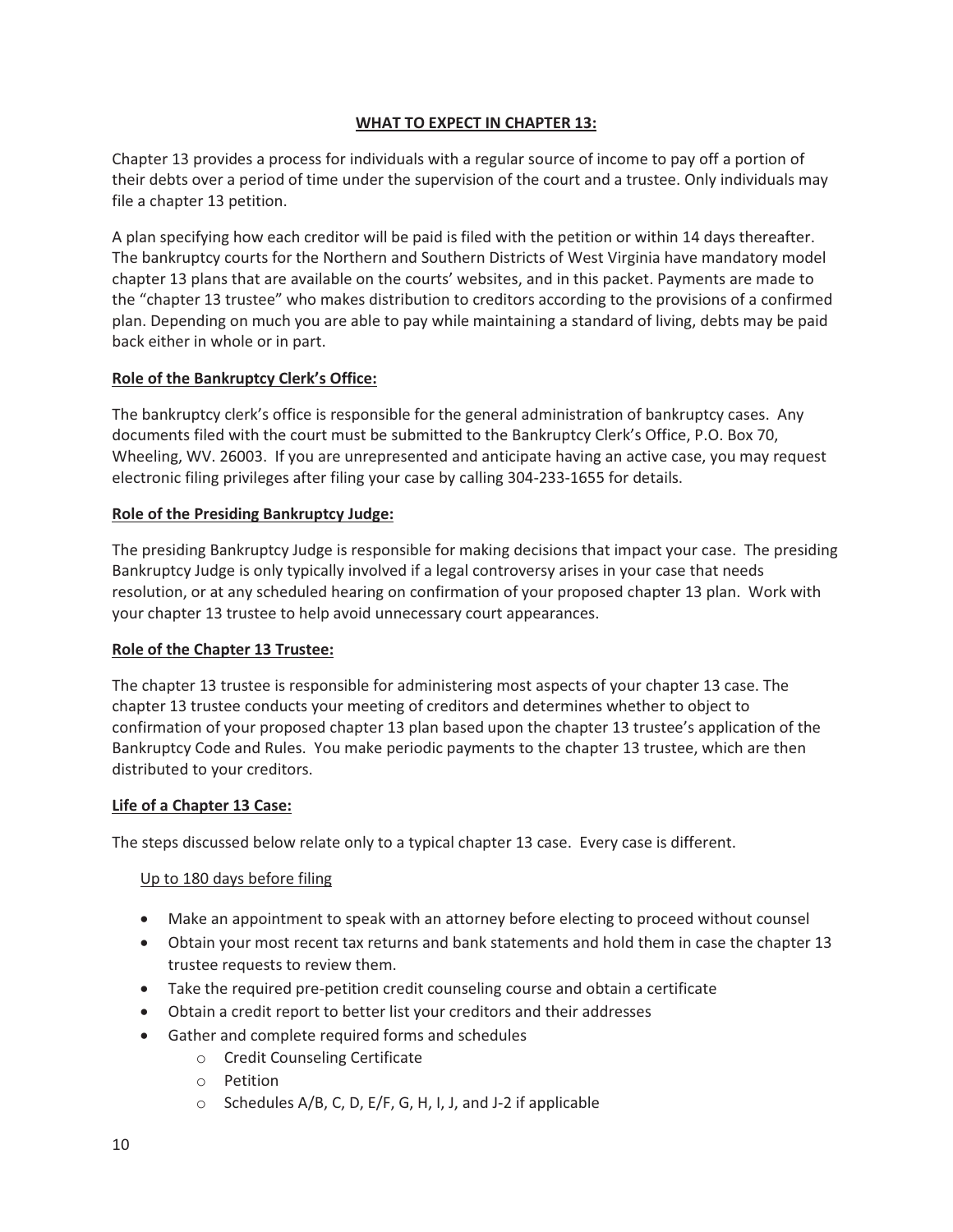- o Summary of Schedules and Statistical Summary
- o Declaration of Schedules
- o Statement of Financial Affairs
- o Means Test Part 1, and Part 2 if applicable (Forms 122C1 and 122C2)
- $\circ$  Request to pay the fee in installments, or a money order for the filing fee. Filing fees change from time to time. Please call the clerk's office before obtaining a money order to ascertain the correct fee. 304-233-1655.
- o Statement of Social Security Number
- $\circ$  Pay advices (pay stubs) or other evidence of payment received within 60-days of the petition date
- o Mailing List
- o Proposed chapter 13 plan
- Physically ("wet") sign:
	- o Pages 6 and 8 of the petition (Form 101)
	- o Application to Pay the Fee in Installments, if applicable (Form 103A)
	- o Declaration of Schedules (Form 106Dec)
	- o Statement of Financial Affairs (Form 107)
	- o Statement of Social Security Number (Form 121)
	- o Means Test Part 1 (Form 122C1)
	- o Means Test Part 2, if applicable (Form 122C2)
	- o Declaration of no payment advices, if applicable (Local Form)
	- o Proposed chapter 13 plan

#### Petition Day or the Next Business Day

- Mail your petition and associated documents to U.S. Bankruptcy Court, P.O. Box 70, Wheeling, WV 26003. Alternatively, hand deliver your petition and schedules at the Bankruptcy Clerk's Office, 1125 Chapline Street, Suite 314, Wheeling, WV 26003. Normal business hours are 8:30 to 12:00 and 1:00 to 5:00 M-F. By appointment, petitions and schedules may be dropped off at U.S. Bankruptcy Court, 324 West Main Street, Clarksburg, WV 26302. For an appointment, call 304-233-1655. A bankruptcy case is not filed until it is time stamped by the Bankruptcy Clerk's Office or opened in the court's electronic filing system.
- The bankruptcy judge and the chapter 13 trustee are assigned to your case.
- The bankruptcy clerk's office issues a notice that you filed a chapter 13 bankruptcy petition to all the creditors you provided on your mailing list. Among other things, you and your creditors are informed of the date, time, and place for your meeting of creditors and the deadline within which to file proofs of claim. A proof of claim is the creditor's assertion of how much you owe them as of the date you filed your bankruptcy petition.

#### 14 Days After the Petition

- Last day to file any deficient schedules or documents. The failure to file such documents may result in the administrative dismissal of the case. The clerk's office will inform you if you are missing any documents.
- Your proposed chapter 13 plan is due, if not already filed.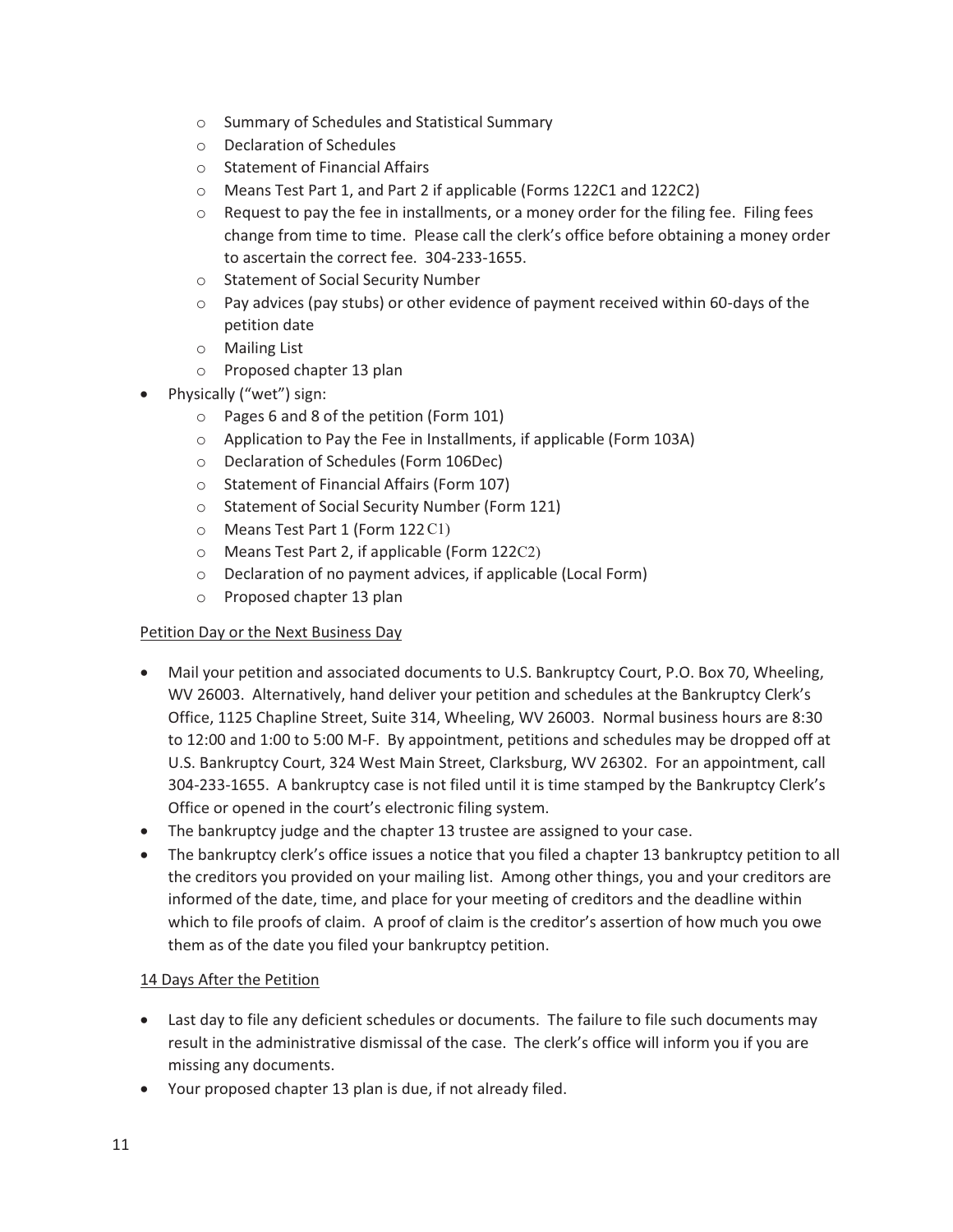#### 21-50 Days After the Petition

• Your meeting of creditors is scheduled between 21 and 50 days after you filed your bankruptcy petition. Generally, the chapter 13 trustee will request your bank statement and tax returns in advance of the meeting. Have those documents ready for the chapter 13 trustee to review.

#### 30 Days After the Petition

• Your first plan payment is due. 11 U.S.C. § 1326(a). Payment is generally by a wage withholding order that is prepared by the bankruptcy clerk's office based on the information you provided in your proposed plan. If you do not have a wage withholding order, make your proposed plan payment to the chapter 13 trustee in the amount required under your proposed plan.

#### 14 Days After Your Meeting of Creditors

- Creditors may object to your proposed chapter 13 plan. Generally, objections are due from creditors within 14 days after your meeting of creditors. This deadline may be extended if you do not timely file a proposed chapter 13 plan, or if you later amend your proposed plan. The chapter 13 trustee may object to confirmation of your proposed chapter 13 plan at any time.

#### 20-45 Days After Your Meeting of Creditors

• The first hearing on the confirmation of your proposed chapter 13 plan is set not earlier than 20 days and not later than 45 days after the date of the meeting of creditors. You may have multiple confirmation hearings. You will be informed of the date and time of each hearing by the bankruptcy clerk's office.

#### 90 Days After Your Meeting of Creditors

- Proofs of claim by your creditors (non-governmental creditors) are due 90 days after the date first set for your meeting of creditors. You are informed of the proof of claim deadline because it is stated in the notice of commencement of case, meeting of creditors, and deadlines, which is issued nearly contemporaneously with the petition. In most cases, a creditor that does not file a proof of claim does not get paid in chapter 13 even if you included that creditor in your bankruptcy schedules.

#### 180 Days After the Petition

- Governmental creditors have 180 days from the date you filed your bankruptcy petition to file a proof of claim in your case.

#### 181 – 211 Days After the Petition

- Generally, if there are no pending issues that prohibit the confirmation of your proposed chapter 13 plan, your chapter 13 trustee may recommend confirmation of your plan to the court. If there are pending issues, those are set for resolution by the presiding bankruptcy judge.

#### 3-5 Years From the Effective Date of Your Proposed Plan to End of Plan Payments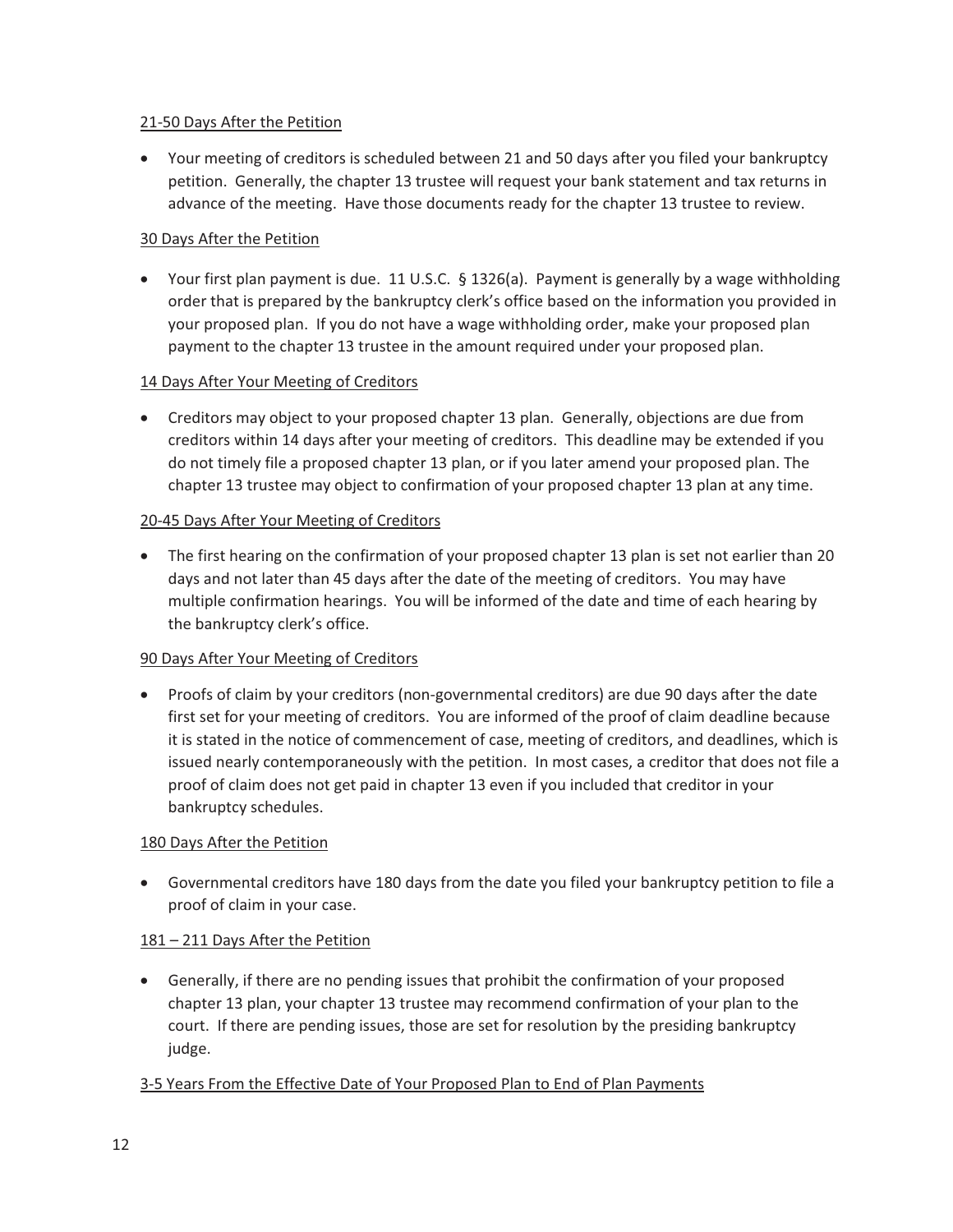- A chapter 13 plan may not exceed 5 years in duration. You may choose to run the length of your plan from the date of the first plan payment (due 30 days after filing your petition) or from the date of confirmation. During this time, you make payments to the chapter 13 trustee, who then disburses the payments to the creditors that are provided for in your plan and confirmation order.

#### Notice of Completion of Plan

- After you complete all payments required by your confirmed plan, the chapter 13 trustee will file a notice of completion of plan and any wage withholding order is terminated.
- You must complete a post-petition course in financial management at any time after filing your petition and before discharge may be entered.
- Following the chapter 13 trustee's notice of completion of plan payments, the bankruptcy clerk's office will provide you with a form to ascertain whether you owe any domestic support obligations. Complete the form and mail it to the bankruptcy clerk's office.
- Once plan payments are complete, you have provided evidence that you have completed the instructional course in financial management, and you have certified that you do not owe any domestic support obligations, the presiding bankruptcy judge enters your chapter 13 discharge order.

#### 90 Days After Notice of Completion of Plan

- The trustee will cancel any checks that your creditors failed to cash and submit those payments to the bankruptcy court as unclaimed funds.

#### 90+ Days After Notice of Completion of Plan

- The chapter 13 trustee publishes a Final Report and Account detailing all payments made by the chapter 13 trustee's office to your creditors. In the Northern District of West Virginia, those reports are published on the court's webpage: http://www.wvnb.uscourts.gov/tfr After 30 days, your bankruptcy estate is presumed to be fully administered. Fed. R. Bankr. P. 5009(a).

#### 30 Days After Filing of the Final Report and Account

- If there is no objection to the chapter 13 trustee's Final Report, and no pending matters, your bankruptcy case is closed. Note that the closing of your completed chapter 13 bankruptcy case does not occur until at least 120 days after your discharge is entered.

#### **The Chapter 13 Meeting of Creditors**

The chapter 13 trustee conducts the meeting of creditors. The bankruptcy clerk's office will inform you of the date, time and place of the meeting. If two debtors are filing together, (a "joint case"), both debtors must appear in person. In addition to any documents requested by the chapter 13 trustee, bring the following:

- Personal Identification: A picture identification issued by a governmental unit, or other personal identifying information that establishes your identity. Acceptable forms of picture identification (ID) include: driver's license, U.S. government ID, state ID, passport (and current U.S. visa, if not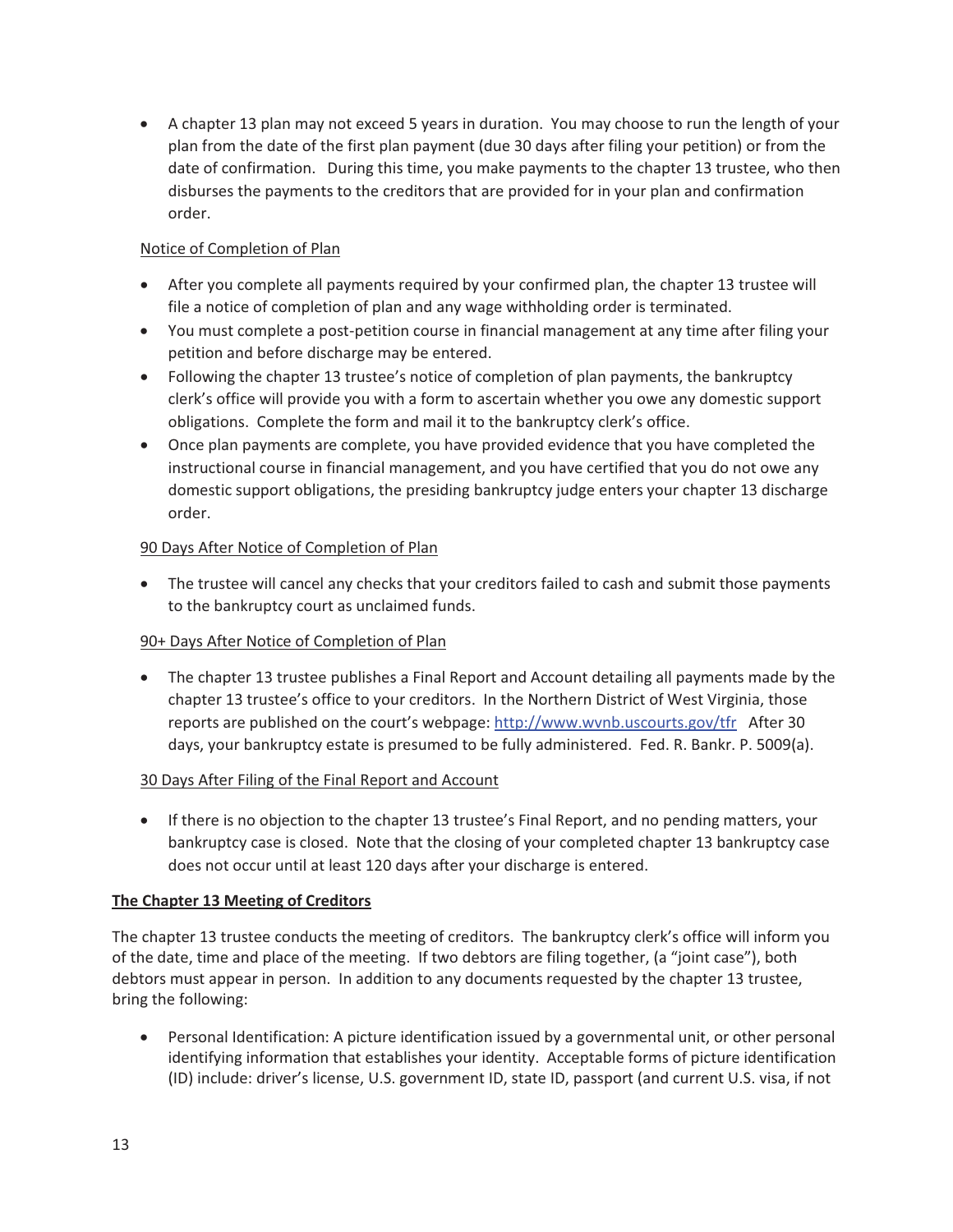a U.S. citizen), military ID, resident alien card, and identity card issued by a national government authority.

- Evidence of your social security number(s) or a written statement that the documentation does not exist. Acceptable forms of proof of social security number include, but are not limited to: social security card, medical insurance card, pay stub, W-2 Form, IRS Form 1099, and Social Security Administration (SSA) Statement.
	- Financial Information:
		- - Evidence of your current income, such as your most recent payment advice, retirement and/or social security statement, disability statement, unemployment statement, etc.
		- - Statements for each of your depository and investment accounts, including checking, savings, and money market accounts, non-retirement accounts, mutual funds, brokerage accounts and educational trust accounts for the time period that includes the date of the filing of the petition
- Petition and Schedules If the petition and schedules have been filed electronically, you must bring the original petition and schedules bearing your actual signatures. If you mailed or hand delivered your petition and schedules to the bankruptcy clerk's office, and don't have a copy, inform your chapter 13 trustee of that fact at the meeting of creditors. The bankruptcy clerk's office keeps your original signatures for at least 60 days after the petition date.
- $\bullet$ Other Documents – Prior to a § 341(a) meeting, the trustee may ask you to provide documents to corroborate the information contained in your petition, statements, and schedules.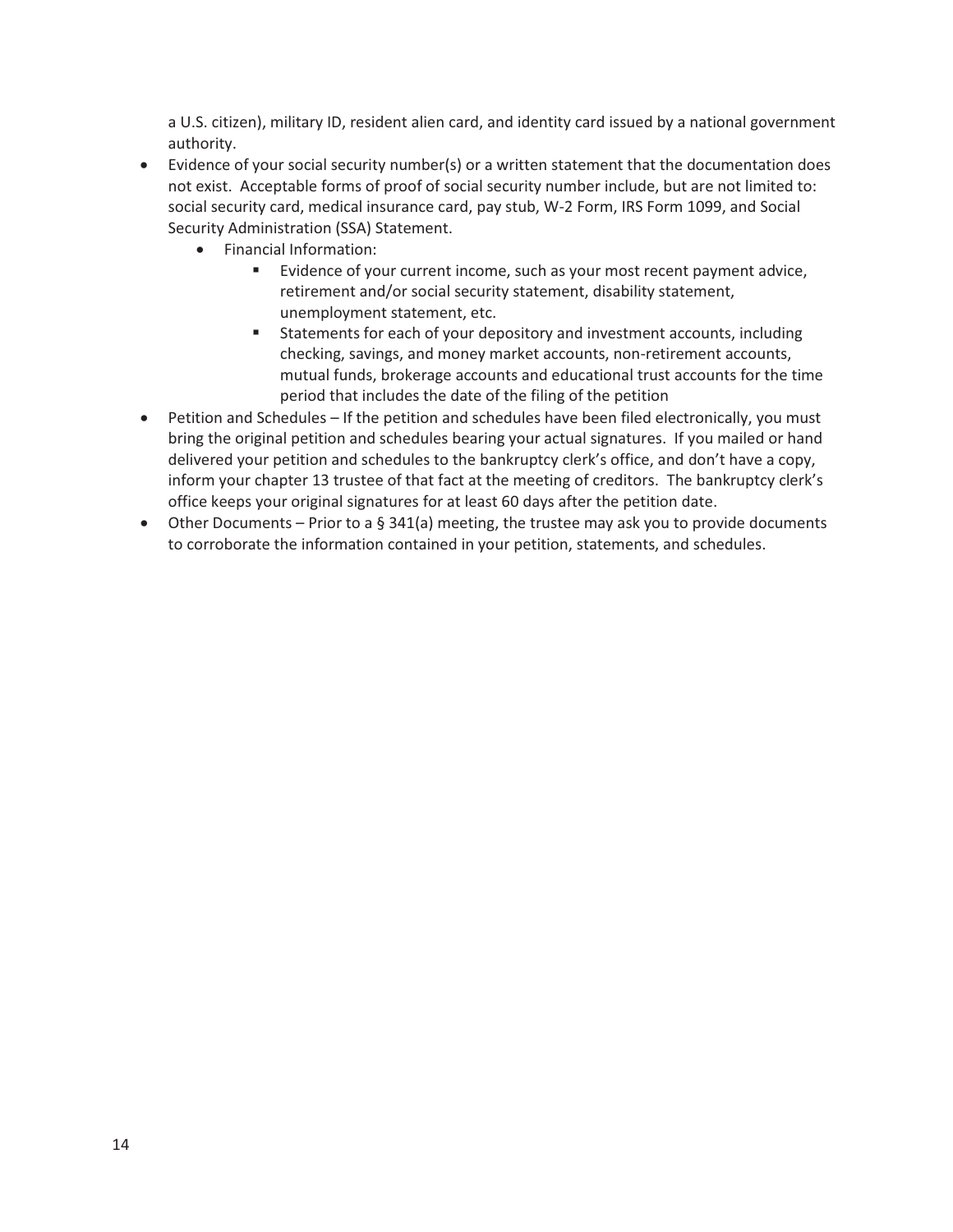#### **MOTION PRACTICE: HOW DOES IT WORK?**

#### **Key Terms:**

- **Motion**: A motion is a document submitted to the bankruptcy clerk's office with four key elements: 1) a caption; 2) a heading; 3) the body; and 4) a signature. Its purpose is to ask the court for specific relief. The bankruptcy clerk's office does not accept oral motions, motions submitted by email, or motions submitted by facsimile. Motions must be hand delivered or mailed to the Bankruptcy Clerk's Office, P.O. Box 70, Wheeling, WV 26003. Documents that you file must have your original "wet" signature.
- **Objection**: An objection is a written document that asks the court not to grant relief requested by another party. It must contain a caption, a heading, a body, and a signature. The body of the objection should state why the objecting party does not want the court to grant another party's motion.
- **Order**: Official actions of the court are accomplished through entry of an order. Oral rulings of the court are not effective until reduced to a written order entered on your case's docket sheet.

#### **Typical Process of Motion Practice:**

Typically, you, a creditor, the chapter trustee, or the United States Trustee will file a motion with the bankruptcy clerk's office requesting specific relief or action. For example, a debtor in a chapter 7 case may file a motion to redeem certain property from a secured creditor for a specific dollar value. The party submitting the motion must "serve" it on the affected party. Generally, service of a motion is by U.S. Mail, and specific service rules are located in Federal Rule of Bankruptcy Procedure 7004(b). You cannot obtain secret relief in bankruptcy. If you are asking the court to affect the rights of another party, you must inform that party by "serving" your motion upon them.

On receipt of a motion, the bankruptcy clerk's office may issue a notice to the affected party allowing a period of time for the filing of any written objection. The failure to file a timely written objection may cause an order to be entered that grants the relief requested. Alternatively, the bankruptcy clerk's office may set the motion directly for a hearing before the presiding bankruptcy judge. You will be informed of any objection deadline or any scheduled hearing by the bankruptcy clerk's office.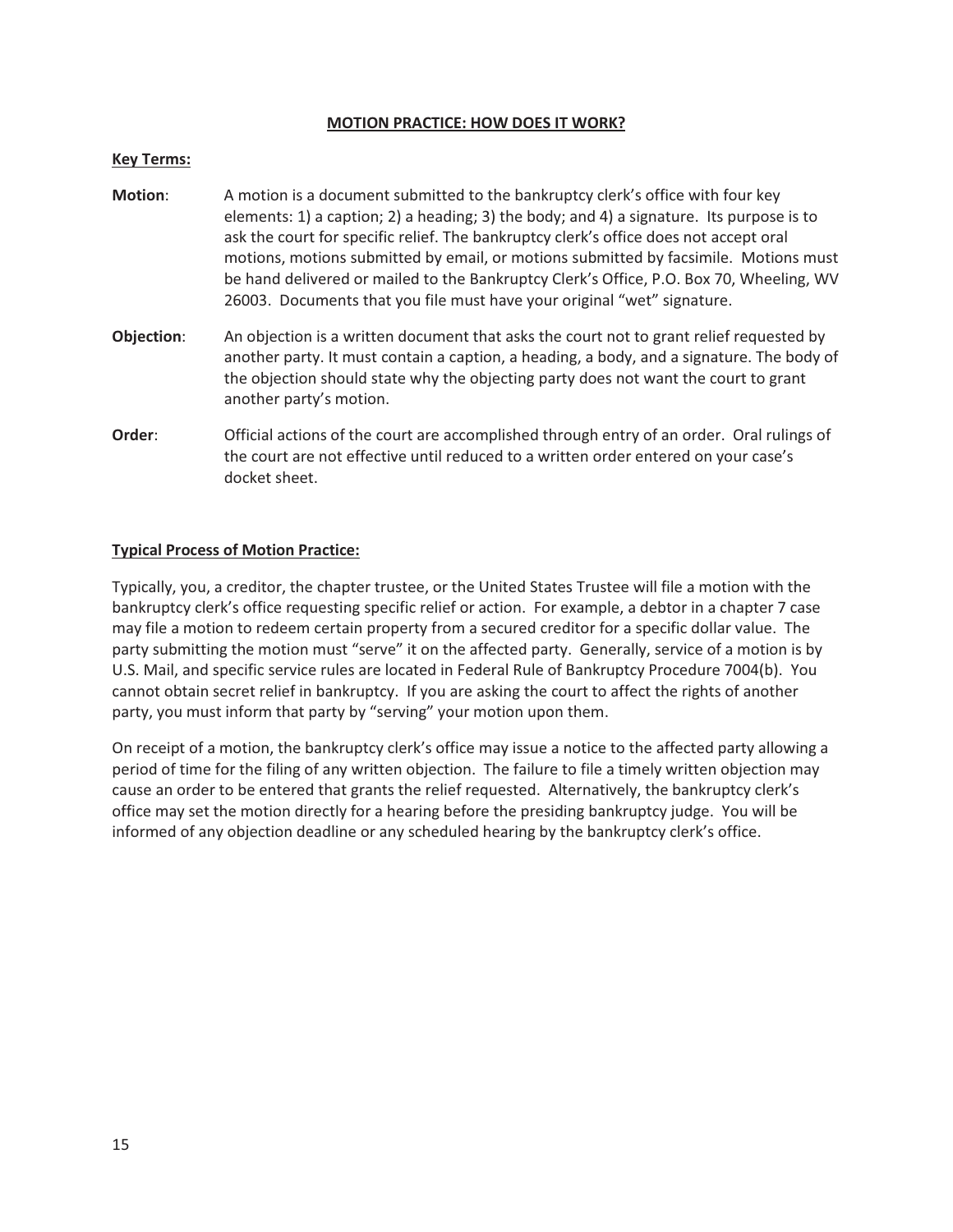#### **ADVERSARY PROCEEDING: HOW DOES IT WORK?**

An adversary proceeding is a separate lawsuit associated with your bankruptcy case. The presiding bankruptcy judge may adjudicate the lawsuit so long as the subject of the lawsuit is directly related to or impacts your bankruptcy case. A nonexclusive list of adversary proceedings can be found in Bankruptcy Rule 7001.

Adversary proceedings are commenced only by the filing of a complaint. The person or entity filing a complaint is called the "plaintiff." A complaint is different than a motion. Namely, a complaint generally consists of a heading followed by numbered paragraphs that: (a) identify the parties; (b) set forth the factual basis for the complaint; (c) provide the legal theories underlying the asserted rights to relief, and (d) states the relief requested from the court as it pertains to the person or entity against whom the complaint is filed (the "defendant").

On the filing of a complaint, the bankruptcy clerk's office issues a summons to the plaintiff. The plaintiff must immediately "serve" the summons and complaint on the person or entity against whom the complaint is filed.

Upon service of the summons and complaint, the defendant has 30 days from the date the summons was issued by the Clerk to file an "answer." The answer should admit or deny the allegations in the complaint, state any causes of action that the defendant has against the plaintiff, and asset any legal defenses to the relief requested.

After the complaint and answer are filed with the bankruptcy clerk, the court will generally issue a scheduling order stating the deadlines for taking certain actions in the adversary proceeding. The court may determine that a pre-trial hearing is necessary before issuing deadlines.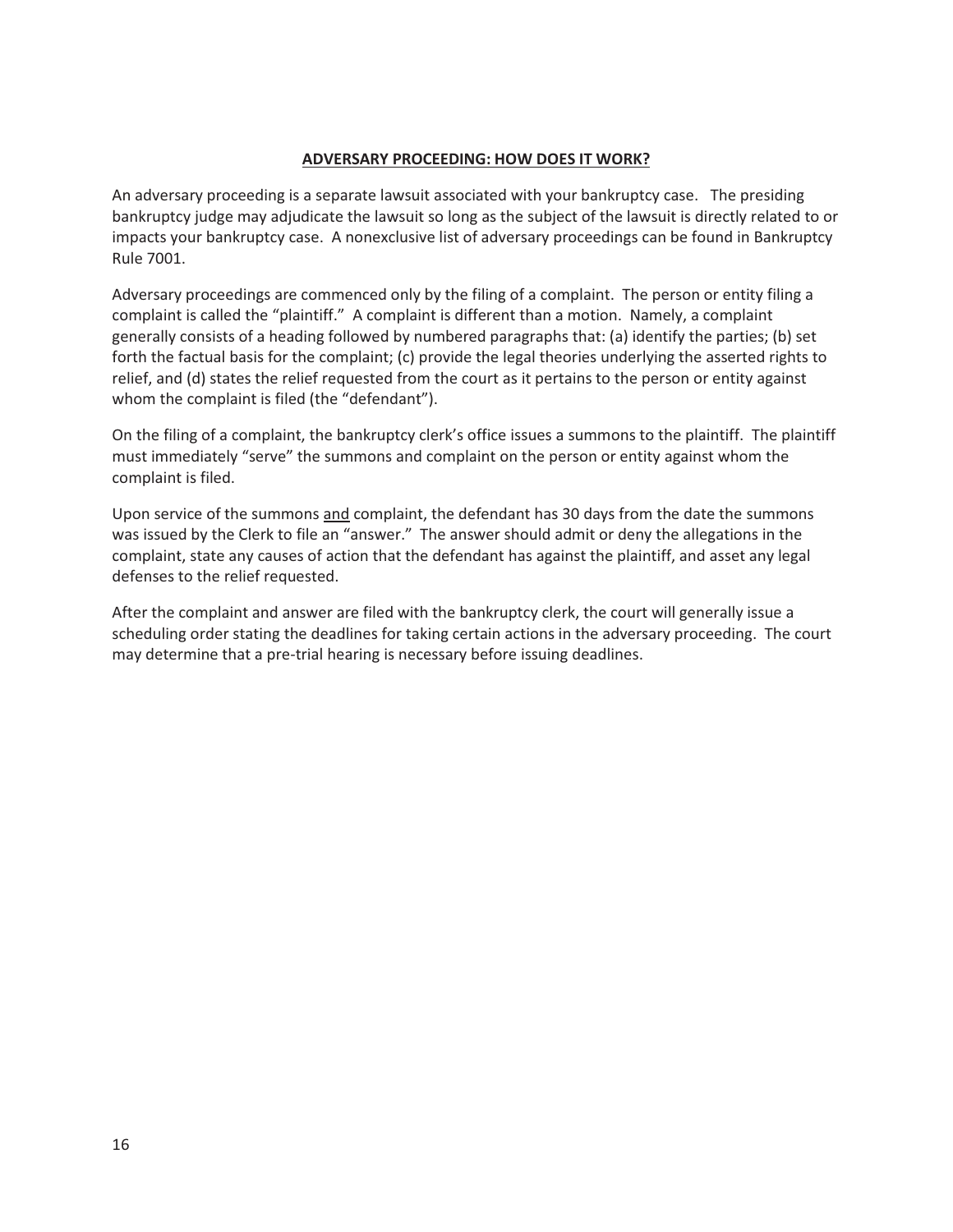#### **DEFINITIONS**

#### **AUTOMATIC STAY**

Once a debtor files a bankruptcy petition is filed, an automatic stay goes into effect under 11 U.S.C. § 362. There is no order from the court imposing the automatic stay and the stay occurs by operation of law. The stay is an injunction that stops lawsuits, foreclosures, garnishments, and collection activity against a debtor. Therefore, creditors may not initiate or continue to take any action to collect what the debtor owes them including: garnishing wages; foreclosing on real property; eviction from an apartment, or repossessing property. When you inform your creditors that you have filed bankruptcy, provide them with your case number and the district where your case is filed.

The automatic stay does not apply to all collection actions or in every case. A complete list of exceptions is found in 11 U.S.C. § 362(b) and (c). Even when a creditor's actions are barred by the automatic stay, the creditor can obtain permission to exercise its remedies under state law by filing a motion for relief from the automatic stay. If the court grants this motion, the automatic stay will no longer protect you against the collection efforts of that particular creditor.

#### **CONFIRMATION**

Confirmation refers to bankruptcy court approval of a proposed chapter 13 plan. A confirmation order in a chapter 13 case is entered when the court determines that your proposed chapter 13 plan is appropriate under the requirements of 11 U.S.C. § 1325. By confirming the plan, the court binds you and all your creditors to the terms of the confirmed plan. As a chapter 13 debtor, you may voluntarily dismiss your case at any time.

#### **CREDIT COUNSELING**

Credit counseling generally refers to two events in your bankruptcy case: (1) the "individual or group briefing" from a nonprofit budget and credit counseling agency that you must attend before filing a bankruptcy petition (sometimes called your entrance ticket to bankruptcy); and (2) the "instructional course in personal financial management" in chapters 7 and 13 that you must complete before a discharge is entered. There are exceptions to both requirements for certain categories of debtors, and for exigent circumstances.

#### **DISCHARGE**

A discharge order releases you from personal liability from specified types of debts. You have no legal requirement to repay a discharged debt. The discharge order is an injunction against any further attempt by a pre-petition creditor to collect a discharged debt. Typically, in a chapter 7 case, the discharge order is entered 61 days after the date first set for the meeting of creditors. In a chapter 13 case, a discharge order is not entered until after all payments under the confirmed plan are made.

#### **DISMISSAL**

Your bankruptcy case may be dismissed for numerous reasons. For example, the bankruptcy court has discretion to dismiss your case for "cause" after notice and a hearing. Once a case is dismissed the automatic stay terminates. This means that creditors are free to pursue their state law remedies as if you had not filed for bankruptcy relief. Your case may be dismissed for a failure to meet filing requirements, such as failing to obtain pre-petition credit counseling, or for failing to pay a required filing fee.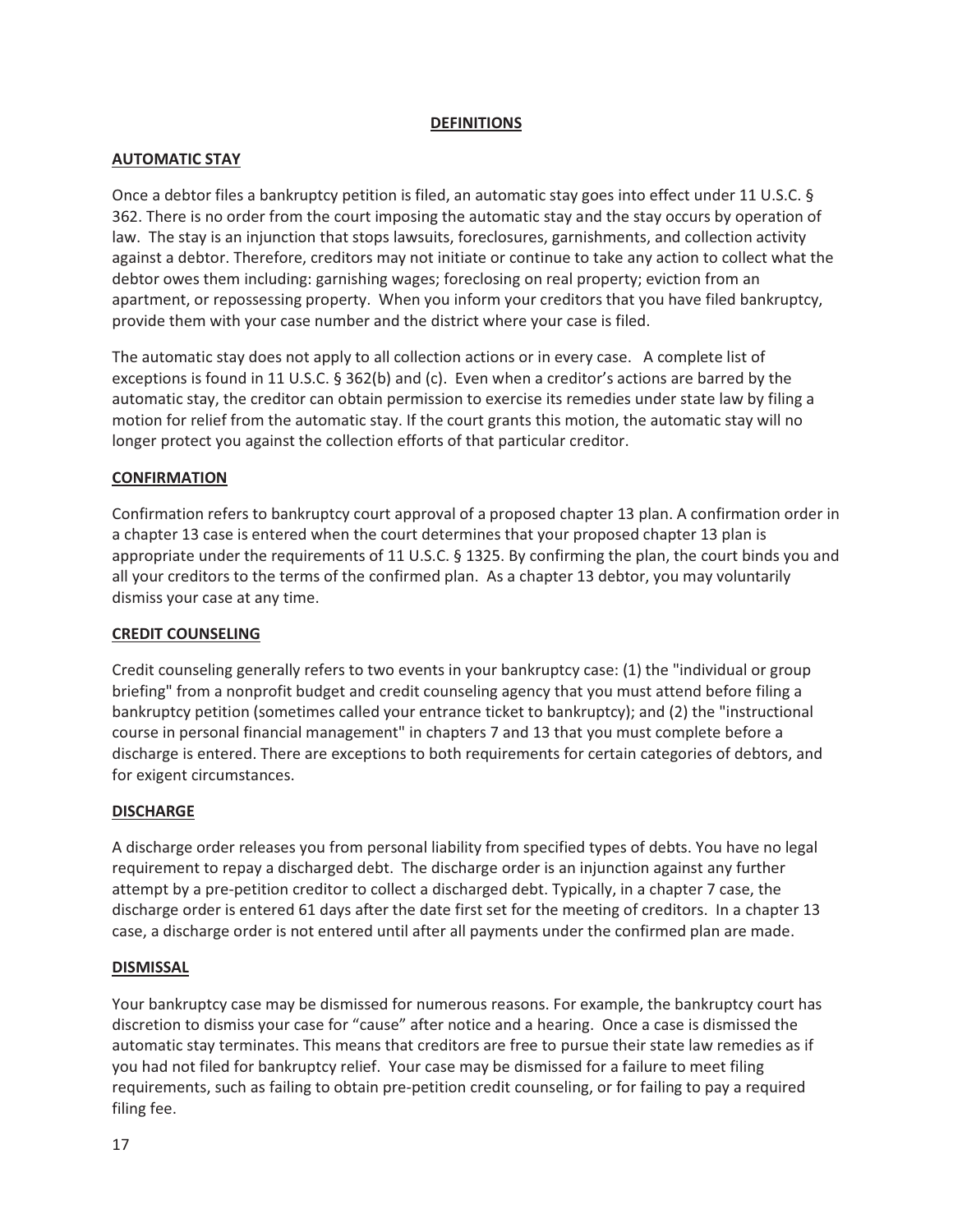#### **EXEMPT PROPERTY**

Exempt Property refers to that portion of your material belongings that you may keep from your creditors. This may consist of specific items, or a proportional dollar value of certain items. Exemptions in West Virginia found in W. Va. Code § 38-10-4. The list of West Virginia's general bankruptcy exemptions is attached to this packet.

#### **MAILING LIST**

A mailing list is a list of all creditors in a case, and their addresses. You are required to file a mailing list with the bankruptcy clerk's office at the same time you file your petition. When submitted in paper, the mailing list should be typed in a single, left-justified column and arranged in alphabetical order. Without a mailing list, no creditor will be informed that you filed bankruptcy.

#### **MEETING OF CREDITORS ("341 MEETING")**

The Bankruptcy Code gives all creditors the opportunity to participate in a bankruptcy case. You are required to be in attendance at the first meeting of creditors ("341 meeting") to give the trustee and/or creditors an opportunity to examine you under oath concerning your property and financial affairs. Spouses filing a joint petition must both attend the meeting of creditors.

#### **NOTICE AND SERVICE**

Generally, the court may only take action in a case (i.e., grant a motion) if the court finds that affected parties received "notice" of the requested action. In this District, the bankruptcy clerk generally provides all notices. "Notice" is different from "service." The term "service" refers to a document filed by a party that requests action against or relief from another party. The moving party must "serve" (usually by U.S. Mail) the document on the affected party before relief may be granted.

#### **OBJECTION TO DISCHARGE**

If you file a chapter 7 case, a party in interest may request that you be denied a chapter 7 bankruptcy discharge. The deadline for filing such an action is 60 days from the date first set for your meeting of creditors. You will be notified if any party in interest seeks to deny you a chapter 7 discharge order and you will have an opportunity to respond.

#### **OBJECTION TO DISCHARGEABILITY**

Whereas a creditor who objects to entry of a chapter 7 discharge order is seeking to prohibit you from receiving any chapter 7 discharge as it relates to all your debts, an objection to dischargeablity (also called an "exception to discharge") seeks to deny the bankruptcy discharge of a specific debt you owe to a specific creditor. Some debts are automatically excepted from a bankruptcy discharge and some require a creditor to take specific action within the 60-day period following the date first set for your meeting of creditors. If a creditor takes affirmative action to except the debt you owe the creditor from your bankruptcy discharge, you will be notified and have an opportunity to respond.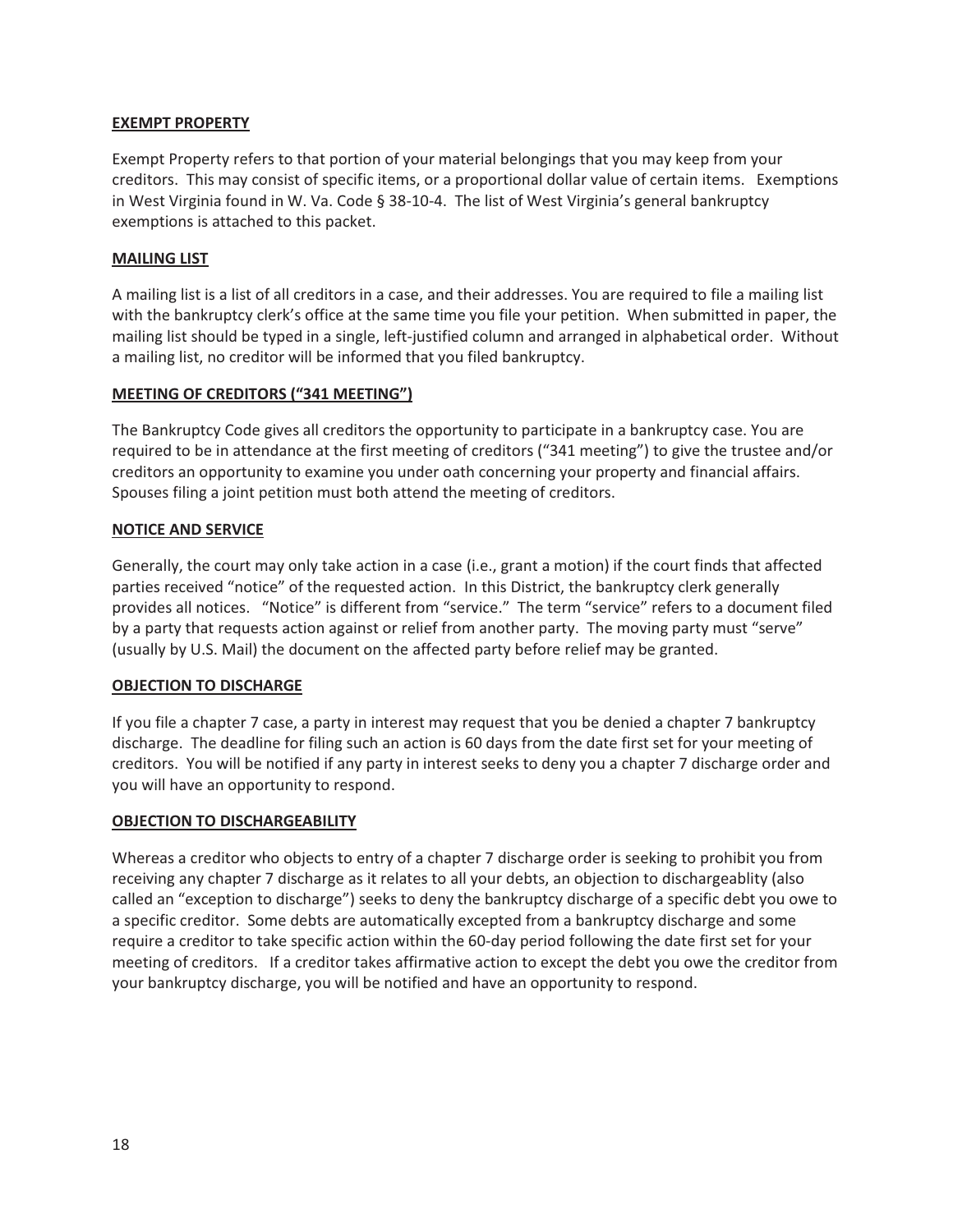#### **FREQUENTLY ASKED QUESTIONS:**

#### **1. Do I need an attorney to file a bankruptcy case?**

While it is possible to file a bankruptcy case without representation, it may be difficult to do so successfully. It is recommended that a person considering bankruptcy consult with an attorney before filing a case. A business entity filing bankruptcy must be represented by an attorney.

#### **2. How many copies do I need to file with the court?**

One. The court requires the original documents for all new cases that are not filed electronically. Paper documents are scanned into the electronic case file and then destroyed after a period of at least 60 days.

#### **3. What is the difference between chapters?**

Please refer to Form 2010, Notice Required by 11 U.S.C. § 342(b) for Individuals Filing for Bankruptcy. This form is attached to this unrepresented debtor packet, located on page 9 of the instructions.

#### **4. Where Can I obtain the petition and forms?**

Official and local forms can be found on the court's website: www.wvnb.uscourts.gov

#### **5. What do I need to file when filing a bankruptcy case with the court?**

See the checklists for chapters 7 and 13 above.

#### **6. Is there a fee to file bankruptcy?**

Bankruptcy fees change periodically. In 2015, the filing fees are:

Chapter 7: \$335

Chapter 13: \$310

To see a complete list of other filing fees during a bankruptcy case, please see our fee schedule at the Bankruptcy Court Clerk's Office or on our website (www.wvnb.usourts.gov) or call 304-233-1655.

#### **7. What are the qualifications for paying the filing fee in installments?**

If you cannot afford to pay the filing fee in full at the time of the petition, you may file an application to pay the filing fee in installments. Complete Form 103A and submit it to the bankruptcy clerk's office to see if you may pay the filing fee in installments. Installment payments are generally equal in amount, and do not extend beyond 4 months unless otherwise ordered by the court. If the court grants your application to make installment payments, the court's order will detail the amount and timing of each payment.

#### **10. What if I can't pay the filing fee?**

If you have income that is below 150% of the national poverty guidelines based on your household size, you may qualify for a waiver of the filing fee. Complete Form 103B and submit it to the bankruptcy clerk's office. If your application to proceed without payment of the filing fee is denied by the court, then you may be given the opportunity to pay the filing fee in installments.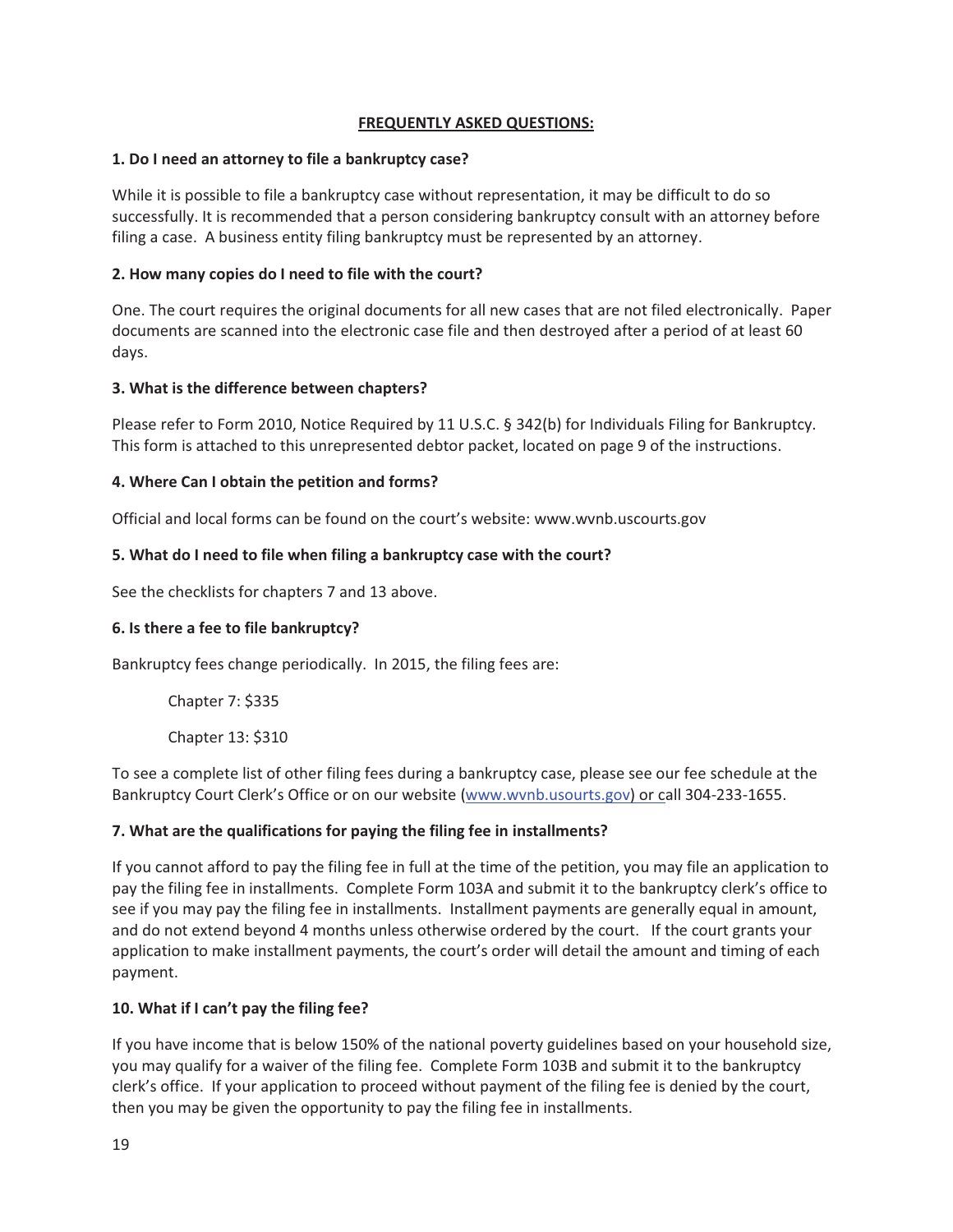#### **11. What type of payment forms do you accept for the bankruptcy petition?**

Payment for a bankruptcy petition by a debtor must be by cashier's check, money order, or cash. The bankruptcy clerk's office does not provide change and the bankruptcy clerk's divisional office in Clarksburg, WV cannot accept cash.

#### **12. What if I need help filling out the forms?**

The bankruptcy clerk's office cannot give legal advice and cannot assist you in filing out the bankruptcy forms. An attorney can provide this service for you. The bankruptcy clerk's office may inform you of the required forms and general court processes.

#### **13. How often can I receive a discharge?**

Chapter 7 debtors should refer 11 U.S.C. § 727(a)(8) and 727(a)(9). Chapter 13 debtors should refer to 11 U.S.C. § 1328 (f)(1) and 1328(f)(2). Generally, if you previously obtained a chapter 7 discharge, you must wait 8 years before being eligible to obtain another chapter 7 discharge. If you previously obtained a chapter 7 discharge, you may be eligible to obtain a chapter 13 discharge if your chapter 13 case is filed more than 4 years after the chapter 7 discharge.

#### **14. Where do I file my bankruptcy petition?**

A petition may be hand delivered or mailed to:

United States Bankruptcy Court 1125 Chapline Street, 3d Floor P.O. Box 70 Wheeling, WV 26003 (304) 233-1655 Office Hours: M-F 8:30 -12:00, 1:00 -5:00.

By appointment, a bankruptcy petition may be hand delivered to:

United States Bankruptcy Court 324 West Main Street Clarksburg, WV 26302 (304) 233-1655

#### **15. What are the statutes and rules that apply to bankruptcy filings?**

Title 11, which is the United States Bankruptcy Code (the "Bankruptcy Code"), is the uniform Federal law that governs all bankruptcy cases. Bankruptcy procedures are in the Federal Rules of Bankruptcy Procedure. The court also has a set of local rules, which are available on the court's website, www.wvnb.uscourts.gov.

#### **16. What is the difference between a co-debtor and a joint debtor?**

A co-debtor is a person or entity that also liable for your debts. For example, if your father co-signed a car loan and you file bankruptcy, your father is a co-debtor. Joint debtors are spouses filing a single bankruptcy petition. Spouses may or may not be co-debtors on the obligations sought to be discharged in bankruptcy.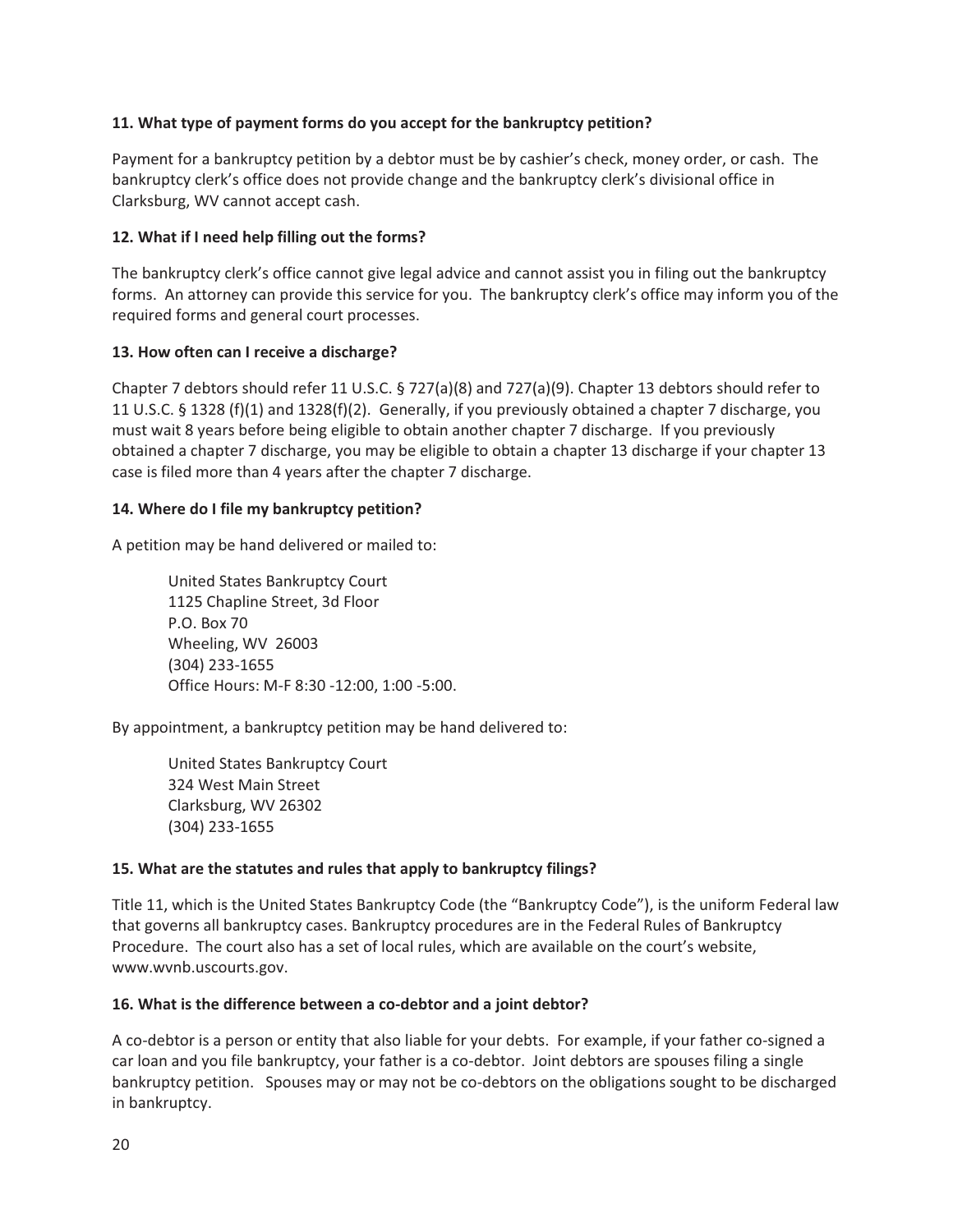#### **17. I only want to file on my credit card debts, not my house, is that possible?**

No. You don't get to pick and choose what debts to file bankruptcy on. Disclose all your assets and list all your creditors. Debtors in chapter 7 may desire to reaffirm certain debts, like a home mortgage, and reaffirmed debts are not subject to any discharge order that may be entered in your case.

#### **18. What is a section 341(a) meeting of creditors?**

11 U.S.C. § 341(a) of the Bankruptcy Code requires every debtor to personally attend a meeting of creditors and to submit to an examination under oath. The trustee assigned to the case presides at the meeting. Creditors may question the debtor under oath, and conduct such other business as may be appropriate. Creditors are not required to attend the meeting. Debtors are required to bring specific documents to the 341 meeting; see the "What to Expect in a Chapter 7 and Chapter 13" sections in this packet. In addition, the Trustee may direct the debtors to produce documents or turnover property. The debtor must promptly reply to the trustee's requests.

#### **19. What if I cannot attend my scheduled 341 Meeting?**

You may request permission from the trustee assigned to your case to reschedule your meeting of creditors. The court does not grant or deny motions to continue a meeting of creditors as this is the responsibility of the case trustee and the United States Trustee. The Court may refuse to dismiss a case for failure to attend the meeting of creditors.

#### **20. What if I missed my 341 Meeting?**

The trustee assigned to your case may continue the 341 meeting to the next available date, or file a motion to dismiss your case because you did not attend the meeting.

#### **21. Are co-debtors required to be at the 341 Meeting?**

As a debtor in bankruptcy, you must attend the meeting of creditors. If you filed a joint petition with a spouse, both of you must attend the meeting of creditors. Co-debtors who have not filed bankruptcy are not required to attend the meeting of creditors.

#### **22. What if I don't speak English?**

Please call the U.S. Trustee's Office (304-347-3400).

#### **23. How do I get a hearing date?**

The Clerk's Office schedules all hearings. A copy of the Court's calendar of hearings is available on the Court's website at www.wvnb.uscourts.gov. If you would like a hearing before the court on a particular matter, you may make that request, in writing, to the Court.

#### **24. How do I get copies or certified copies of documents?**

Copies or certified copies of documents are available at the Clerk's Office. The cost for certification is \$11.00 per certification plus a copy fee. To obtain copies by mail write to U.S. Bankruptcy Court P.O. Box 70, Wheeling, WV 26003. You may order certified orders or copies on-line by visiting the court's website. www.wvnb.uscourts.gov and clicking on the "Online Payments" Tab. You must have a case number to order on-line. You may call the clerk's office at 304-233-1655 to ascertain the amount of any copy expenses.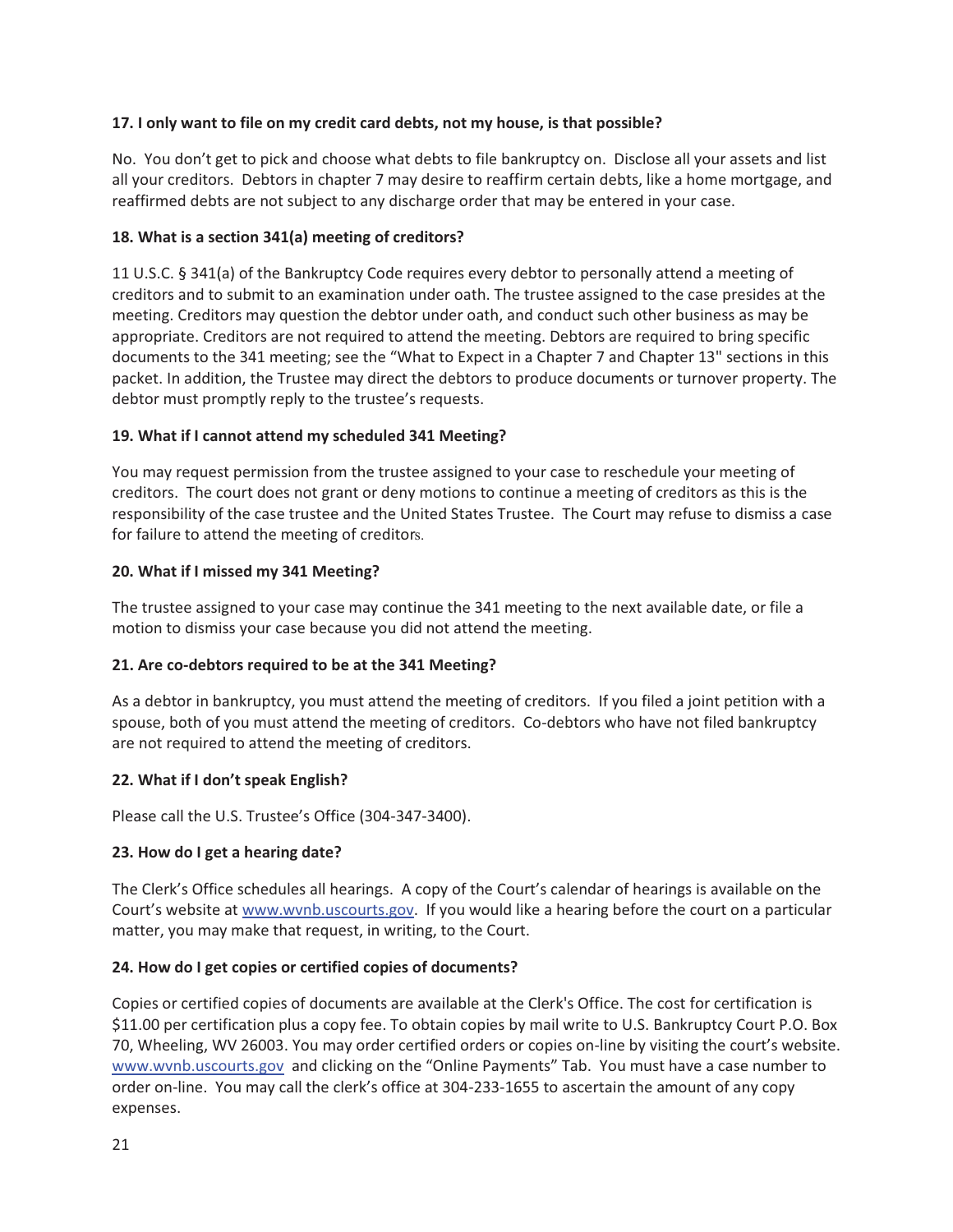#### **25. How do I obtain case information?**

Bankruptcy cases are public records and are available for viewing at the Bankruptcy Court Clerk's Office. In addition, you can obtain case information by calling the Voice Case Information System at 866-222- 8029.

#### **26. How long does a bankruptcy remain on my credit report?**

Ten years under the provisions of the Fair Credit Reporting Act.

#### **27. Can I get a loan or mortgage after I file for bankruptcy?**

Can you get one now? You can take steps to rebuild your credit after filing bankruptcy.

#### **28. How can I notify the court if my address changes?**

As a debtor, you need to file a change of address notice with the bankruptcy clerk's office.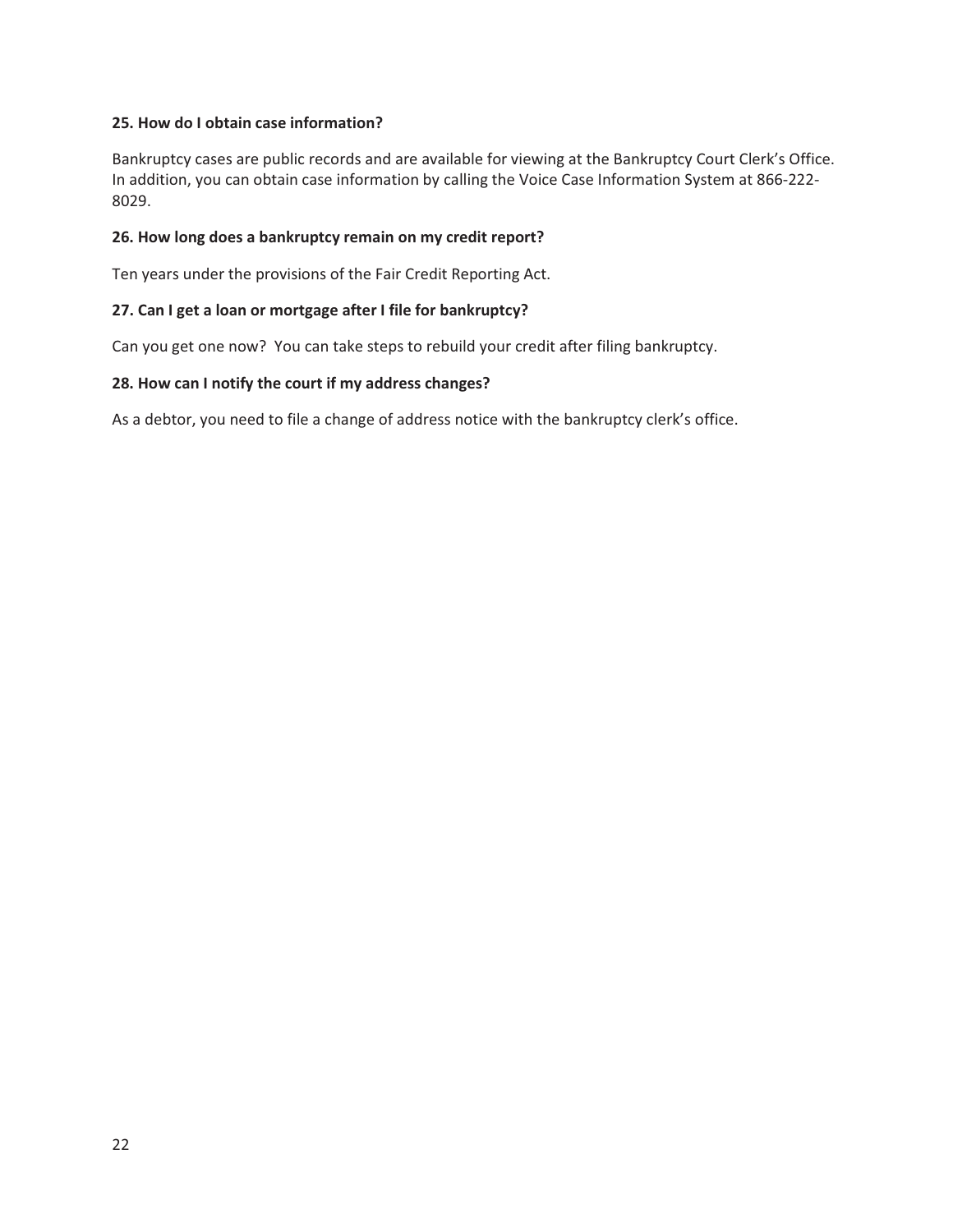Attached is a list of Approved Credit Counseling Agencies and Approved Debtor Education<br>Agencies for the Northern District of West Virginia. To see a full list of agencies, please visit www.wynb.uscourts.gov.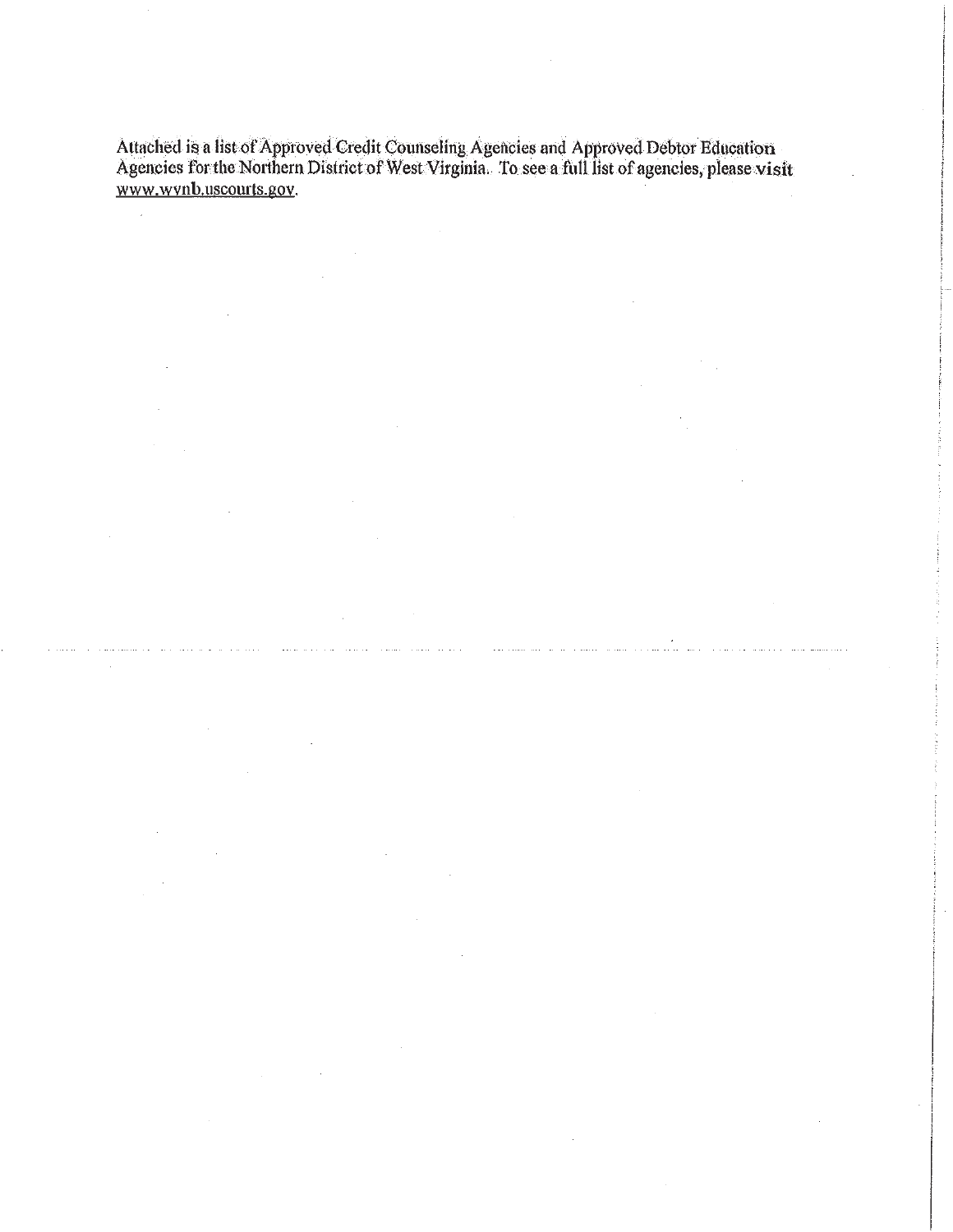#### Approved Credit Counseling Agencies

| West Virginia                                                     |                                                                    |                                 |
|-------------------------------------------------------------------|--------------------------------------------------------------------|---------------------------------|
| <b>WVN</b><br>Northern District of West Virginia                  |                                                                    |                                 |
| \$0\$ SK Class inc.                                               |                                                                    | www.myonlinebankruptcyclass.com |
| Main Address:                                                     |                                                                    |                                 |
| 60 E. Hopkins Road<br>Gilbert, AZ 85295<br>877-376-7122           |                                                                    |                                 |
| Delivery Method:                                                  |                                                                    |                                 |
| Internet:                                                         | www.myonlinebankruptcyclass.com                                    | <b>English and Spanish</b>      |
| 80 Dett Goal Inc.                                                 |                                                                    | www.0debtgoal.com               |
| Main Address:                                                     |                                                                    |                                 |
| 130 W. Jefferson Street<br>Tipton, IN 46072<br>877-376-8070       |                                                                    |                                 |
| <b>Delivery Method:</b>                                           |                                                                    |                                 |
| Internet:                                                         | www.0debtgoal.com                                                  |                                 |
| 001 Onbioran, inc.                                                |                                                                    | www.debtorcc.org                |
| Main Address:                                                     |                                                                    |                                 |
| 372 Summit Avenue<br>Jersey City, NJ 07308<br>1-800-610-3920      |                                                                    |                                 |
| <b>Delivery Method:</b>                                           |                                                                    |                                 |
| Internet:                                                         | www.debtorcc.org                                                   | English and Spanish             |
|                                                                   | 15t Cholee Credit Counseling & Firancial Education alka DBSM, inc. | www.mybknow.com                 |
| Main Address:                                                     |                                                                    |                                 |
| 2049 Marco Drive<br>Camarillo, CA 93010<br>877-692-5669           |                                                                    |                                 |
| <b>Delivery Method:</b>                                           |                                                                    |                                 |
| Internet:                                                         | www.mybknow.com or<br>www.mybknowspanish.com                       | English and Spanish             |
| Telephone:                                                        | 877-692-5669                                                       | English and Spanish             |
| 18 Wiser Consumer Education, Inc.                                 |                                                                    | www.1dollarwiser.com            |
| Main Address:                                                     |                                                                    |                                 |
| 116 N. Second Street<br>Suite A<br>Krum, TX 76249<br>972-292-7279 |                                                                    |                                 |
| <b>Delivery Method:</b>                                           |                                                                    |                                 |
| internet:                                                         | www.1dollarwiser.com                                               |                                 |
|                                                                   |                                                                    |                                 |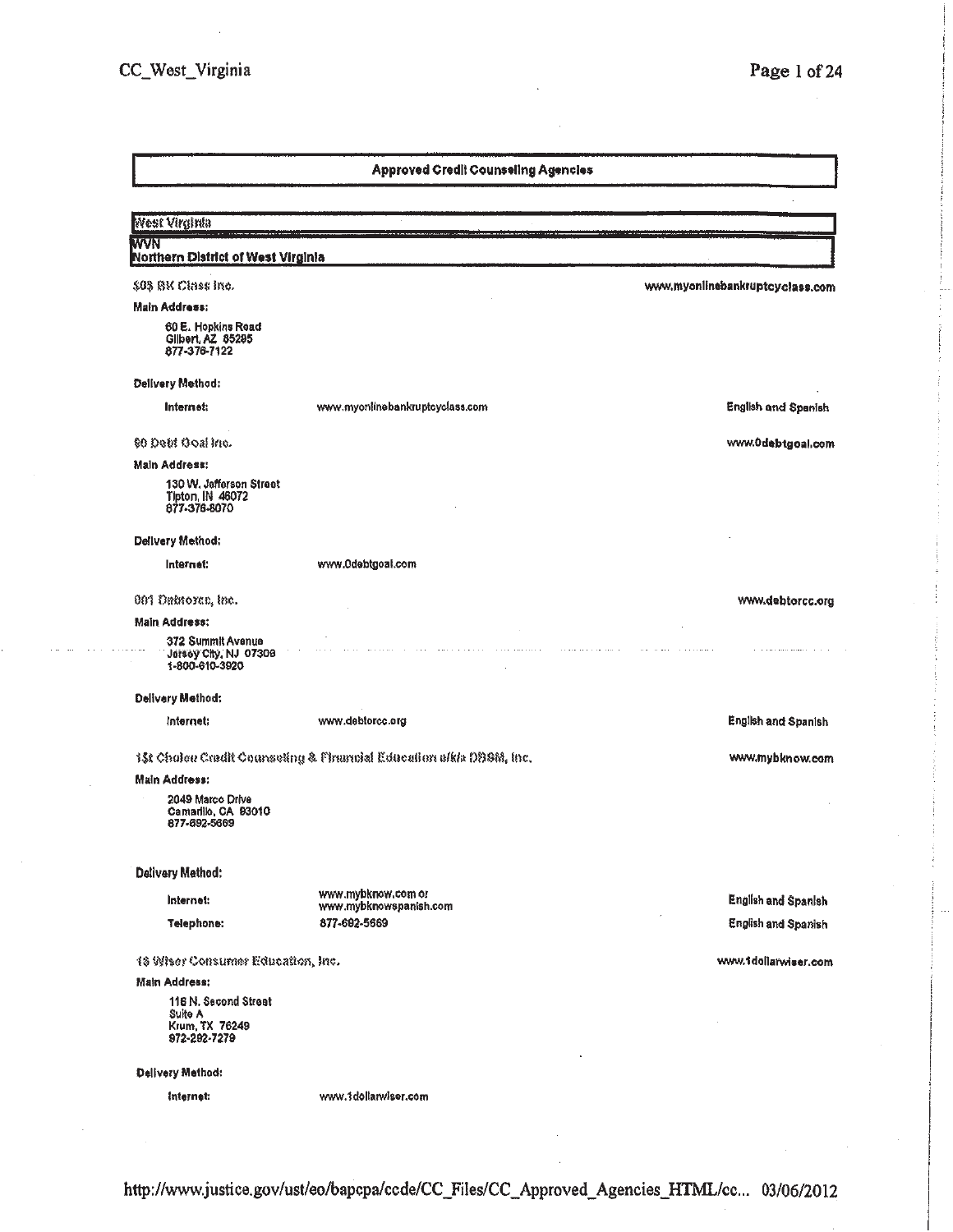| 123 Credit Counnelors, Inc.                                                      |                                   | www.a123cc.com                     |
|----------------------------------------------------------------------------------|-----------------------------------|------------------------------------|
| Main Address:                                                                    |                                   |                                    |
| 703 Waterford Way (NW 62nd Ave.)<br>Suite 220<br>Mlami, FL 33126<br>305-269-9201 |                                   |                                    |
| Delivery Mathod:                                                                 |                                   |                                    |
| <b>Internet:</b>                                                                 | www.a123cc.org                    | English and Spanish                |
| Telephone:                                                                       | 1-888-412-2123                    | English and Spanish                |
| internet/Telephone:                                                              | www.a123cc.org / 688-412-2123     | <b>English and Spanish</b>         |
| 18 Sankraptey Counseling, Inc.                                                   |                                   | www.1stabc.org                     |
| Main Address:                                                                    |                                   |                                    |
| 21 Caller Street, Suite 214<br>Peabody, MA 01960<br>888-823-4266                 |                                   |                                    |
| Delivery Method:                                                                 |                                   |                                    |
| Internet:                                                                        | www.1stabc.org                    | <b>English and Spanish</b>         |
| Telephone:                                                                       | 888-823-4266                      | <b>English and Spanish</b>         |
| Abscus Credit Counseling                                                         |                                   | www.abacuscc.org                   |
| <b>Main Address:</b>                                                             |                                   |                                    |
| 15760 Ventura Boulevard<br><b>Suite 1240</b><br>Encino, CA 91436<br>800-516-3834 |                                   |                                    |
| Delivery Method:                                                                 |                                   |                                    |
| Internet:                                                                        | www.abacuscc.org                  | English and Spanish                |
| Telephone:                                                                       | 800-516-3834                      | English and Spanish                |
| ABC Amedican Bankruptcy Counsistors                                              |                                   | www.abcdebtaid.com                 |
| Main Address:                                                                    |                                   |                                    |
| 1690 S. Federal Blvd.<br>Denver, CO 80219<br>303-551-5599                        |                                   |                                    |
| Delivery Method:                                                                 |                                   |                                    |
| Telephone:                                                                       | 1-800-299-8736                    |                                    |
| Academy of Financial Literacy, inc.                                              |                                   | www.academyoffinancialiiteracy.com |
| Main Address:                                                                    |                                   |                                    |
| 2105 E. Oakland Street<br>Chandler, AZ 85225<br>877-833-2867                     |                                   |                                    |
| Delivery Method:                                                                 |                                   |                                    |
| Internet:                                                                        | www.academyoffinancialiteracy.com |                                    |
| Access Counseling, Inc.                                                          |                                   | www.accesscounseling.com           |
| Main Address:                                                                    |                                   |                                    |
| 633 W. 5th Street<br><b>Sulte 26001</b>                                          |                                   |                                    |
|                                                                                  |                                   |                                    |

http://www.justice.gov/ust/eo/bapcpa/ccde/CC\_Files/CC\_Approved\_Agencies\_HTML/cc... 03/06/2012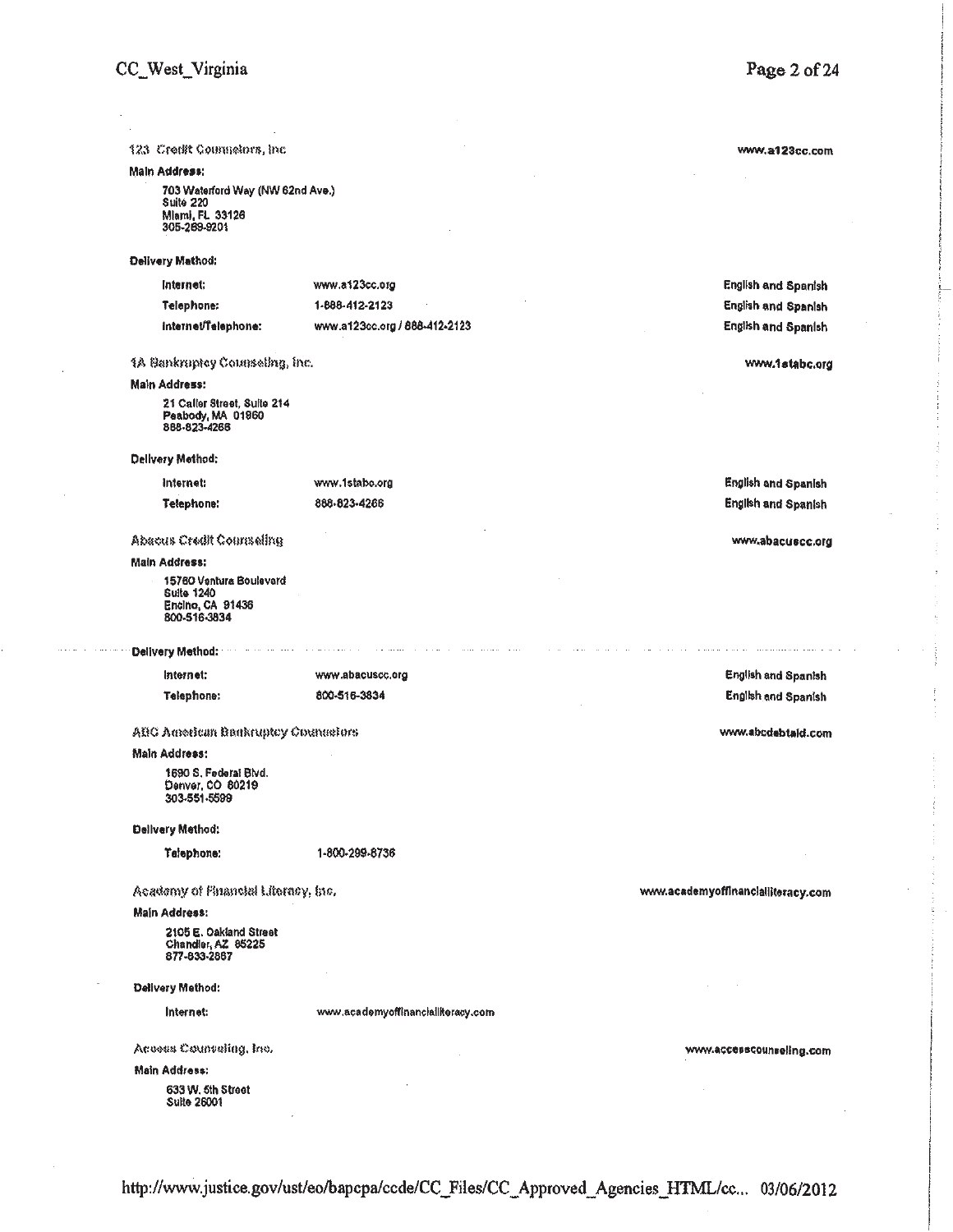#### **Approved Debtor Education Agencies**

| West Virginia                                                               |                                 |                                 |
|-----------------------------------------------------------------------------|---------------------------------|---------------------------------|
| <b>WVN</b><br>Northern District of West Virginia                            |                                 |                                 |
| \$\$\$0123 A+ Class                                                         |                                 | www.jjandpartners.com           |
| <b>Main Address:</b>                                                        |                                 |                                 |
| 713 Preston Place<br>Grapevine, TX 76051<br>817-533-3423                    |                                 |                                 |
| Delivery Method:                                                            |                                 |                                 |
| Internet:                                                                   | www.jjandpartners.com           |                                 |
| Telephone:                                                                  | 888-533-3423                    |                                 |
| \$0\$ BK Class Inc.                                                         |                                 | www.myonlinebankruptcyclass.com |
| <b>Main Address:</b>                                                        |                                 |                                 |
| 60 E. Hopkins Road<br>Gilbert, AZ 85295<br>877-376-7122                     |                                 |                                 |
| Delivery Method:                                                            |                                 |                                 |
| Internet:                                                                   | www.myonlinebankruptcyclass.com | English and Spanish             |
| \$02 Start Debtor Education, LLC                                            |                                 | www.02start.com                 |
| Main Address:                                                               |                                 |                                 |
| 1913 Praslin Street<br>Eugene, OR 97402<br>866-676-1364                     |                                 |                                 |
| Delivery Method:                                                            |                                 |                                 |
| Internet:                                                                   | www.02Start.com                 |                                 |
| \$0 Debt Goal, LLC                                                          |                                 | www.0debtgoal.com               |
| Main Address:                                                               |                                 |                                 |
| 2216 W. Lakeview Drive<br>North Vernon, IN 47265<br>317-447-3235            |                                 |                                 |
| <b>Delivery Method:</b>                                                     |                                 |                                 |
| Internet:                                                                   | www.0debigoal.com               |                                 |
| \$10 Debtor Education, LLC                                                  |                                 | www.10debtoreducation.com       |
| <b>Main Address:</b>                                                        |                                 |                                 |
| 21001 N. Tatum Blvd.<br>Suite 1630-128<br>Phoenix, AZ 85050<br>877-601-4141 |                                 |                                 |
| Delivery Method:                                                            |                                 |                                 |
| Internet:                                                                   | 10debtoreducation.com           |                                 |
|                                                                             |                                 |                                 |
|                                                                             |                                 |                                 |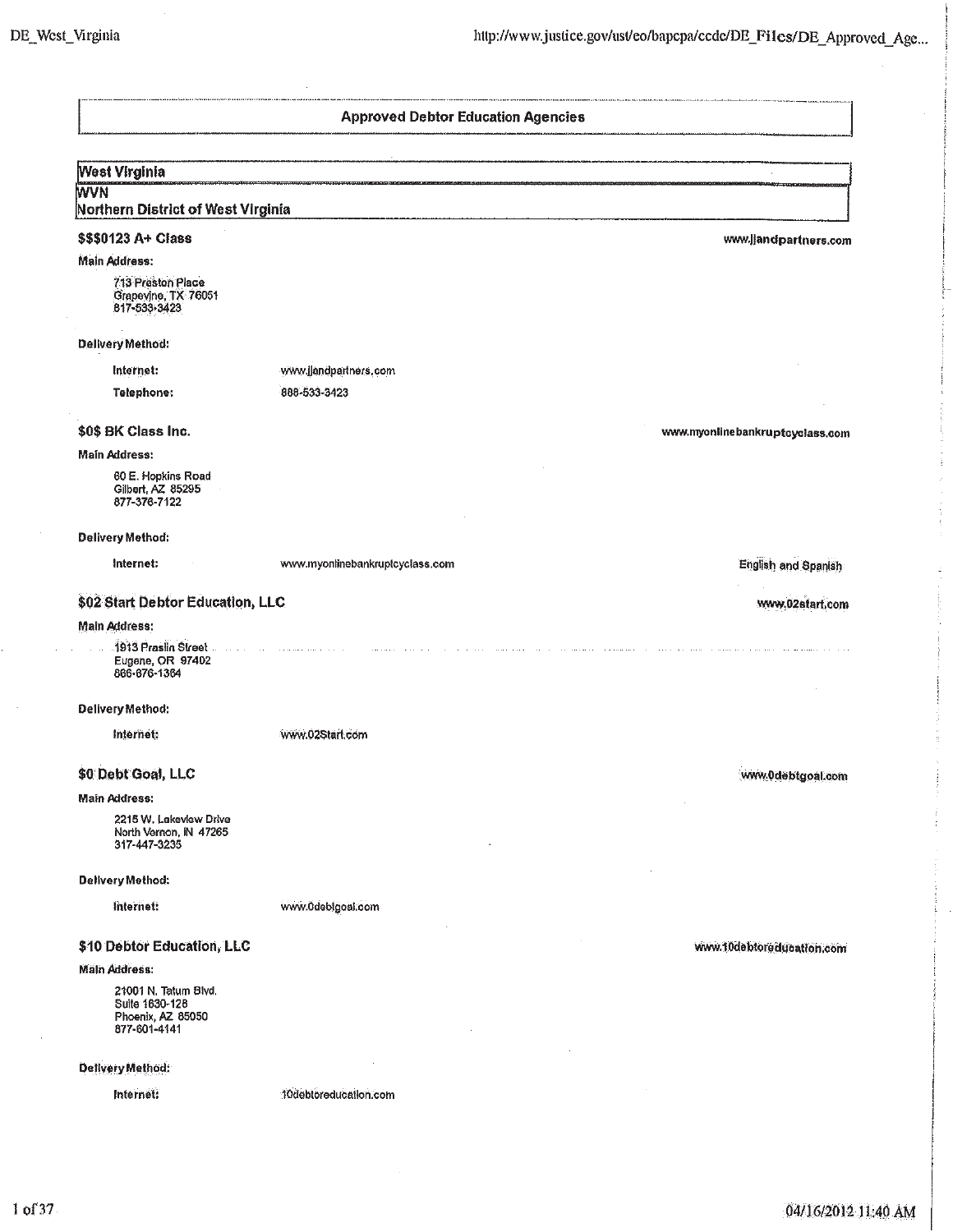| \$9 Debt Education                                         |                                                                      | 9dollardebte ducation.com |
|------------------------------------------------------------|----------------------------------------------------------------------|---------------------------|
| Main Address:                                              |                                                                      |                           |
| 900 Mohawk Street<br>Suite 230                             |                                                                      |                           |
| Bakersfield, CA 93309<br>877-848-5754                      |                                                                      |                           |
|                                                            |                                                                      |                           |
| <b>Delivery Method:</b>                                    |                                                                      |                           |
| Internet:                                                  | www.9dollardebteducation.com                                         |                           |
| 001 Debtoredu LLC                                          |                                                                      | www.debtoredu.com         |
| Main Address:                                              |                                                                      |                           |
| 372 Summit Avenue<br>Jersey City, NJ 07306<br>800-610-3920 |                                                                      |                           |
| Delivery Method:                                           |                                                                      |                           |
| Internet:                                                  | www.debtoredu.com                                                    | English and Spanish       |
|                                                            | 1\$t Choice Credit Counseling & Financial Education a/k/a DBSM, Inc. | www.mybknow.com           |
| <b>Main Address:</b>                                       |                                                                      |                           |
| 2049 Marco Drive<br>Camarillo, CA 93010<br>877-692-5669    |                                                                      |                           |
| Delivery Method:                                           |                                                                      |                           |
| Internet:                                                  | www.mybknow.com or www.mybknowspanish.com                            | English and Spanish       |
| Telephone:                                                 | 877-692-5669                                                         | English and Spanish       |
| 1\$ Wiser Consumer Education, Inc.                         |                                                                      | www.1dollarwiser.com      |
| Main Address:                                              |                                                                      |                           |
| 116 N: Second Street                                       |                                                                      |                           |
| Suite A<br>Krum, TX 76249                                  |                                                                      |                           |
| 972-292-7279                                               |                                                                      |                           |
| Delivery Method:                                           |                                                                      |                           |
| Internet:                                                  | www.1dollarwiser.com                                                 |                           |
|                                                            |                                                                      |                           |
| 111Education.com, Inc.                                     |                                                                      | www.moneyrehab.com        |
| <b>Main Address:</b>                                       |                                                                      |                           |
| 5316 8th Street<br>Zephyrhills, FL 33542<br>813-788-3369   |                                                                      |                           |
| <b>Delivery Method:</b>                                    |                                                                      |                           |
| Internet:                                                  | MoneyRehab.com                                                       | English and Spanish       |
| 123 Debtor.com, LLC                                        |                                                                      | www.123Debtor.com         |
| <b>Main Address:</b>                                       |                                                                      |                           |
| 1913 Praslin Street<br>Eugene, OR 97402<br>866-676-1364    |                                                                      |                           |
| <b>Delivery Method:</b>                                    |                                                                      |                           |

 $\mathbf{r}$ 

 $\bar{\xi}$  $\bar{1}$  $\frac{1}{3}$ 

 $\frac{1}{\sqrt{2}}$  $\hat{\boldsymbol{\theta}}$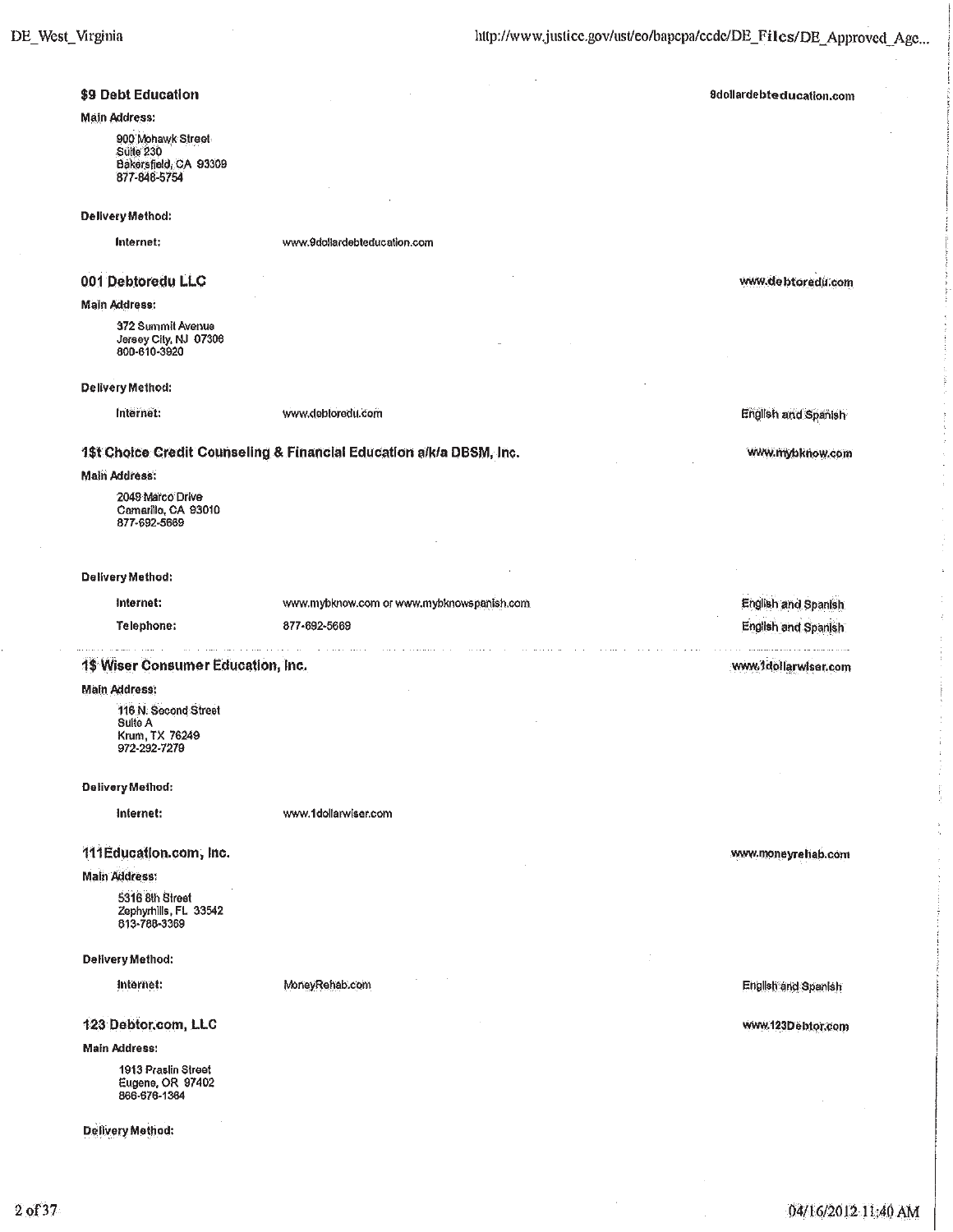# Instructions

## Bankruptcy Forms for Individuals

U.S. Bankruptcy Court | December 2015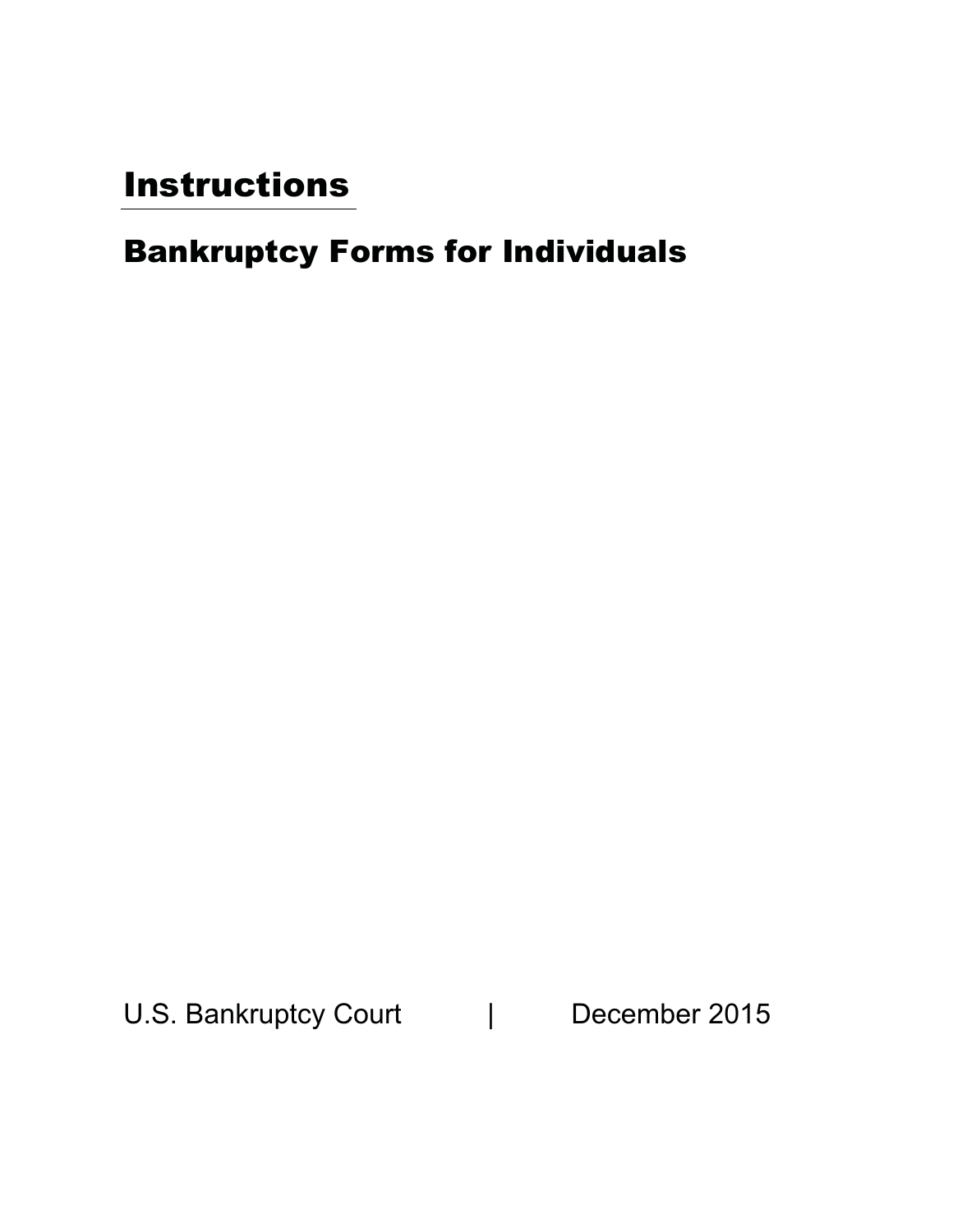| Notice Required by 11 U.S.C. § 342(b) for Individuals Filing for Bankruptcy (Form 2010) 9 |  |
|-------------------------------------------------------------------------------------------|--|
|                                                                                           |  |

#### Instructions for Selected Forms...................................................................................... 13

| Schedule D: Creditors Who Have Claims Secured by Property (Official Form 106D) 17                                                                                                   |  |
|-------------------------------------------------------------------------------------------------------------------------------------------------------------------------------------|--|
| Schedule E/F: Creditors Who Have Unsecured Claims (Official Form 106E/F)  20                                                                                                        |  |
| Schedule G: Executory Contracts and Unexpired Leases (Official Form 106G)  24                                                                                                       |  |
|                                                                                                                                                                                     |  |
|                                                                                                                                                                                     |  |
|                                                                                                                                                                                     |  |
| Summary of Your Assets and Liabilities and Certain Statistical Information (Official Form                                                                                           |  |
| Statement of Financial Affairs for Individuals Filing for Bankruptcy (Official Form 107)  30                                                                                        |  |
| Chapter 7 Statement of Your Current Monthly Income and Means Test Calculation (Official                                                                                             |  |
| Chapter 11 Statement of Your Current Monthly Income (Official Form 122B)33                                                                                                          |  |
| Chapter 13 Statement of Your Current Monthly Income, Calculation of Commitment Period<br>and Chapter 13 Calculation of Your Disposable Income (Official Forms 122C-1 and 122C-2) 34 |  |
| Statement of Intention for Individuals Filing Under Chapter 7 (Official Form 108) 35                                                                                                |  |
| Application for Individuals to Pay the Filing Fee in Installments (Official Form 103A)  37                                                                                          |  |
| Application to Have the Chapter 7 Filing Fee Waived (Official Form 103B)  38                                                                                                        |  |
| For Individual Chapter 11 Cases: List of Creditors Who Have the 20 Largest Unsecured                                                                                                |  |
|                                                                                                                                                                                     |  |

#### Glossary ................................................................................................................... 40

Definitions of Some Terms Used in the Forms for Individuals Filing for Bankruptcy ....................... 41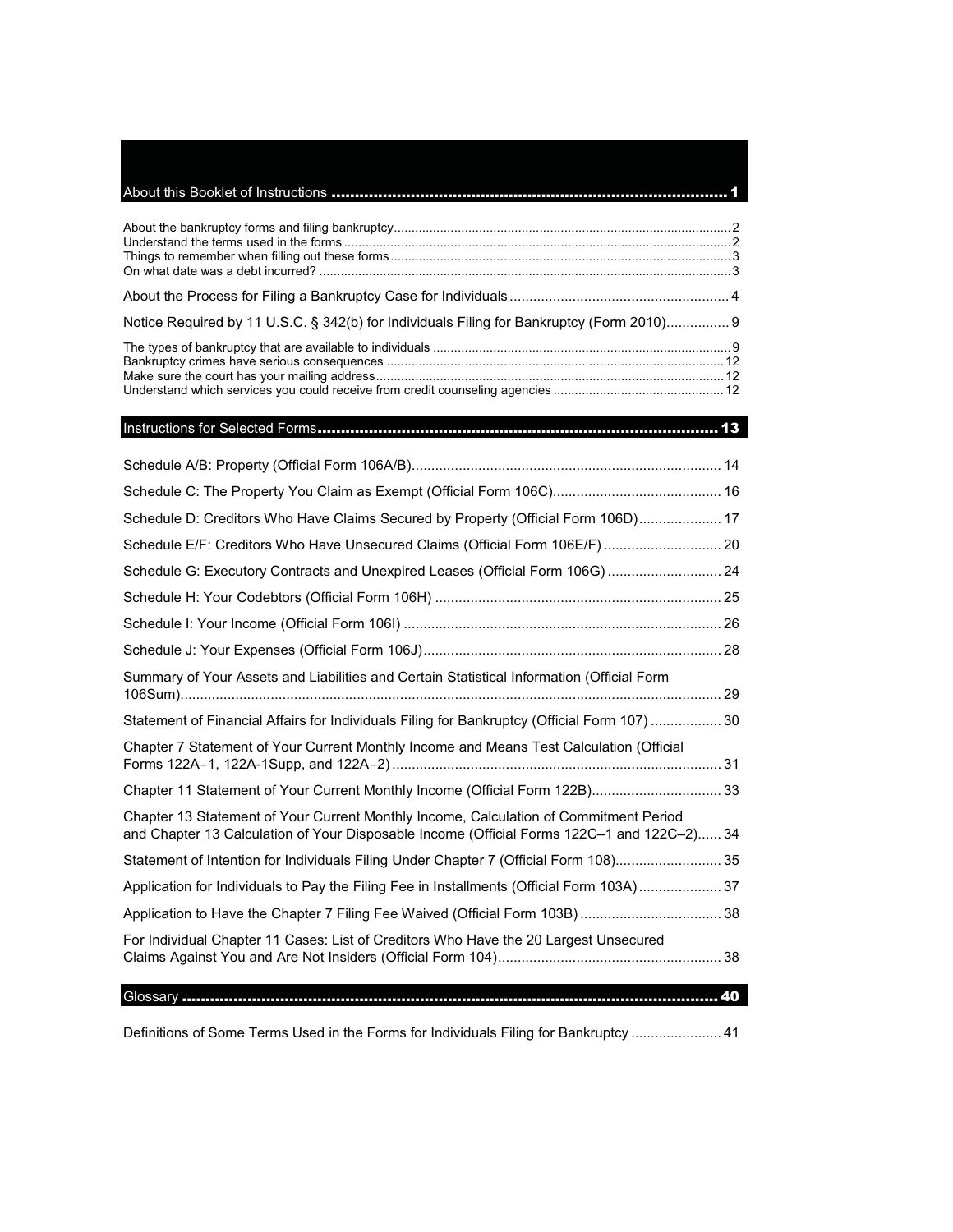### About this Booklet of Instructions

This booklet provides instructions for completing selected forms that individuals filing for bankruptcy must submit to the U.S. Bankruptcy Court. You can download all of the required forms without charge from: http://www.uscourts.gov/FormsAndFees/Forms/Bank ruptcyForms.aspx.

The instructions are designed to accompany the forms and are intended to help you understand what information is required to properly file. You are responsible for properly completing the forms. These instructions are not intended to provide, and should not be understood to provide, legal advice. They are not designed to fully explain, or to be relied upon in interpreting, the law.

Completing the forms is only a part of the bankruptcy process. You are strongly encouraged to hire a qualified attorney not only to help you complete the forms but also to give you general advice about bankruptcy and to represent you in your bankruptcy case. If you cannot afford to pay an attorney, you might qualify for free legal services if they are provided in your area. Contact your state or local bar association for help in obtaining free legal services or in hiring an attorney.

**Note: It is extremely difficult to succeed in a chapter 11, 12, or 13 case without an attorney.**

If an attorney represents you, you must provide information so the attorney can prepare your forms. Once the attorney prepares the forms, you must make sure that the forms are accurate and complete. These instructions may help you perform those tasks. If you are filing for bankruptcy without the help of an attorney, this booklet tells you which forms must be filed and provides information about them.

You should carefully read this booklet and keep it with your records. Review the individual forms as you read the instructions for each.

Although bankruptcy petition preparers can help you type the bankruptcy forms, they cannot tell you how to complete the forms, they cannot file the documents for you, and they cannot give you legal advice. Court employees cannot give you legal advice, either.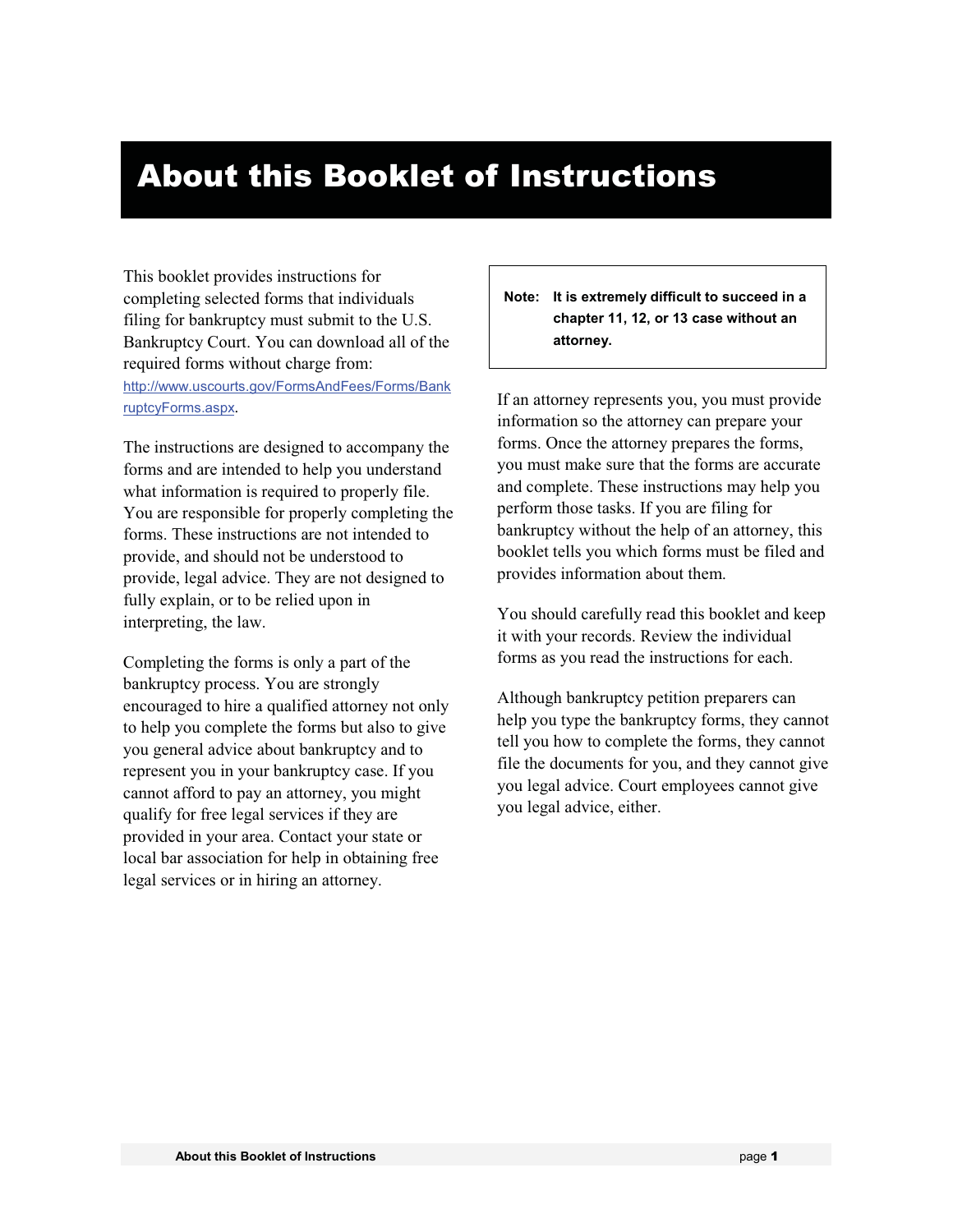#### Read These Important Warnings

**Because bankruptcy can have serious long-term financial and legal consequences, including loss of your property, you should hire an attorney and carefully consider all of your options before you file. Only an attorney can give you legal advice about what can happen as a result of filing for bankruptcy and what your options are. If you do file for bankruptcy, an attorney can help you fill out the forms properly and protect you, your family, your home, and your possessions.** 

**Although the law allows you to represent yourself in bankruptcy court, you should understand that many people find it difficult to represent themselves successfully. The rules are technical, and a mistake or inaction may harm you. If you file without an attorney, you are still responsible for knowing and following all of the legal requirements.** 

**You should not file for bankruptcy if you are not eligible to file or if you do not intend to file the necessary documents.**

**Bankruptcy fraud is a serious crime; you could be fined and imprisoned if you commit fraud in your bankruptcy case. Making a false statement, concealing property, or obtaining money or property by fraud in connection with a bankruptcy case can result in fines up to \$250,000, or imprisonment for up to 20 years, or both. 18 U.S.C. §§ 152, 1341, 1519, and 3571.**

#### About the bankruptcy forms and filing bankruptcy

Use the forms that are numbered in the 100 series to file bankruptcy for individuals or married couples. Use the forms that are numbered in the 200 series if you are preparing a bankruptcy on behalf of a nonindividual, such as a corporation, partnership, or limited liability company (LLC). Sole proprietors must use the forms that are numbered in the 100 series.

When a bankruptcy is filed, the U.S. Bankruptcy Court opens a case. It is important that the answers to the questions on the forms be complete and accurate so that the case proceeds smoothly. A person filing bankruptcy who gives false information could be charged with a federal crime or could lose all the benefits of filing for bankruptcy.

You should understand that filing a bankruptcy case is not private. Anyone has a right to see your bankruptcy forms after you file them, unless the court orders otherwise under 11 U.S.C. § 107. Certain information in court filings, however, must be protected from public disclosure under Bankruptcy Rule 9037.

#### Understand the terms used in the forms

The forms for individuals use *you* and *Debtor 1* to refer to a debtor filing alone. A married couple may file a bankruptcy case together called a *joint case*—and in joint cases, these forms use *you* to ask for information from both debtors.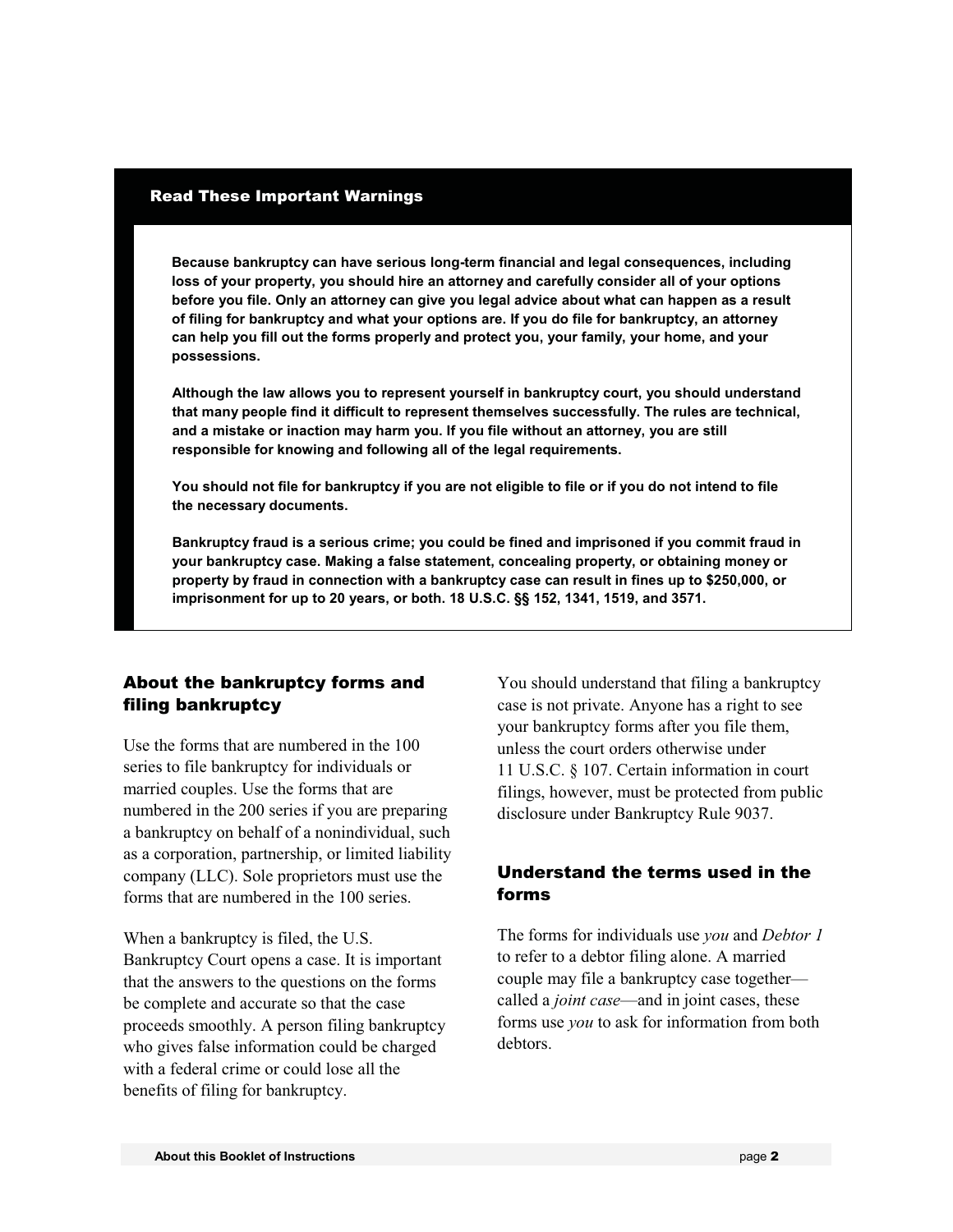For example, if a form asks, "Do you own a car?" the answer would be *yes* if either debtor owns a car. When information is needed about the spouses separately, the forms use *Debtor 1* and *Debtor 2* to distinguish between them. In joint cases, one of the spouses must report information as *Debtor 1* and the other as *Debtor 2*. The same person must be *Debtor 1* in all of the forms.

To understand other terms used in the forms and the instructions, see the *Glossary* at the end of this booklet.

#### Things to remember when filling out these forms

- - Do not file these instructions with the bankruptcy forms that you file with the court.
- -Be as complete and accurate as possible.
- - If more space is needed, attach a separate sheet to the form. On the top of any additional pages, write your name and case number (if known). Also identify the form and line number to which the additional information applies.
- - If two married people are filing together, both are equally responsible for supplying correct information.
- - Do not list a minor child's full name. Instead, fill in only the child's initials and the full name and address of the child's parent or guardian. For example, write A.B., a minor child (*John Doe, parent, 123 Main St., City, State*). 11 U.S.C. § 112; Bankruptcy Rule 1007(m) and 9037.
- - For your records, be sure to keep a copy of your bankruptcy documents and all attachments that you file.

#### On what date was a debt incurred?

When a debt was incurred on a single date, fill in the actual date that the debt was incurred.

When a debt was incurred on multiple dates, fill in the range of dates. For example, if the debt is from a credit card, fill in the month and year of the first and last transaction.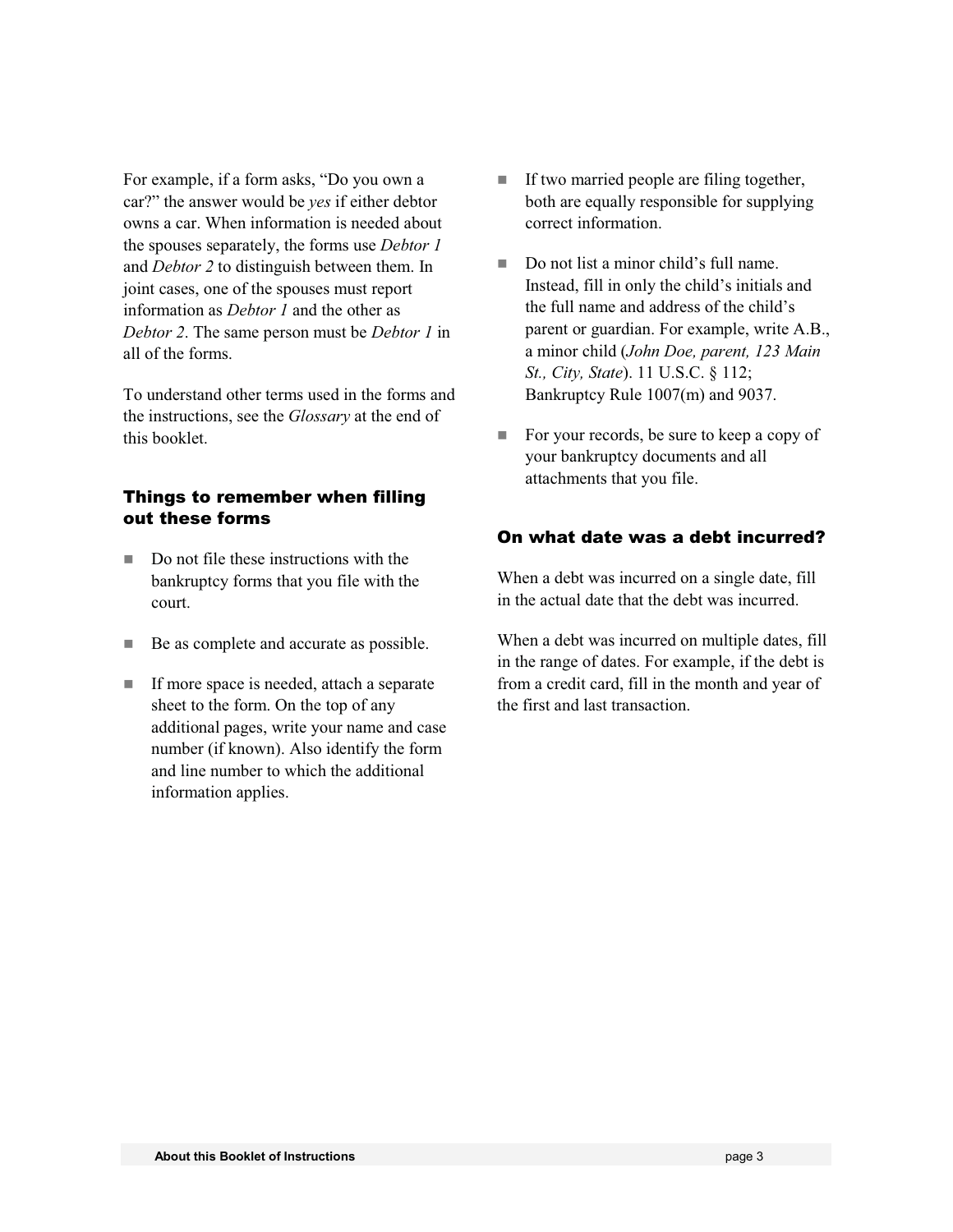### About the Process for Filing a Bankruptcy Case for Individuals

#### **Before you file your bankruptcy case**

Before you file for bankruptcy, you must do several things:

 **Receive a briefing about credit counseling from an approved agency** within 180 days before you file. (If you and your spouse are filing together, each of you must receive a briefing before you file. Failure to do so may result in the dismissal of your case.) You may have a briefing about credit counseling one-on-one or in a group, by telephone, or by internet.

For a list of approved providers, go to: http://www.justice.gov/ust/eo/bapcpa/ccde/cc\_appr oved.htm

In Alabama and North Carolina, go to: http://www.uscourts.gov/FederalCourts/Bankr uptcy/BankruptcyResources/ApprovedCreditA ndDebtCounselors.aspx.

After you finish the briefing, you will receive a certificate that you will need to file in your bankruptcy case.

 **Find out in which bankruptcy court you must file your bankruptcy case**. It is important that you file in the correct district within your state. To find out which district you are in, go to:

http://www.uscourts.gov/courtlinks

- **Check the local court's website** for any specific local requirements that you might have to meet. Go to: http://www.uscourts.gov/courtlinks
- **Find out which chapters of the Bankruptcy Code you are eligible for**. For descriptions of each chapter, review the information contained in the notice, *Notice Required by 11 U.S.C. § 342(b) for Individuals Filing for Bankruptcy* (Form B2010), which is included in this booklet.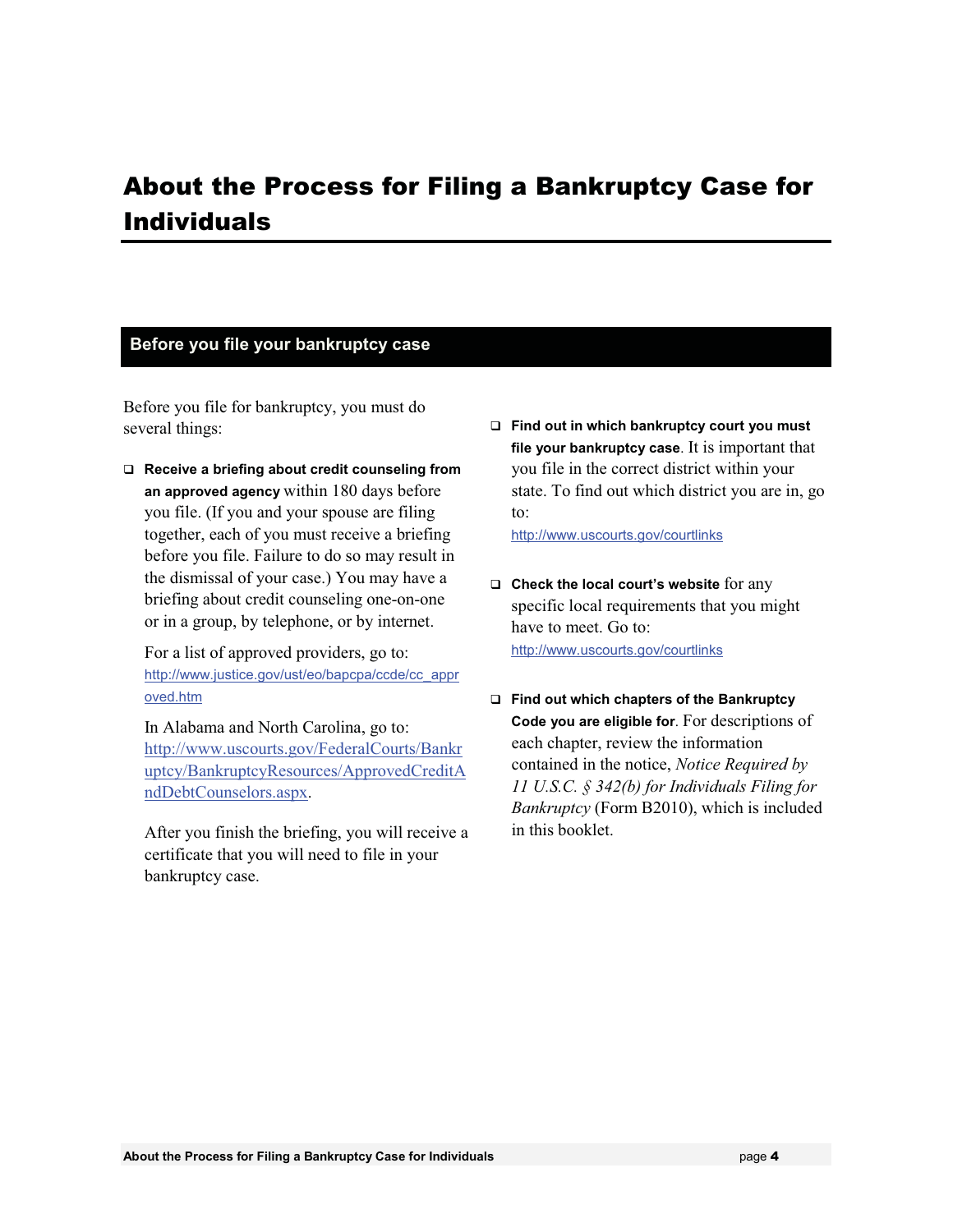#### **When you file your bankruptcy case**

There are several forms and documents that you must give the court at the time you file. Additional forms and documents must be filed no later than 14 days after you file your bankruptcy case, although they may be filed at the same time you file your case.

You must file the forms listed below on the date you open your bankruptcy case. For copies of the forms listed here, go to http://www.uscourts.gov/FormsAndFees/Forms/Bankru

ptcyForms.aspx. (The list continues on the next page.):

- *Voluntary Petition for Individuals Filing for Bankruptcy* (Official Form 101). This form opens the case. Directions for filling it out are included in the form itself.
- *Statement About Your Social Security Numbers* (Official Form 121). This form gives the court your full Social Security number or federal Individual Taxpayer Identification number. To protect your privacy, the court will make only the last four digits of your number known to the general public. However, the court will make your full number available to your creditors, the U.S. trustee or bankruptcy administrator, and the trustee assigned to your case. This form has no separate instructions.
- $\Box$  Your filing fee. If you cannot pay the entire filing fee, you must also include:
	- *Application for Individuals to Pay the Filing Fee in Installments* (Official Form 103A), or
	- *Application to Have the Chapter 7 Filing Fee Waived* (Official Form 103B). Use this form only if you are filing under chapter 7 and you meet the criteria to have the chapter 7 filing fee waived.
- $\Box$  A list of names and addresses of all of your creditors, formatted as a mailing list according to instructions from the bankruptcy court in which you file. (Your court may call this a *creditor matrix* or *mailing matrix*.)
- □ Your credit counseling certificate from an approved credit counseling agency. (See *Before you file your bankruptcy case*, above). If you have received the briefing about credit counseling but have not yet received the certificate, file it no later than 14 days after you file for bankruptcy. If you have not already received the briefing and believe you are entitled to a temporary waiver from receiving it or that you are not required to receive the briefing, see line 15 of the *Voluntary Petition for Individuals Filing for Bankruptcy* (Official Form 101).
- *For Individual Chapter 11 Cases: List of Creditors Who Have the 20 Largest Unsecured Claims Against You and Are Not Insiders* (Official Form 104). Fill out this form only if you file under chapter 11.
- *Initial Statement About an Eviction Judgment Against You* (Official Form 101A) and *Statement About Payment of an Eviction Judgment Against You* (Official Form 101B). Use Form 101A if your landlord has an eviction judgment against you. If you complete Form 101A and you want to stay in your residence for the first 30 days after you file, you must indicate that on the form. Use Form 101B if you have completed Form 101A and you want to stay in your rented residence form more than 30 days after you file for bankruptcy.
- *Bankruptcy Petition Preparer's Notice, Declaration, and Signature* (Official Form 119) and *Disclosure of Compensation of Bankruptcy Petition Preparer* (Form 2800). Use these forms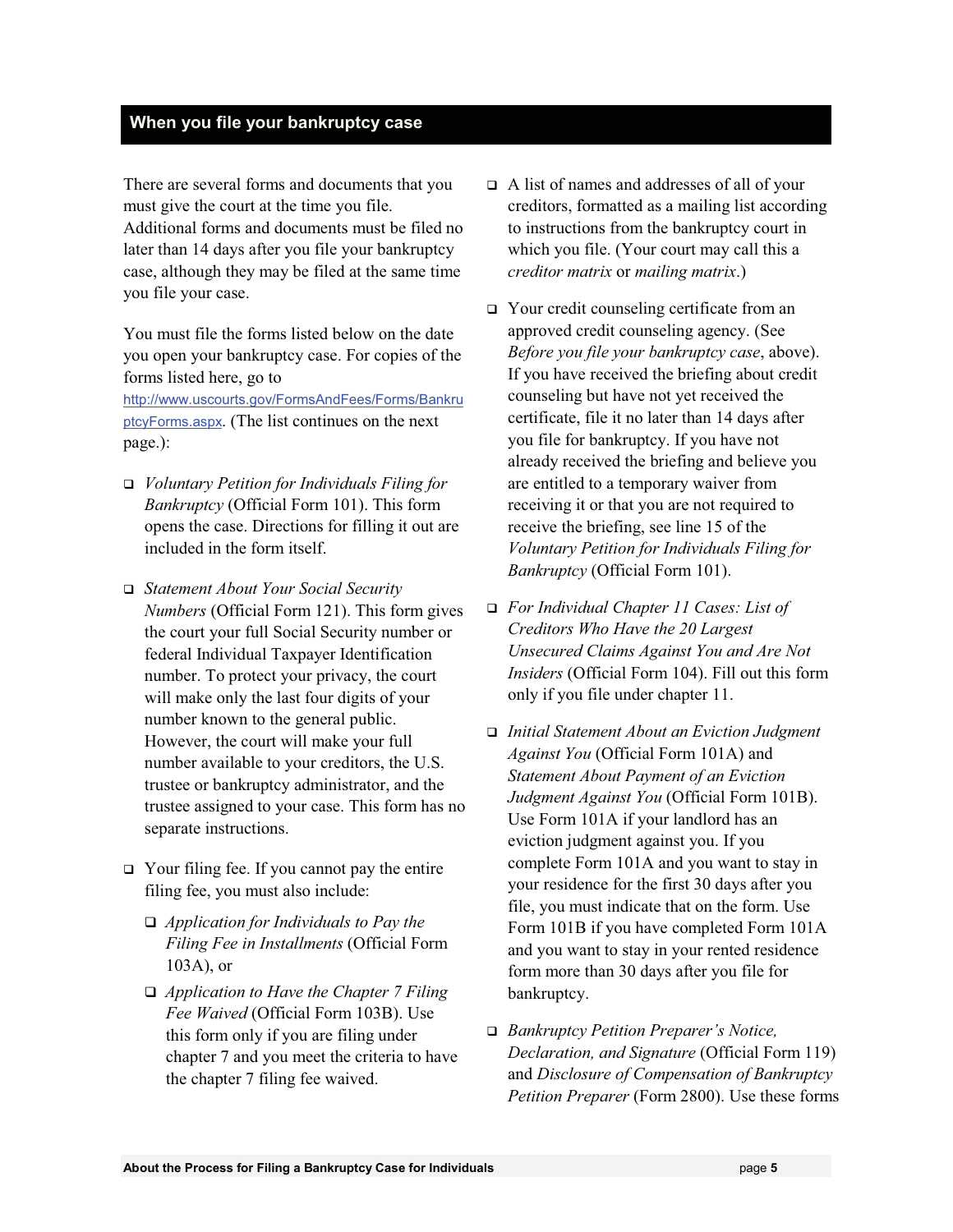### if a bankruptcy petition preparer typed your forms. **When you file your bankruptcy case or within 14 days after you file**

You must file the forms listed below either when you file your bankruptcy case or within 14 days after you file your *Voluntary Petition for Individuals Filing for Bankruptcy* (Official Form 101). If you do not do so, your case may be dismissed. Although it is possible to open your case by submitting only the documents that are listed under *When you file your bankruptcy case*, you should file the entire set of forms at one time to help your case proceed smoothly.

Although some forms may ask you similar questions, you must fill out all of the forms completely to protect your legal rights.

The list below shows the forms that all individuals must file as well as the forms that are specific to each chapter. For copies of the official forms listed here, go to http://www.uscourts.gov.

**All individuals who file for bankruptcy must file these forms and the forms for the specific chapter:**

- *Schedules of Assets and Liabilities* (Official Form 106) which includes these forms:
	- *Schedule A/B: Property* (Official Form 106A/B)
	- *Schedule C: The Property You Claim as Exempt* (Official Form 106C)
	- *Schedule D: Creditors Who Have Claims Secured by Your Property* (Official Form 106D)
	- *Schedule E/F: Creditors Who Have Unsecured Claims* (Official Form 106E/F)
	- *Schedule G: Executory Contracts and Unexpired Leases* (Official Form 106G)
	- *Schedule H: Your Codebtors* (Official Form 106H)
	- *Schedule I: Your Income* (Official Form 106I)
	- *Schedule J: Your Expenses* (Official

Form 106J)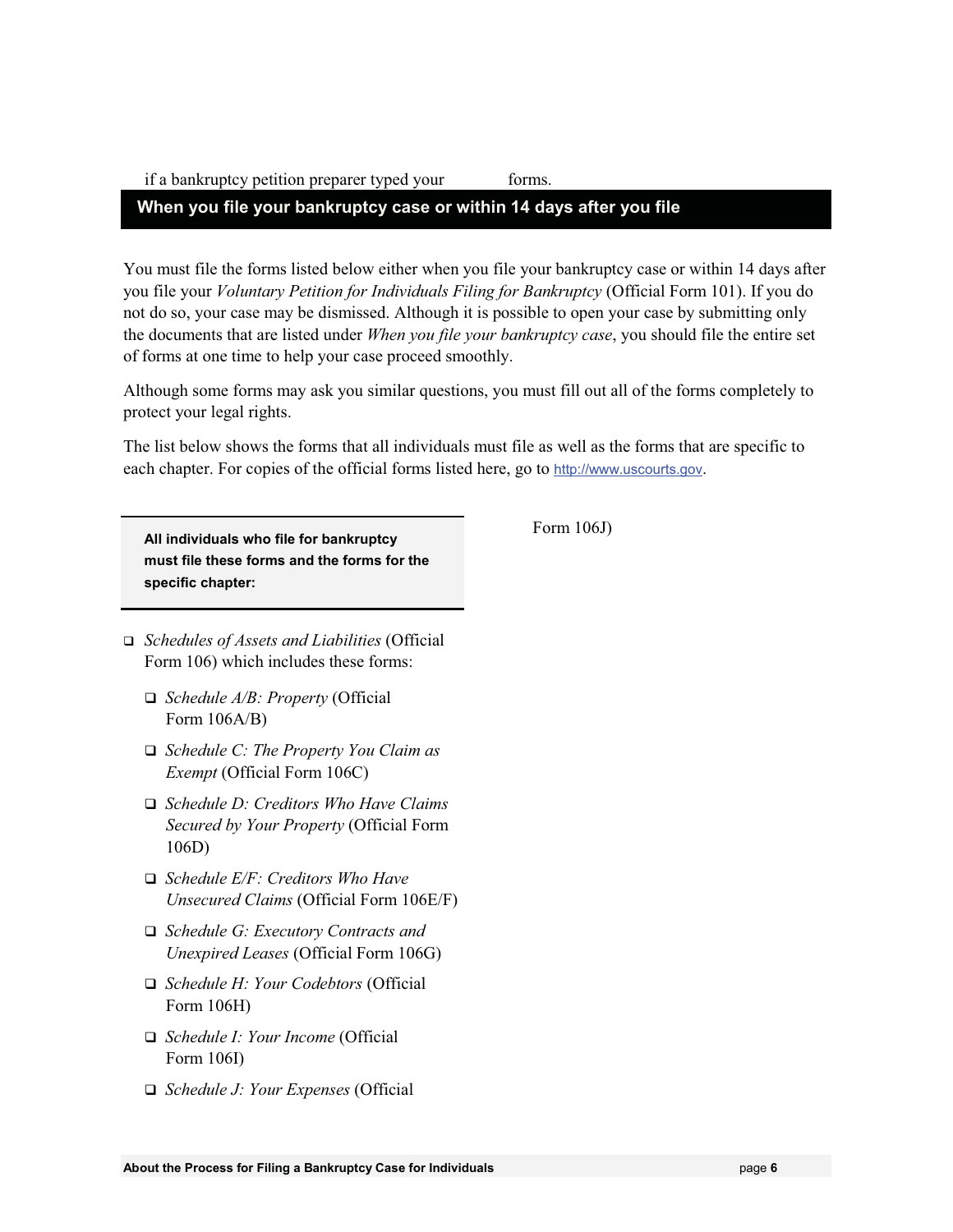- *Summary of Your Assets and Liabilities and Certain Statistical Information*  (Official Form 106Sum). This form gives an overview of the totals on the schedules
- *Declaration About an Individual Debtor's Schedules* (Official Form 106Dec)
- *Statement of Financial Affairs for Individuals Filing for Bankruptcy* (Official Form 107)
- *Disclosure of Compensation to Debtor's*  Attorney - Unless local rules provide otherwise, Director's Form 2030 may be used.
- $\Box$  Credit counseling certificate that you received from an approved credit counseling agency
- Copies of all payment advices (*pay stubs*) or other evidence of payment that you received within 60 days before you filed your bankruptcy case. Some local courts may require that you submit these documents to the trustee assigned to your case rather than filing them with the court. Check the local court's website to find out if local requirements apply. Go to http://www.uscourts.gov/courtlinks.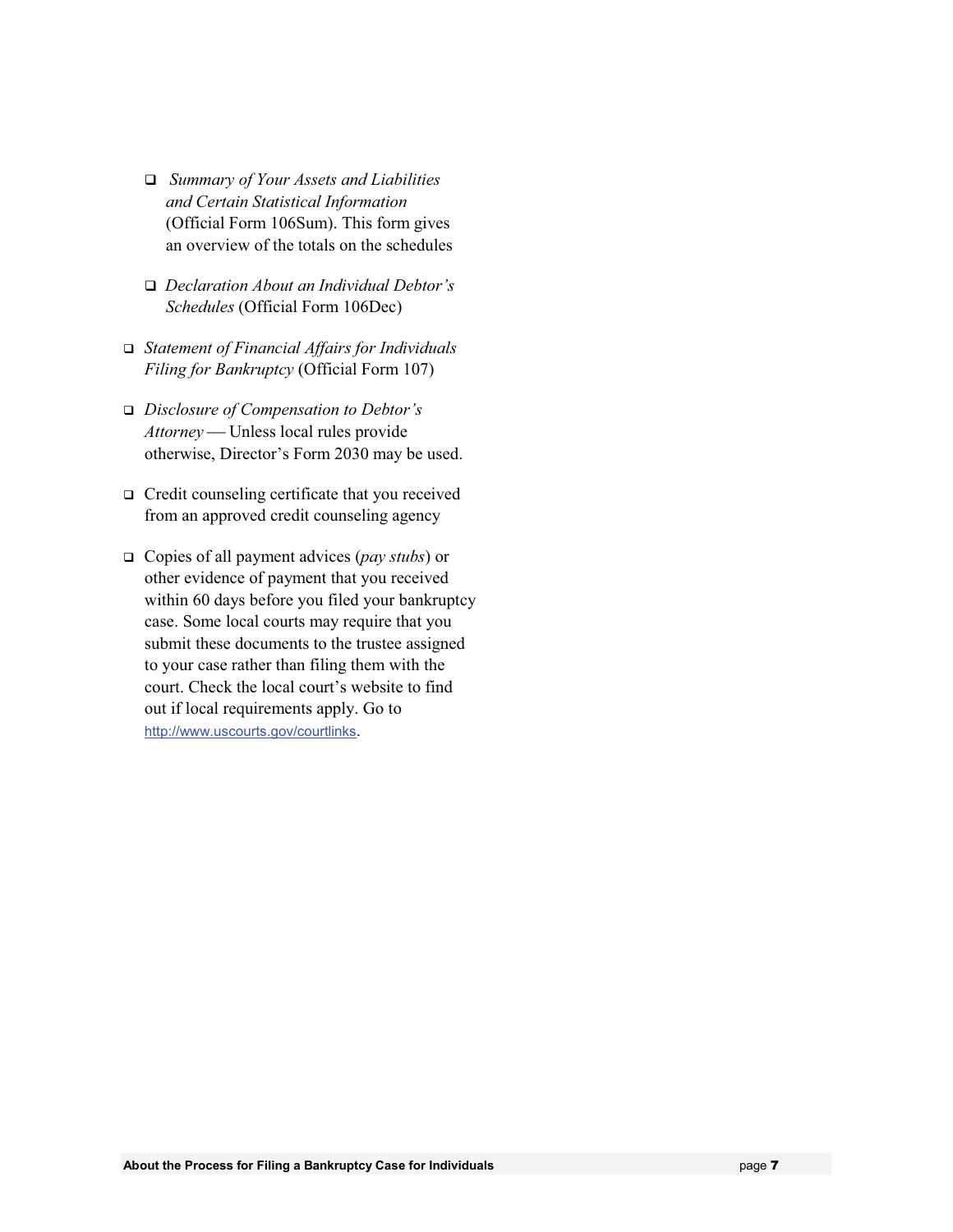#### **If you file under chapter 7,** y**ou must also file:**

- *Statement of Intention for Individuals Filing Under Chapter 7* (Official Form 108)
- *Chapter 7 Statement of Your Current Monthly Income* (Official Form 122A-1)
- If necessary, *Chapter 7 Means Test Calculation* (Official Form 122A-2)
- If necessary, *Statement of Exemption from Presumption of Abuse Under § 707(b)(2)* (Official Form 122A-1Supp)

#### **If you file under chapter 11, you must also file:**

 *Chapter 11 Statement of Your Current Monthly Income* (Official Form 122-B)

If you file under chapter 11 and are a small business debtor (that is, if you are self-employed and your debts are less than \$2,490,925\*), within 7 days after you file your bankruptcy forms to open your case, you must also file your most recent:

- □ Balance sheet
- □ Statement of operations
- Cash-flow statement
- Federal income tax return

If you do not have these documents, you must file a statement made under penalty of perjury that you have not prepared either a balance sheet, statement of operations, or cash-flow statement or you have not filed a federal tax return.

If you file under chapter 11, you must file additional documents beyond the scope of these instructions. You should consult your attorney.

Subject to adjustment on 4/01/16, and every 3 years after that for cases begun on or after the date of adjustment.

#### **If you file under chapter 12, you must also file:**

 $\Box$  Chapter 12 Plan (within 90 days after you file your bankruptcy forms to open your case)

#### **If you file under chapter 13, you must also file:**

- *Chapter 13 Statement of Your Current Monthly Income and Calculation of Commitment Period*  (Official Form 122C-1)
- If necessary, *Chapter 13 Calculation of Your Disposable Income* (Official Form 122C-2)
- *Chapter 13 Plan* (Official Form 113, if in effect). If Official Form 113 is not effective when you file, many bankruptcy courts require you to use a local form plan. Check the local court's website for any specific form that you might have to use. Go to http://www.uscourts.gov/courtlinks.)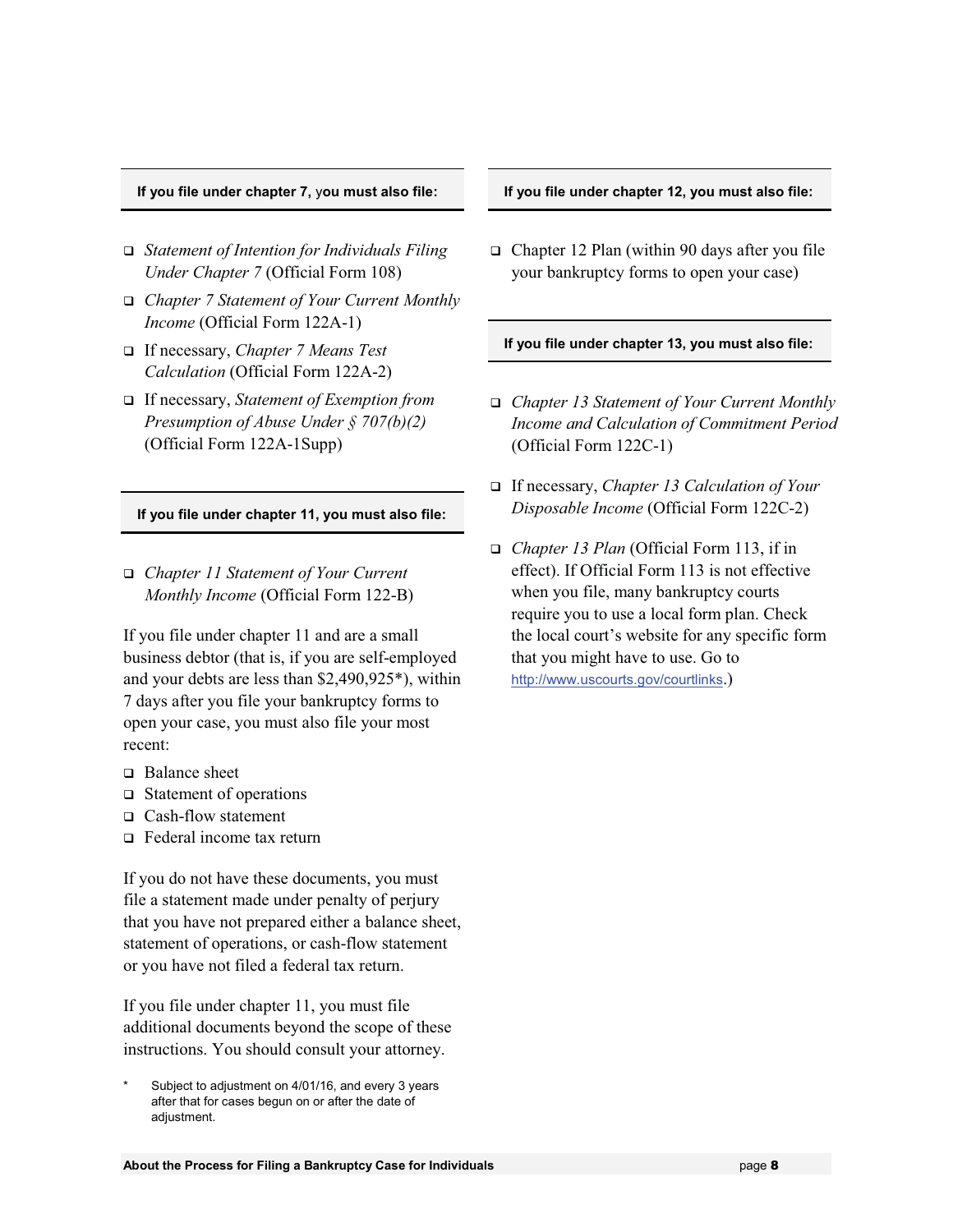### Notice Required by 11 U.S.C. § 342(b) for **Individuals Filing for Bankruptcy (Form 2010)**

#### **This notice is for you if:**

- You are an individual filing for bankruptcy, and
- Your debts are primarily consumer debts. *Consumer debts* are defined in 11 U.S.C. § 101(8) as "incurred by an individual primarily for a personal, family, or household purpose."

#### The types of bankruptcy that are available to individuals

Individuals who meet the qualifications may file under one of four different chapters of the Bankruptcy Code:

- -Chapter 7 — Liquidation
- -Chapter 11 — Reorganization
- -Chapter 12 — Voluntary repayment plan for family farmers or fishermen
- -Chapter 13— Voluntary repayment plan for individuals with regular income

**You should have an attorney review your decision to file for bankruptcy and the choice of chapter.**

#### **Chapter 7: Liquidation**

|   | \$245 | filing fee              |
|---|-------|-------------------------|
|   |       | \$75 administrative fee |
| + |       | \$15 trustee surcharge  |
|   |       | \$335 total fee         |
|   |       |                         |

Chapter 7 is for individuals who have financial difficulty preventing them from paying their debts and who are willing to allow their nonexempt property to be used to pay their creditors. The primary purpose of filing under chapter 7 is to have your debts discharged. The bankruptcy discharge relieves you after bankruptcy from having to pay many of your pre-bankruptcy debts. Exceptions exist for particular debts, and liens on property may still be enforced after discharge. For example, a creditor may have the right to foreclose a home mortgage or repossess an automobile.

However, if the court finds that you have committed certain kinds of improper conduct described in the Bankruptcy Code, the court may deny your discharge.

You should know that even if you file chapter 7 and you receive a discharge, some debts are not discharged under the law. Therefore, you may still be responsible to pay:

- most taxes;
- most student loans;
- domestic support and property settlement obligations;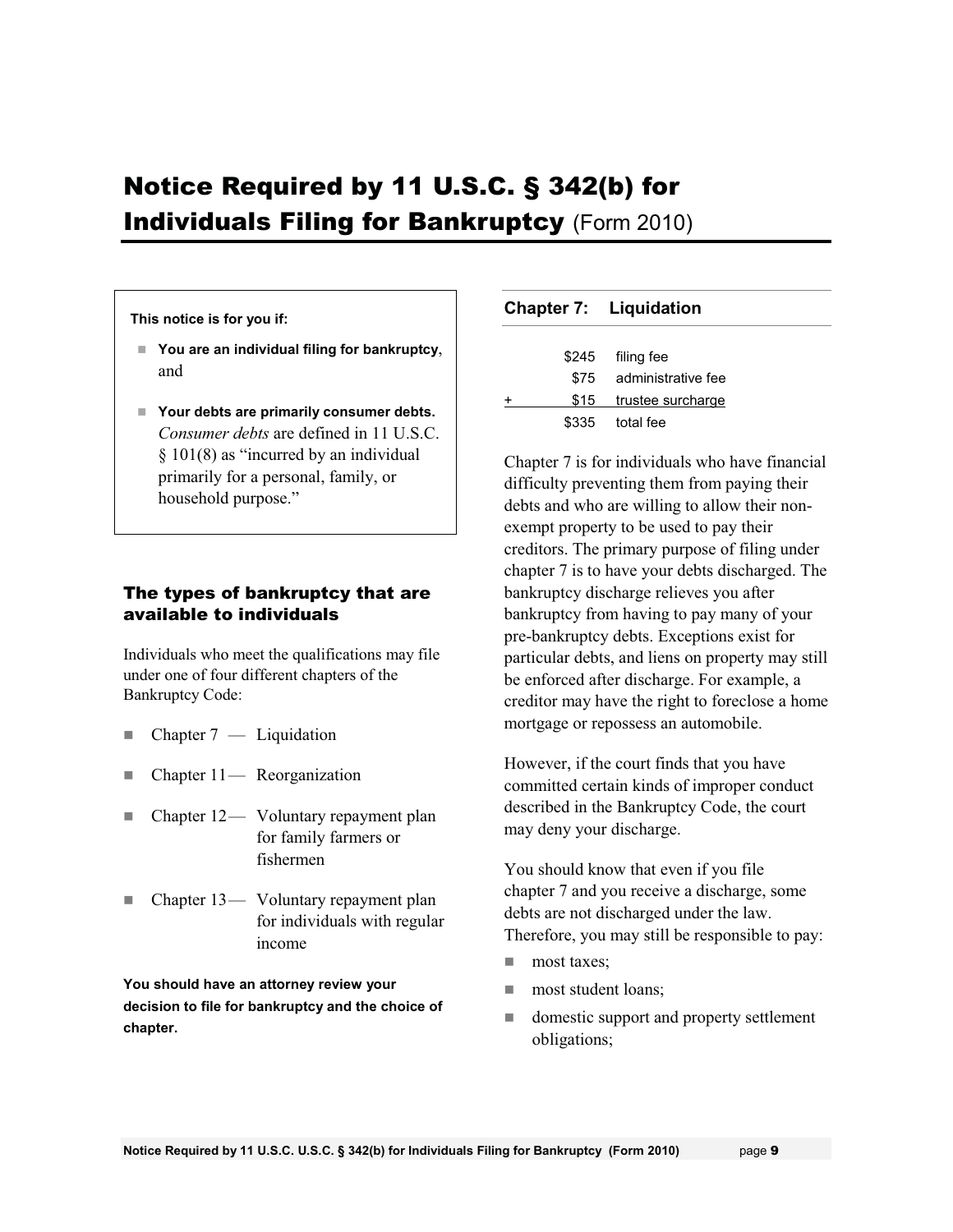- most fines, penalties, forfeitures, and criminal restitution obligations; and
- certain debts that are not listed in your bankruptcy papers.

You may also be required to pay debts arising from:

- **The final final state of the fit:**
- fraud or defalcation while acting in breach of fiduciary capacity;
- intentional injuries that you inflicted; and
- death or personal injury caused by operating a motor vehicle, vessel, or aircraft while intoxicated from alcohol or drugs.

If your debts are primarily consumer debts, the court can dismiss your chapter 7 case if it finds that you have enough income to repay creditors a certain amount. You must file *Chapter 7 Statement of Your Current Monthly Income* (Official Form 122A–1) if you are an individual filing for bankruptcy under chapter 7. This form will determine your current monthly income and compare whether your income is more than the median income that applies in your state.

If your income is not above the median for your state, you will not have to complete the other chapter 7 form, the *Chapter 7 Means Test Calculation* (Official Form 122A–2).

If your income is above the median for your state, you must file a second form —the *Chapter 7 Means Test Calculation* (Official Form 122A–2). The calculations on the form sometimes called the *Means Test*—deduct from your income living expenses and payments on certain debts to determine any amount available to pay unsecured creditors. If your income is more than the median income for your state of residence and family size, depending on the results of the *Means Test*, the U.S. trustee, bankruptcy administrator, or creditors can file a motion to dismiss your case under § 707(b) of the Bankruptcy Code. If a motion is filed, the court will decide if your case should be dismissed. To avoid dismissal, you may choose to proceed under another chapter of the Bankruptcy Code.

If you are an individual filing for chapter 7 bankruptcy, the trustee may sell your property to pay your debts, subject to your right to exempt the property or a portion of the proceeds from the sale of the property. The property, and the proceeds from property that your bankruptcy trustee sells or liquidates that you are entitled to, is called *exempt property*. Exemptions may enable you to keep your home, a car, clothing, and household items or to receive some of the proceeds if the property is sold.

Exemptions are not automatic. To exempt property, you must list it on *Schedule C: The Property You Claim as Exempt* (Official Form 106C). If you do not list the property, the trustee may sell it and pay all of the proceeds to your creditors.

#### **Chapter 11: Reorganization**

|  | $$1,167$ filing fee      |
|--|--------------------------|
|  | \$550 administrative fee |
|  | \$1,717 total fee        |

Chapter 11 is often used for reorganizing a business, but is also available to individuals. The provisions of chapter 11 are too complicated to summarize briefly.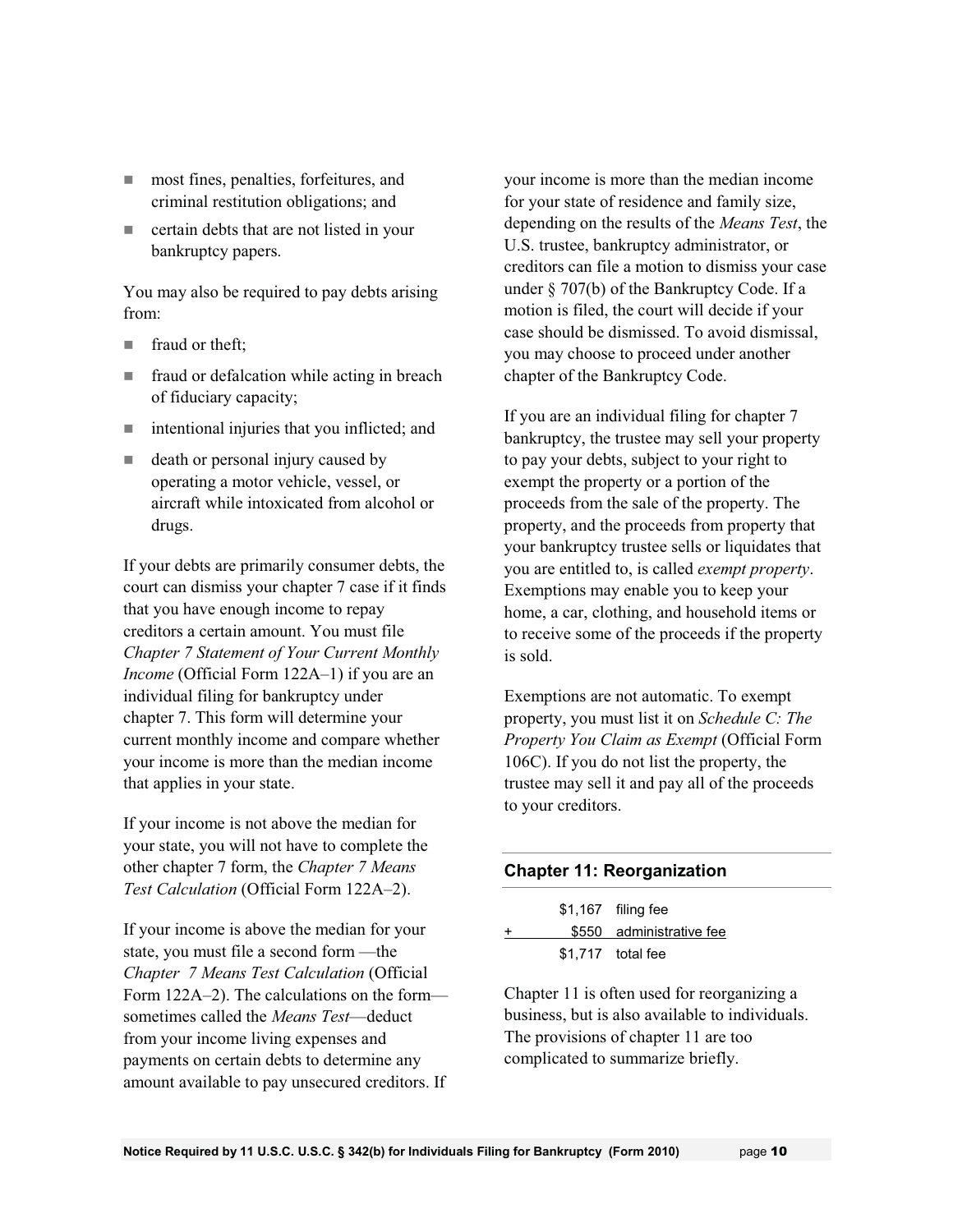#### Read These Important Warnings

**Because bankruptcy can have serious long-term financial and legal consequences, including loss of your property, you should hire an attorney and carefully consider all of your options before you file. Only an attorney can give you legal advice about what can happen as a result of filing for bankruptcy and what your options are. If you do file for bankruptcy, an attorney can help you fill out the forms properly and protect you, your family, your home, and your possessions.** 

**Although the law allows you to represent yourself in bankruptcy court, you should understand that many people find it difficult to represent themselves successfully. The rules are technical, and a mistake or inaction may harm you. If you file without an attorney, you are still responsible for knowing and following all of the legal requirements.** 

**You should not file for bankruptcy if you are not eligible to file or if you do not intend to file the necessary documents.**

**Bankruptcy fraud is a serious crime; you could be fined and imprisoned if you commit fraud in your bankruptcy case. Making a false statement, concealing property, or obtaining money or property by fraud in connection with a bankruptcy case can result in fines up to \$250,000, or imprisonment for up to 20 years, or both. 18 U.S.C. §§ 152, 1341, 1519, and 3571.**

#### **Chapter 12: Repayment plan for family farmers or fishermen**

|        | \$200 filing fee        |
|--------|-------------------------|
| $\div$ | \$75 administrative fee |
|        | \$275 total fee         |

Similar to chapter 13, chapter 12 permits family farmers and fishermen to repay their debts over a period of time using future earnings and to discharge some debts that are not paid.

#### **Chapter 13: Repayment plan for individuals with regular income**

|        | \$235 filing fee        |
|--------|-------------------------|
| $\div$ | \$75 administrative fee |
|        | \$310 total fee         |

Chapter 13 is for individuals who have regular income and would like to pay all or part of their debts in installments over a period of time and to discharge some debts that are not paid. You are eligible for chapter 13 only if your debts are not more than certain dollar amounts set forth in 11 U.S.C. § 109.

Under chapter 13, you must file with the court a plan to repay your creditors all or part of the money that you owe them, usually using your future earnings. If the court approves your plan, the court will allow you to repay your debts, as adjusted by the plan, within 3 years or 5 years, depending on your income and other factors.

After you make all the payments under your plan, many of your debts are discharged. The debts that are not discharged and that you may still be responsible to pay include:

- domestic support obligations,
- most student loans,
- certain taxes,
- debts for fraud or theft,
- debts for fraud or defalcation while acting in a fiduciary capacity,
- most criminal fines and restitution obligations,
- certain debts that are not listed in your bankruptcy papers,
- certain debts for acts that caused death or personal injury, and
- certain long-term secured debts.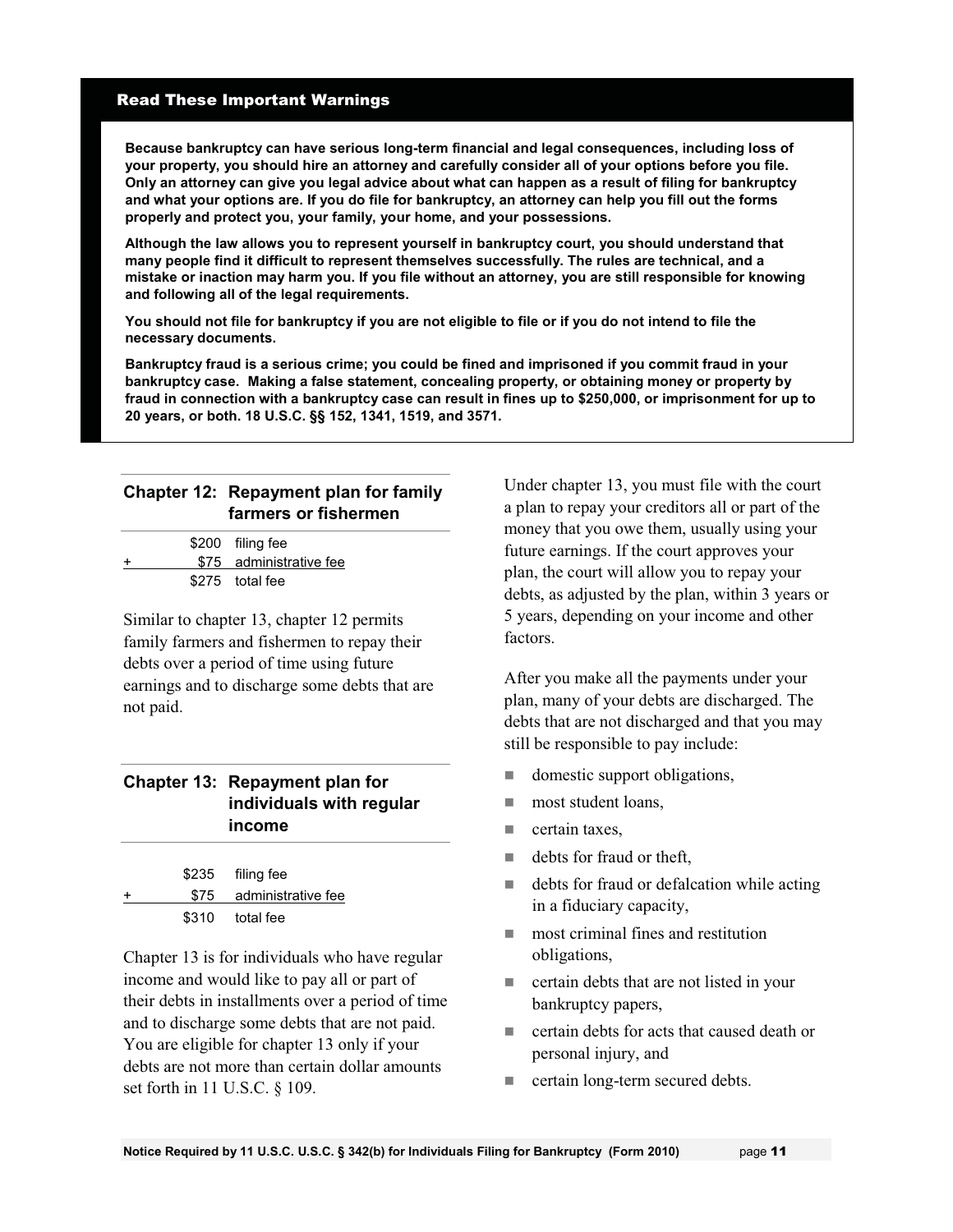#### Warning: File Your Forms on Time

Section 521(a)(1) of the Bankruptcy Code requires that you promptly file detailed information about your creditors, assets, liabilities, income, expenses and general financial condition. The court may dismiss your bankruptcy case if you do not file this information within the deadlines set by the Bankruptcy Code, the Bankruptcy Rules, and the local rules of the court.

For more information about the documents and their deadlines, go to:

http://www.uscourts.gov/bkforms/bankruptcy\_form s.html#procedure.

#### Bankruptcy crimes have serious consequences

- **If you knowingly and fraudulently conceal** assets or make a false oath or statement under penalty of perjury—either orally or in writing—in connection with a bankruptcy case, you may be fined, imprisoned, or both.
- **All information you supply in connection** with a bankruptcy case is subject to examination by the Attorney General acting through the Office of the U.S. Trustee, the Office of the U.S. Attorney, and other offices and employees of the U.S. Department of Justice.

#### Make sure the court has your mailing address

The bankruptcy court sends notices to the mailing address you list on *Voluntary Petition for Individuals Filing for Bankruptcy* (Official Form 101). To ensure that you receive information about your case, Bankruptcy Rule 4002 requires that you notify the court of any changes in your address.

A married couple may file a bankruptcy case together—called a *joint case*. If you file a joint case and each spouse lists the same mailing address on the bankruptcy petition, the bankruptcy court generally will mail you and your spouse one copy of each notice, unless you file a statement with the court asking that each spouse receive separate copies.

#### Understand which services you could receive from credit counseling agencies

The law generally requires that you receive a credit counseling briefing from an approved credit counseling agency. 11 U.S.C. § 109(h). If you are filing a joint case, both spouses must receive the briefing. With limited exceptions, you must receive it within the 180 days *before* you file your bankruptcy petition. This briefing is usually conducted by telephone or on the Internet.

In addition, after filing a bankruptcy case, you generally must complete a financial management instructional course before you can receive a discharge. If you are filing a joint case, both spouses must complete the course.

You can obtain the list of agencies approved to provide both the briefing and the instructional course from:

http://justice.gov/ust/eo/hapcpa/ccde/cc\_approved.html.

In Alabama and North Carolina, go to: http://www.uscourts.gov/FederalCourts/Bankruptcy/ BankruptcyResources/ApprovedCredit AndDebtCounselors.aspx.

If you do not have access to a computer, the clerk of the bankruptcy court may be able to help you obtain the list.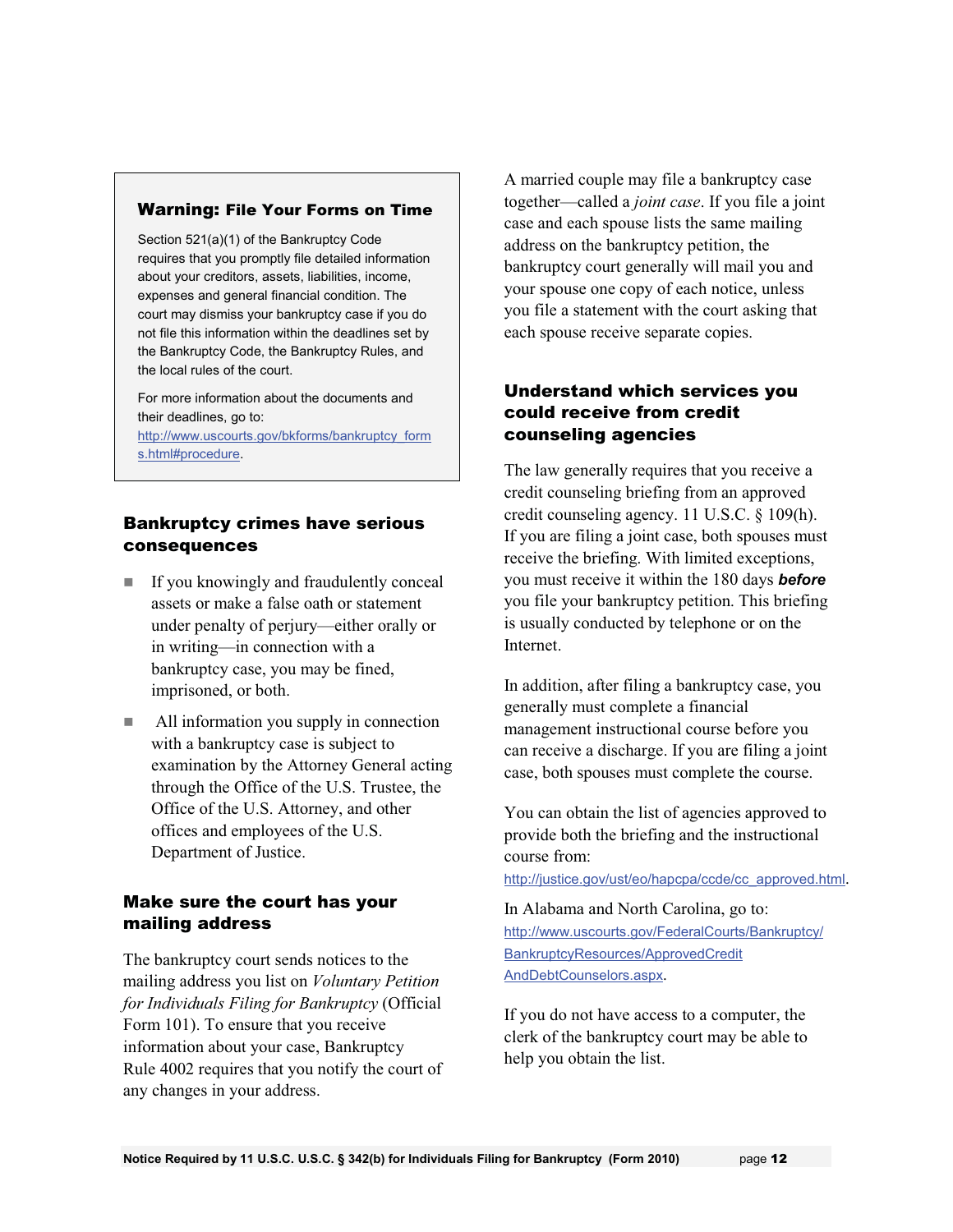# Instructions for Selected Forms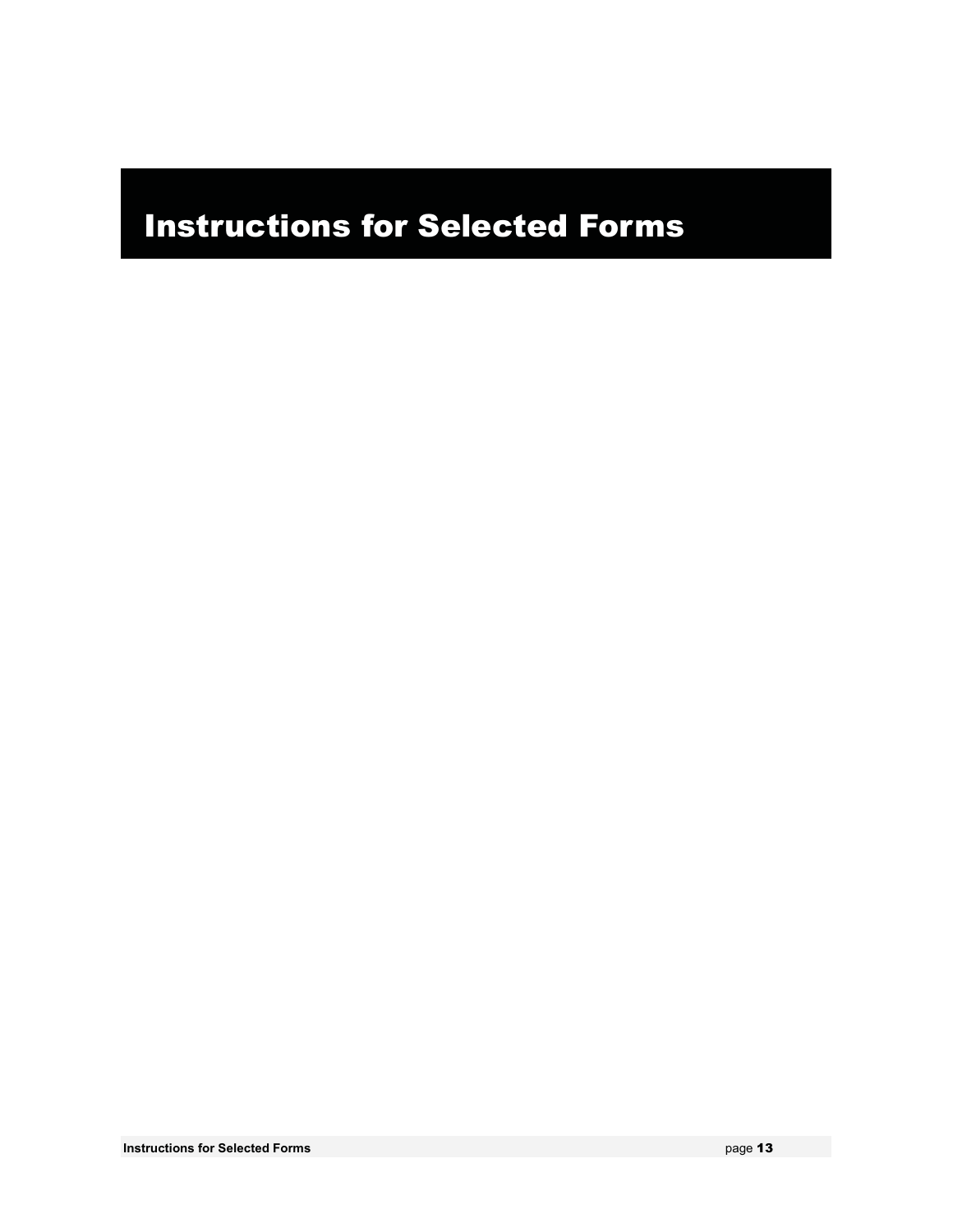*Schedule A/B: Property* (Official Form 106A/B) lists property interests that are involved in a bankruptcy case. All individuals filing for bankruptcy must list everything they own or have a legal or equitable interest in. *Legal or equitable interest* is a broad term and includes all kinds of property interests in both tangible and intangible property, whether or not anyone else has an interest in that property.

The information in this form is grouped by category and includes several examples for many items. Note that those examples are meant to give you an idea of what to include in the categories. They are not intended to be complete lists of everything within that category. Make sure you list everything you own or have an interest in.

You must verify under penalty of perjury that the information you provide is complete and accurate. Making a false statement, concealing property, or obtaining money or property by fraud in connection with a bankruptcy case can result in fines up to \$250,000, or imprisonment for up to 20 years, or both. 18 U.S.C. §§ 152, 1341, 1519, and 3571.

#### **Understand the terms used in this form**

**Community property** — Type of property ownership available in certain states for property owned by spouses and, in some instances, legal equivalents of spouses. Community property states and territories include Arizona, California, Idaho, Louisiana, Nevada, New Mexico, Puerto Rico, Texas, Washington, and Wisconsin.

**Current value** — In this form, report the *current value* of the property that you own in each category. *Current value* is sometimes called *fair market value* and, for this form, is the fair market value as of the date of the filing of the petition. *Current value* is how much the property is worth, which may be more or less than when you purchased the property. *Property you own* includes property you have purchased, even if you owe money on it, such as a home with a mortgage or an automobile with a lien.

### **Report the current value of the portion you own**

For each question, report the current value of the portion of the property that you own. To do this, you would usually determine the current value of the entire property and the percentage of the property that you own. Multiply the current value of the property by the percentage that you own. Report the result where the form asks for *Current value of the portion you own*. For example:

- - If you own a house by yourself, you own 100% of that house. Report the entire current value of the house.
- - If you and a sister own the house equally, report 50% of the value of the house (or half of the value of the house).

In certain categories, current value may be difficult to figure out. When you cannot find the value from a reputable source (such as a pricing guide for your car), estimate the value and be prepared to explain how you determined it.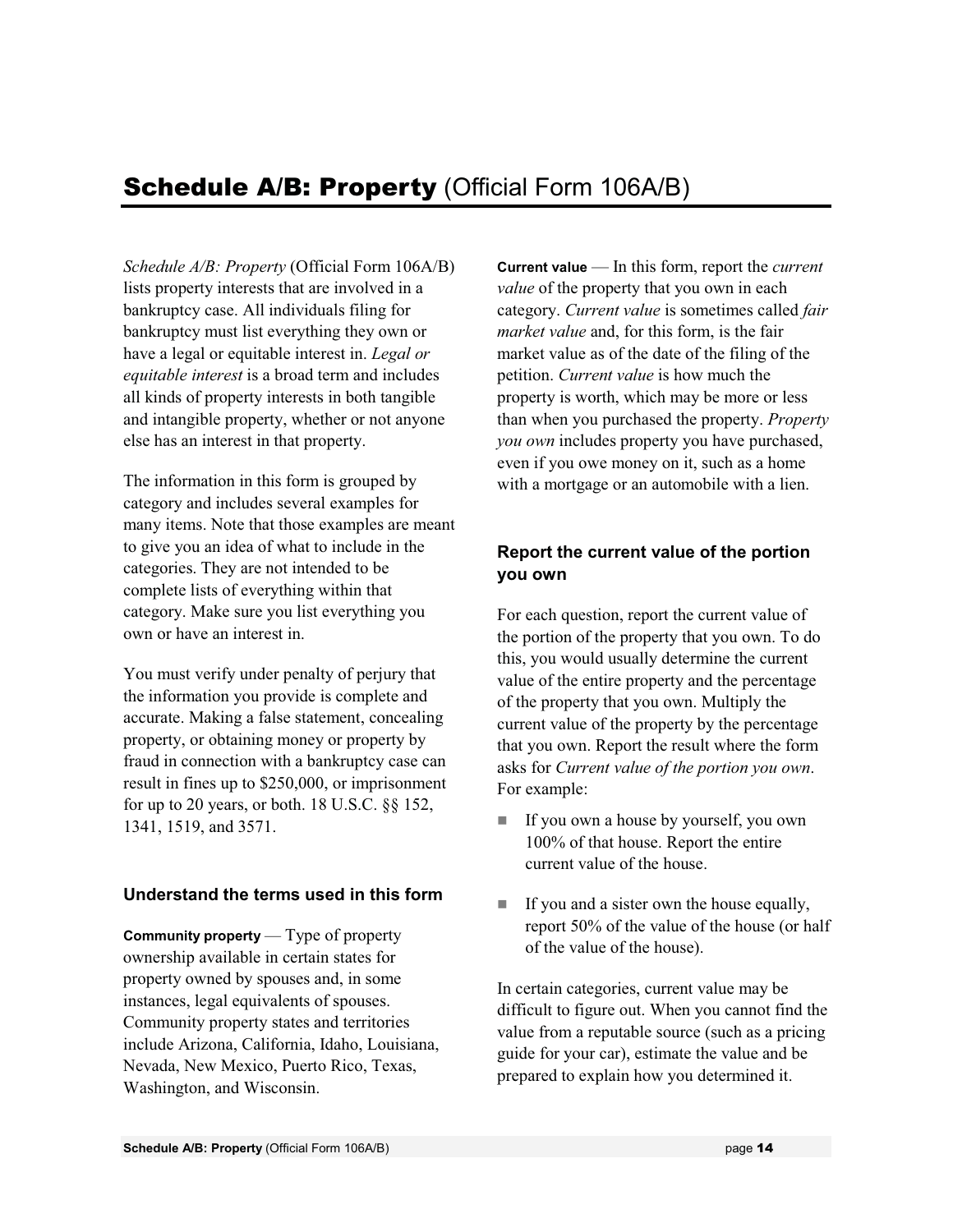#### **List items once on this form**

List items only once on this form; do not list them in more than one category. List all real estate in Part 1 and other property in the other parts of the form.

Where you list similar items of minimal value (such as clothing), add the value of the items and report a total.

Be specific when you describe each item. If you have an item that you think could fit into more than one category, select the most suitable category and list the item there.

Separately describe and list individual items worth more than \$500.

#### **Match the values to the other schedules**

Make sure that the values you report on this form match the values you report on *Schedule D: Creditors Who Have Claims Secured by Your Property* (Official Form 106D) and *Schedule C: The Property You Claim as Exempt* (Official Form 106C).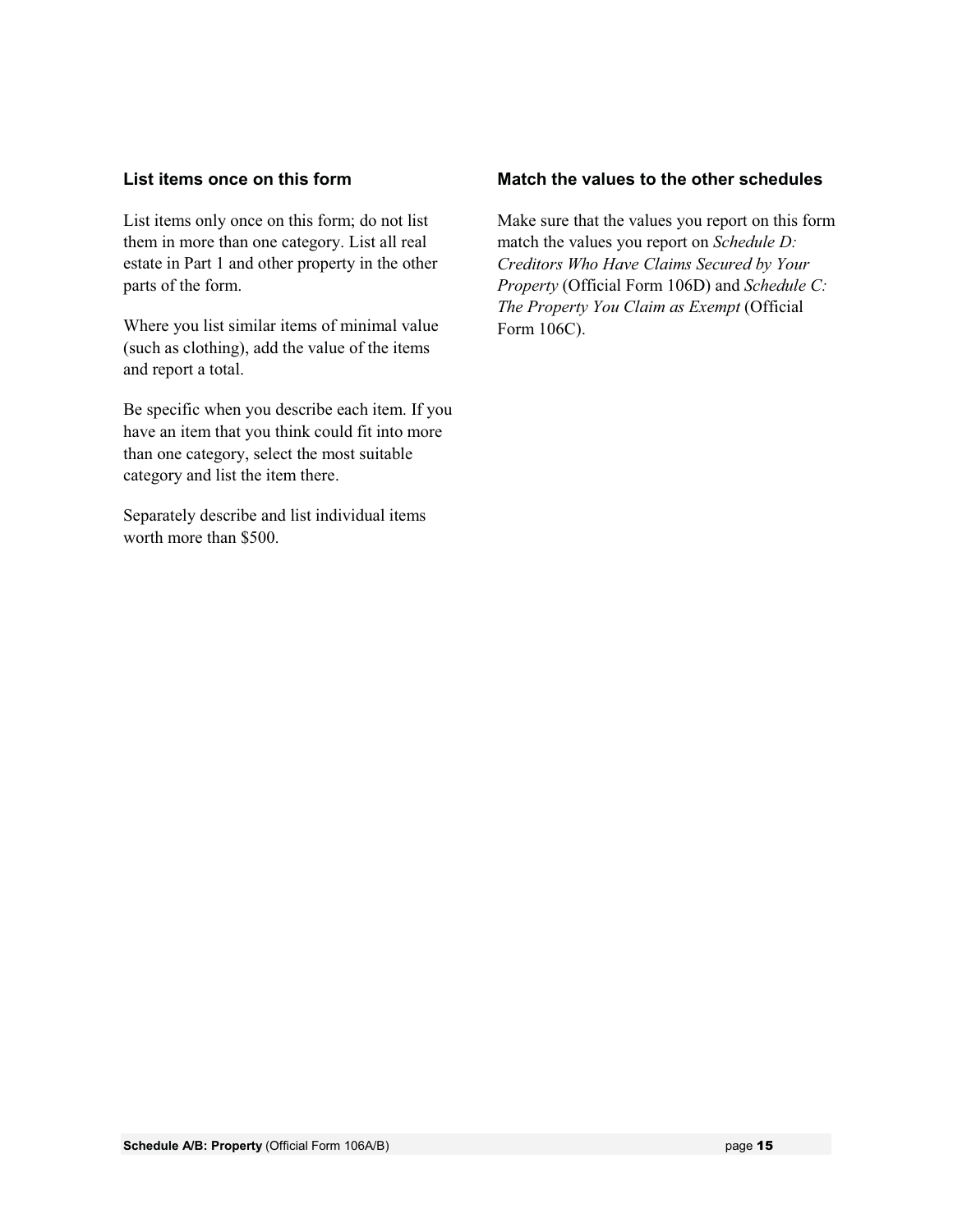# Schedule C: The Property You Claim as Exempt

(Official Form 106C)

#### **How exemptions work**

If you are an individual filing for bankruptcy, the law may allow you to keep some property, or it may entitle you to part of the proceeds if the property is sold after your case is filed. Property that the law permits you to keep is called *exempt* property. For example, exemptions may enable you to keep your home, a car, clothing, and household items.

Exemptions are not automatic. For property to be considered exempt, you must list the property on *Schedule C: The Property You Claim as Exempt*  (Official Form 106C). If you do not list the property, the trustee may sell it and pay all of the proceeds to your creditors.

**You may unnecessarily lose property if you do not claim exemptions to which you are entitled. You are strongly encouraged to hire a qualified attorney to advise you.**

#### **Determine which set of exemptions you will use**

Before you fill out this form, you must learn which set of exemptions you can use. In general, exemptions are determined on a state-by-state basis. Some states permit you to use the exemptions provided by the Bankruptcy Code. 11 U.S.C. § 522.

The Bankruptcy Code provides that you use the exemptions in the law of the state where you had your legal home for 730 days before you file for bankruptcy. Special rules may apply if you did not have the same home state for 730 days before you file.

You may lose property if you do not use the best set of exemptions for your situation.

If your spouse is filing with you and you are filing in a state in which you may choose between state and federal sets of bankruptcy exemptions, you both must use the same set of exemptions.

#### **Claiming exemptions**

Using the property and values that you listed on *Schedule A/B: Property* (Official Form 106A/B) as your source, list on this form the property that you claim as exempt.

#### **Listing the amount of each exemption**

For each item of property you claim as exempt, you must specify the amount of the exemption you claim. Usually, a specific dollar amount is claimed as exempt, but in some circumstances, the amount of the exemption claimed might be indicated as 100% of fair market value. For example, a debtor might claim 100% of fair market value for an exemption that is unlimited in dollar amount, such as some exemptions for health aids.

#### **Listing which laws apply**

In the last column of the form, you must identify the laws that allow you to claim the property as exempt. If you have questions about exemptions, consult a qualified attorney.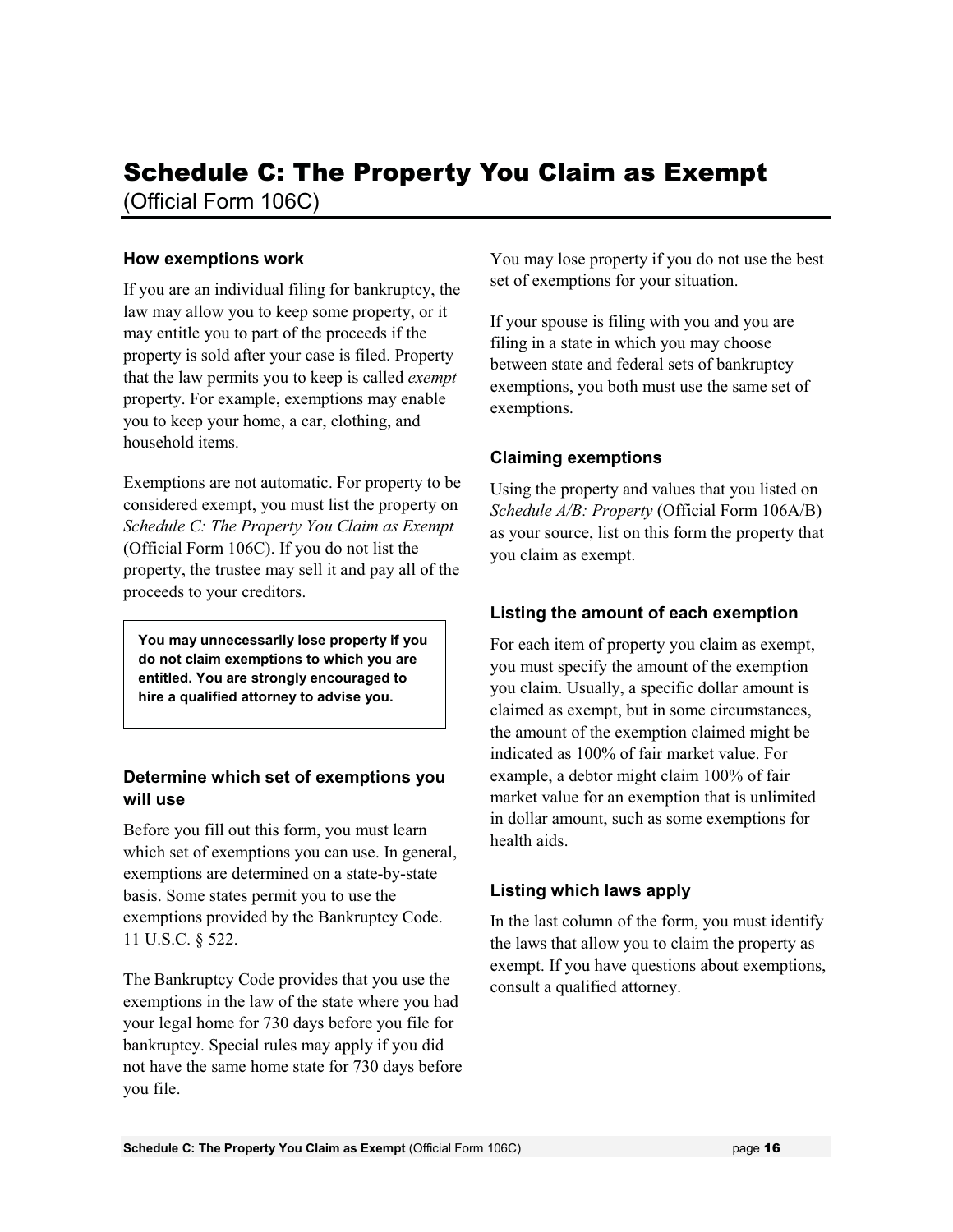### Schedule D: Creditors Who Have Claims Secured by **Property (Official Form 106D)**

The people or organizations to whom you owe money are called your *creditors*. A *claim* is a creditor's right to payment. When you file for bankruptcy, the court needs to know who all your creditors are and what types of claims they have against you.

Typically in bankruptcy cases, there are more debts than assets to pay those debts. The court must know as much as possible about your creditors to make sure that their claims are properly treated according to the rules.

Creditors may have different types of claims:

- - **Secured claims**. Report these on *Schedule D: Creditors Who Have Claims Secured by Property* (Official Form 106D).
- - **Unsecured claims**. Report these on *Schedule E/F: Creditors Who Have Unsecured Claims* (Official Form 106E/F).

If your debts are not paid, a creditor with a secured claim may be able to get paid from specific property in which that creditor has an interest, such as a mortgage or a lien. That property is sometimes called *collateral* for your debt and could include items such as your house, your car, or your furniture. Creditors with unsecured claims do not have rights against specific property.

Many creditors' claims have a specific amount, which you do not dispute. However, some claims are uncertain when you file for bankruptcy, or they become due only after you file. You must list the claims of all your creditors in your schedules, even if the claims are contingent, unliquidated, or disputed.

#### **Claims may be contingent, unliquidated, or disputed**

Claims may be:

- -Contingent claims,
- -Unliquidated claims, or
- -Disputed claims.

A claim is *contingent* if you are not obligated to pay it unless a particular event occurs after you file for bankruptcy. For example, if you cosigned someone else's note, you may not have to pay unless that other person later fails to repay the loan.

A claim is *unliquidated* if the amount of the debt cannot be readily determined, such as by referring to an agreement or by a simple computation. An unliquidated claim is one for which there may be a definite liability but where the value has not been set. For instance, if you were involved in a car accident, the victim may have an unliquidated claim against you because the amount of damages has not been determined.

A claim is *disputed* if you disagree about whether you owe the debt. For instance, if a bill collector demands payment for a bill you believe you already fully paid, you may describe the claim as disputed.

A single claim can have one, more than one, or none of these characteristics.

On *Schedule D: Creditors Who Have Claims Secured by Property* (Official Form 106D), list all creditors who have a claim that is secured by your property.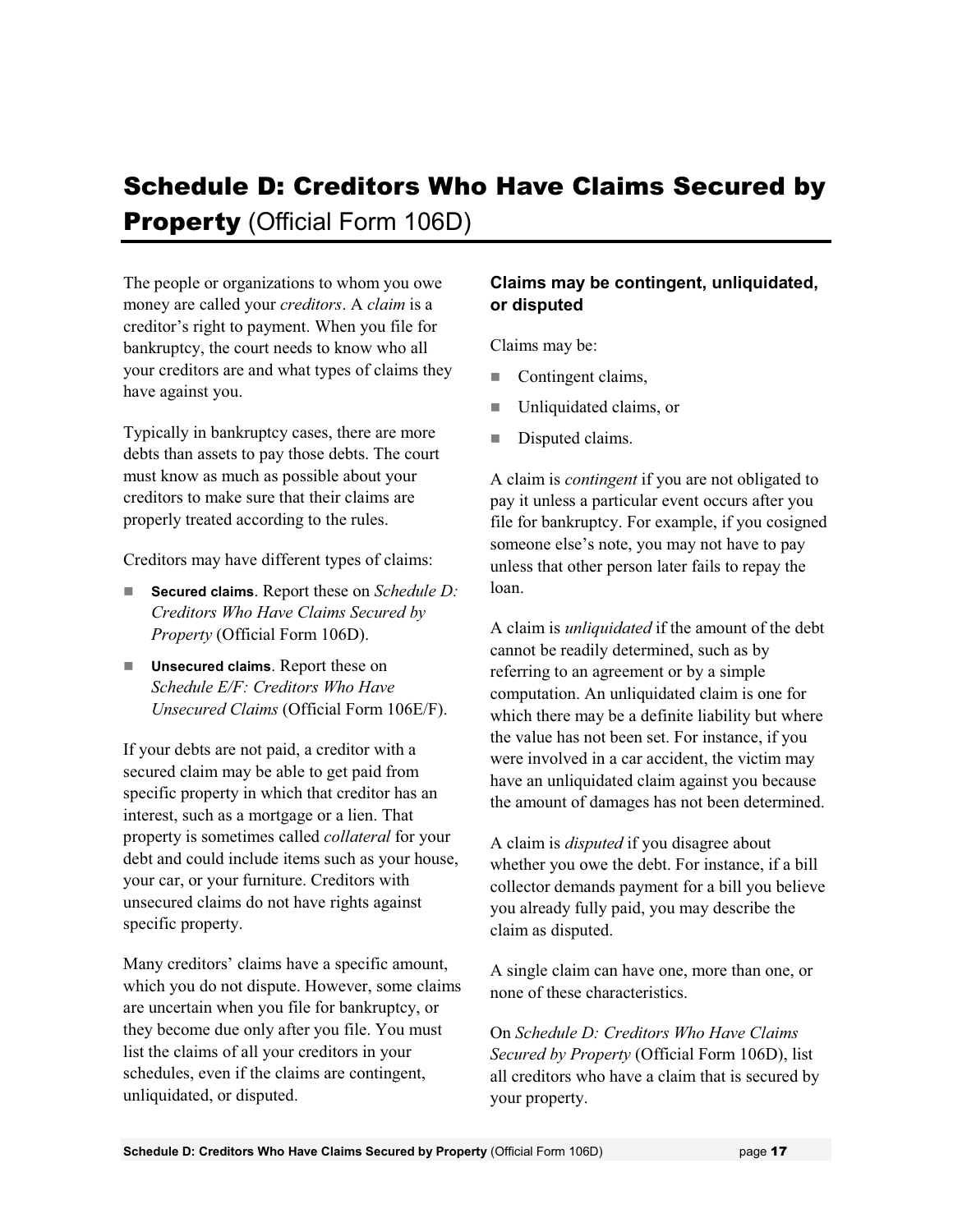#### **Do not leave out any secured creditors**

In alphabetical order (as much as possible), list anyone who has judgment liens, garnishments, statutory liens, mortgages, deeds of trust, and other security interests against your property. When listing creditors who have secured claims, be sure to include all of them. For example, include the following:

- **The Vour relatives or friends who have a lien or** security interest in your property;
- - Car or truck lenders, stores, banks, credit unions, and others who made loans to enable you to finance the purchase of property and who have a lien against that property;
- - Anyone who has a mortgage or deed of trust on real estate that you own;
- **Contractors or mechanics who have liens on** property you own because they did work on the property and were not paid;
- - Someone who won a lawsuit against you and has a judgment lien;
- **Another parent or a government agency that** has a lien for unpaid child support;
- - Doctors or attorneys who have liens on the outcome of a lawsuit;
- Federal, state, or local government agencies such as the IRS that have tax liens against property for unpaid taxes; and
- **Anyone who is trying to collect a secured** debt from you, such as collection agencies and attorneys.

List the debt in Part 1 only once and list any others that should be notified about that debt in Part 2. For example, if a collection agency or an attorney is trying to collect from you for a debt you owe to someone else, list the person to whom you owe the debt in Part 1, and list the collection agency in Part 2. If you are not sure who the creditor is, list the person you are paying in Part 1 and list anyone else who has contacted you about this debt in Part 2.

If a creditor's full claim is more than the value of your property securing that claim—for instance, a car loan in an amount greater than the value of the car—the creditor's claim may be partly secured and partly unsecured. In that situation, list the claim only once on *Schedule D: Creditors Who Have Claims Secured by Property* (Official Form 106D). Do not repeat it on *Schedule E/F: Creditors Who Have Unsecured Claims* (Official Form 106E/F). List a creditor in *Schedule D* even if it appears that there is no value to support that creditor's secured claim.

#### **Determine the unsecured portion of secured claims**

To determine the amount of a secured claim, compare the amount of the claim to the value of your portion of the property that supports the claim. If that value is greater than the amount of the claim, then the entire amount of the claim is secured. But if that value is less than the amount of the claim, the difference is an *unsecured portion*. For example, if the outstanding balance of a car loan is \$10,000 and the car is worth \$8,000, the car loan has a \$2,000 unsecured portion.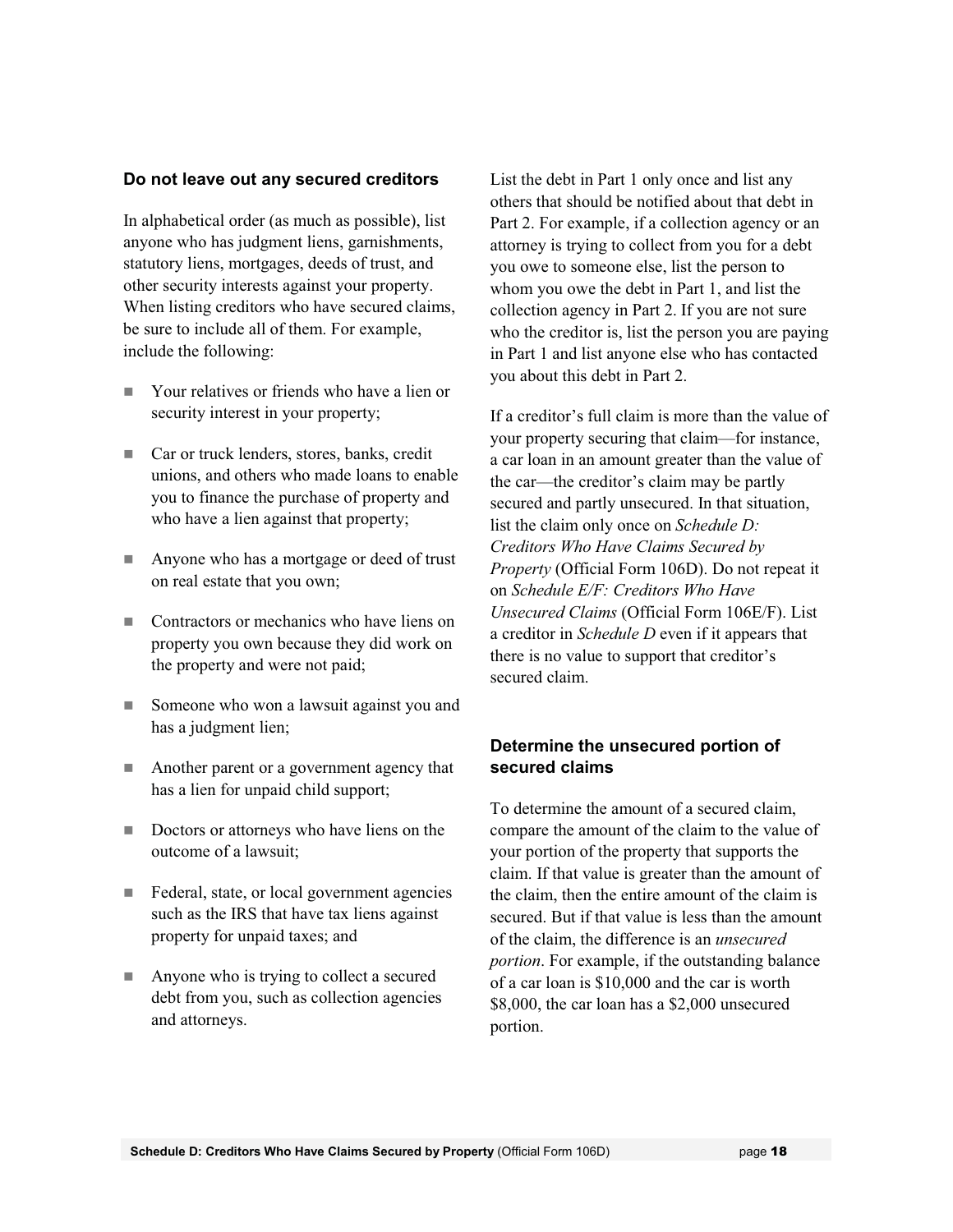If there is more than one secured claim against the same property, the claim that is entitled to be paid first must be subtracted from the property value to determine how much value remains for the next claim.

For example, if a home worth \$300,000 has a first mortgage of \$200,000 and a second mortgage of \$150,000, the first mortgage would be fully secured, and there would be \$100,000 of property value for the second mortgage, which would have an unsecured portion of \$50,000.

| \$300,000 | value of a home                      |
|-----------|--------------------------------------|
| \$200,000 | first mortgage                       |
| \$100,000 | remaining property value             |
| \$150,000 | second mortgage                      |
| \$100,000 | remaining property value             |
| \$50,000  | unsecured portion of second mortgage |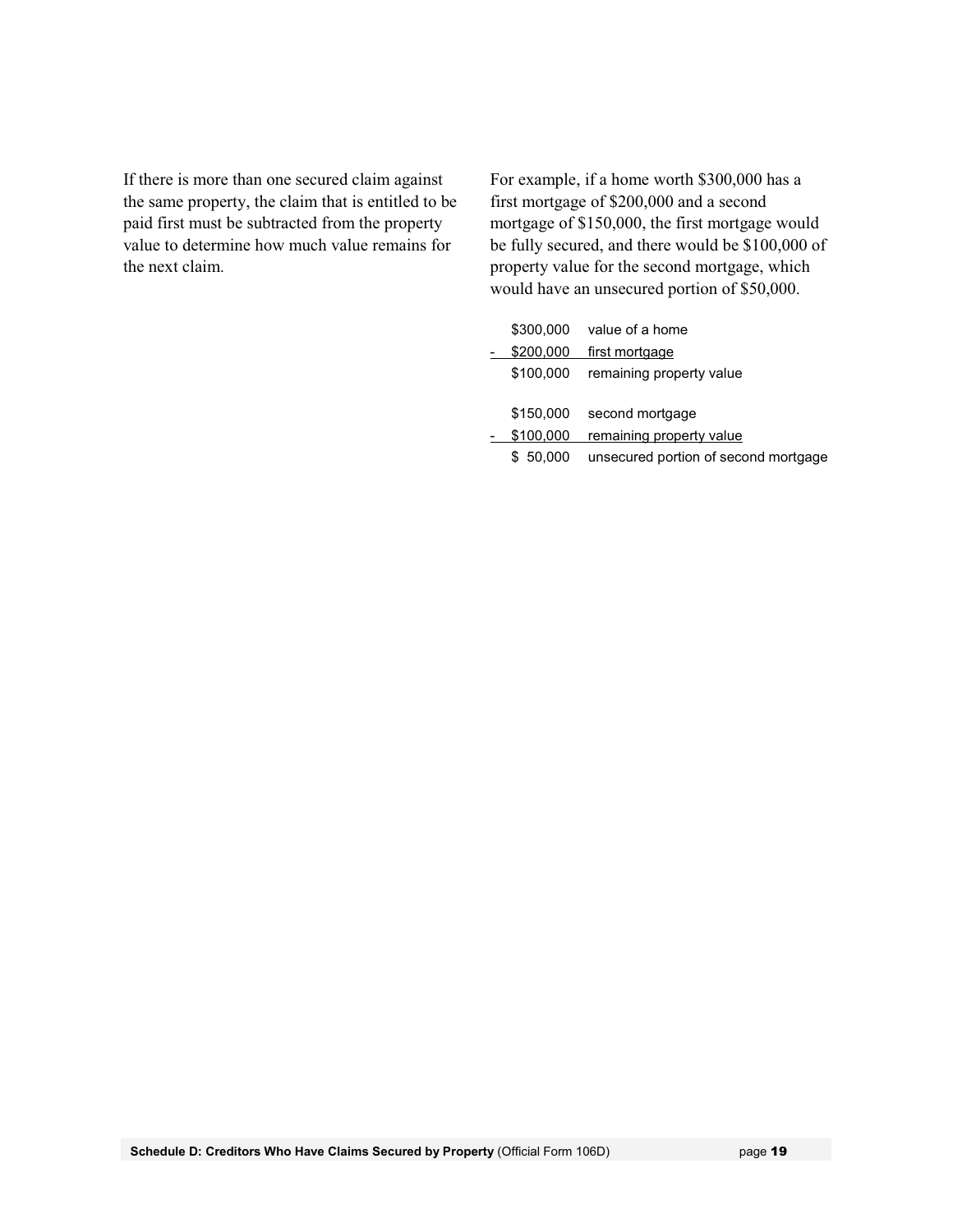### Schedule E/F: Creditors Who Have Unsecured Claims (Official Form 106E/F)

The people or organizations to whom you owe money are called your *creditors*. A *claim* is a creditor's right to payment. When you file for bankruptcy, the court needs to know who all your creditors are and what types of claims they have against you.

Typically in bankruptcy cases, there are more debts than assets to pay those debts. The court must know as much as possible about your creditors to make sure that their claims are properly treated according to the rules.

Use *Schedule E/F: Creditors Who Have Unsecured Claims* (Official Form 106E/F) to identify everyone who has an unsecured claim against you when you file your bankruptcy petition, unless you have already listed them on *Schedule D: Creditors Who Have Claims Secured by Your Property* (Official Form 106D).

Creditors may have different types of claims:

- - **Secured claims**. Report these on *Schedule D: Creditors Who Have Claims Secured by Property* (Official Form 106D).
- **Unsecured claims**. Report these on *Schedule E/F: Creditors Who Have Unsecured Claims* (Official Form 106E/F).

If your debts are not paid, creditors with secured claims may be able to get paid from specific property in which that creditor has an interest, such as a mortgage or a lien. That property is sometimes called *collateral* for your debt and could include items such as your house, your car, or your furniture. Creditors

with unsecured claims do not have rights against specific property.

Many creditors' claims have a specific amount, which you do not dispute. However, some claims are uncertain when you file for bankruptcy, or they become due only after you file. You must list the claims of all your creditors in your schedules, even if the claims are contingent, unliquidated, or disputed.

#### **Claims may be contingent, unliquidated, or disputed**

Claims may be:

- -Contingent claims,
- -Unliquidated claims, or
- -Disputed claims.

A claim is *contingent* if you are not obligated to pay it unless a particular event occurs after you file for bankruptcy. For example, if you cosigned someone else's note, you may not have to pay unless that person later fails to repay the loan.

A claim is *unliquidated* if the amount of the debt cannot be readily determined, such as by referring to an agreement or by a simple computation. An unliquidated claim is one for which there may be a definite liability but where the value has not been set. For instance, if you were involved in a car accident, the victim may have an unliquidated claim against you because the amount of damages has not been set.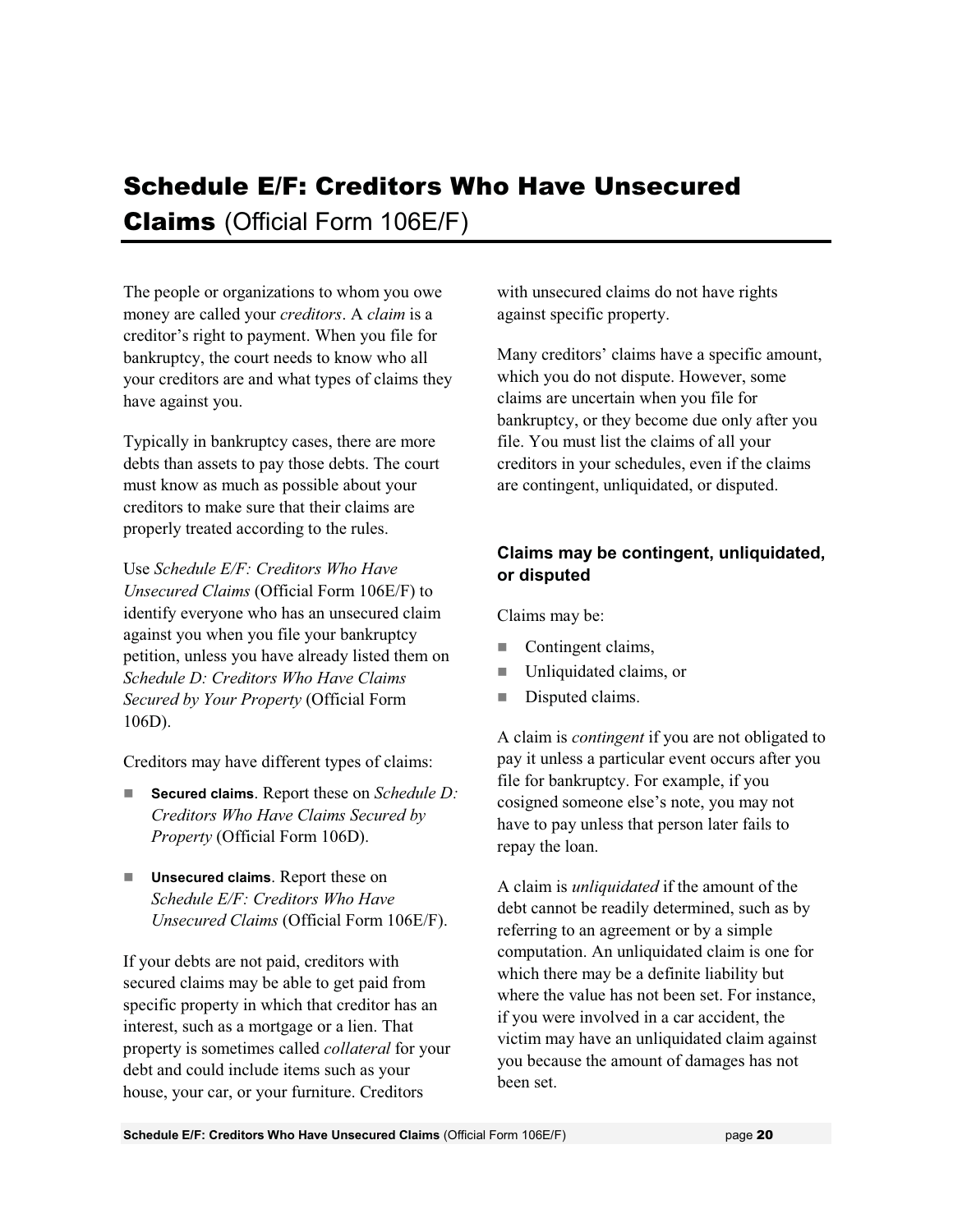A claim is *disputed* if you disagree about whether you owe the debt. For instance, if a bill collector demands payment for a bill you believe you already fully paid, you may describe the claim as disputed.

A single claim can have one, more than one, or none of these characteristics.

Creditors with unsecured claims do not have liens on or other security interests in your property. Secured creditors have a right to take property if you do not pay them. Common examples are lenders for your car, your home, or your furniture.

#### **Do not leave out any unsecured creditors**

List all unsecured creditors in each part of the form in alphabetical order as much as possible. Even if you plan to pay a creditor, you must list that creditor. When listing creditors who have unsecured claims, be sure to include all of them. For instance, include the following:

- - Your relatives or friends to whom you owe money;
- - Your ex-spouse, if you are still obligated under a divorce decree or settlement agreement to pay joint debts;
- A credit card company, even if you intend to fully pay your credit card bill;
- -A lender, even if the loan is cosigned;
- - Anyone who has a loan or promissory note that you cosigned for someone else;
- **Anyone who has sued or may sue you** because of an accident, dispute, or similar event that has occurred; or
- **Anyone who is trying to collect a debt from** you such as a bill collector or attorney.

#### **Unsecured claims could be priority or nonpriority claims**

#### **What are priority unsecured claims?**

In bankruptcy cases, *priority unsecured claims* are those debts that the Bankruptcy Code requires to be paid before most other unsecured claims are paid. The most common priority unsecured claims are certain income tax debts and past due alimony or child support. Priority unsecured claims include those you owe for:

- - **Domestic support obligations**—If you owe domestic support to a spouse or former spouse; a child or the parent, legal guardian, or responsible relative of a child; or a governmental unit to whom such a domestic support claim has been assigned. 11 U.S.C. § 507(a)(1).
- - **Taxes and certain other debts you owe the government**—If you owe certain federal, state, or local government taxes, customs duties, or penalties. 11 U.S.C. § 507(a)(8).
- - **Claims for death or personal injury that you caused while you were intoxicated—**If you have a claim against you for death or personal injury that resulted from your unlawfully operating a motor vehicle or vessel while you were unlawfully intoxicated from alcohol, drugs, or another substance. This priority does not apply to claims for property damage. 11 U.S.C. § 507(a)(10).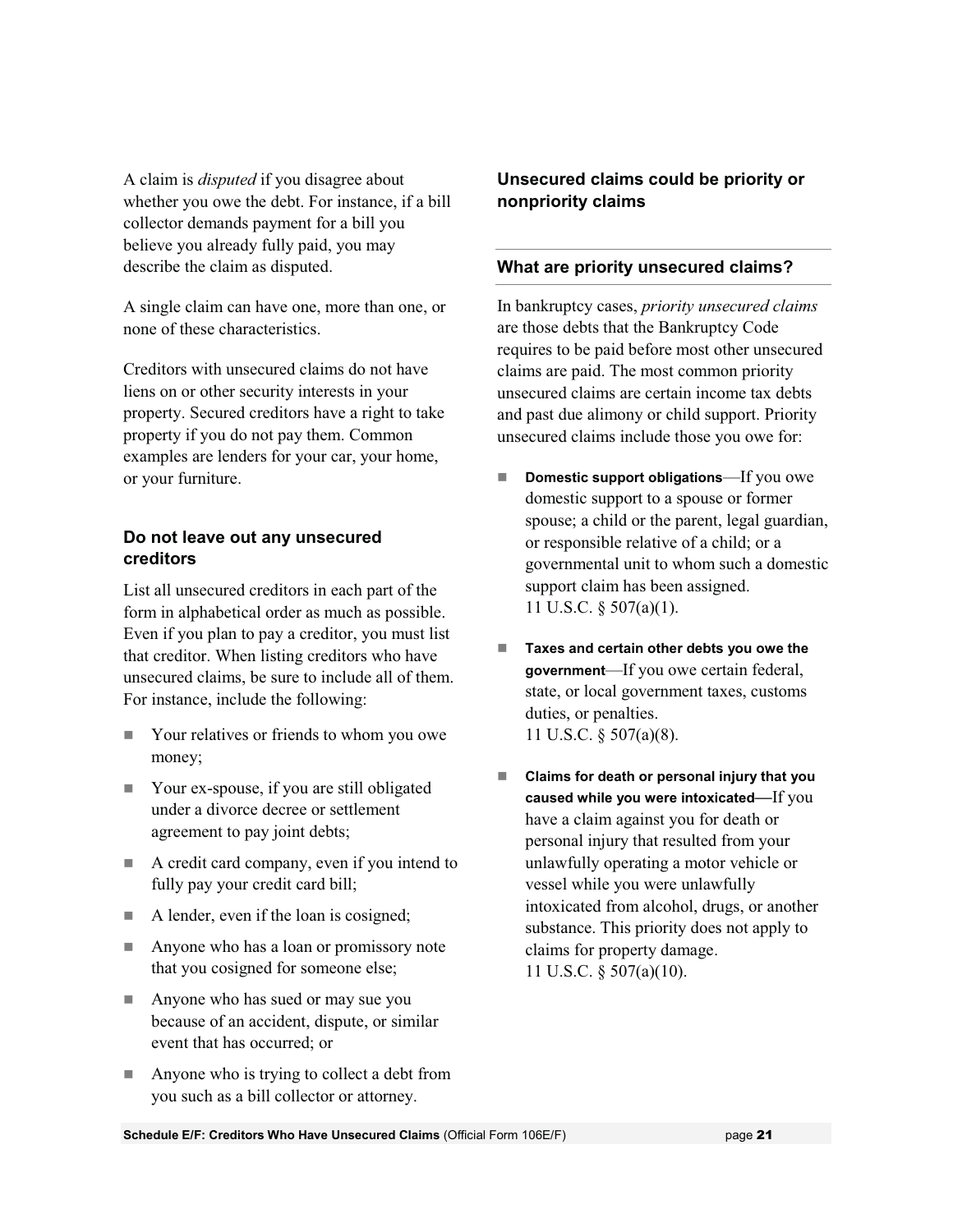#### -**Other:**

- **Deposits by individuals**—If you received money from someone for the purchase, lease, or rental of your property or the use of your services but you never delivered or performed. For the debt to have priority, the property or services must have been intended for personal, family, or household use (only the first \$2,775\* per person is a priority debt). 11 U.S.C. § 507(a)(7).
- **Wages, salaries, and commissions**—If you owe wages, salaries, and commissions, including vacation, severance, and sick leave pay and those amounts were earned within 180 days before you filed your bankruptcy petition or ceased business. In either instance, only the first \$12,475\* per claim is a priority debt. 11 U.S.C. § 507(a)(4).
- **Contributions to employee benefit plans**—If you owe contributions to an employee benefit plan for services an employee rendered within 180 days before you file your bankruptcy petition, or within 180 days before your business ends. Count only the first \$12,475\* per employee, less any amounts owed for wages, salaries, and commissions. 11 U.S.C. § 507(a)(5).

#### **What are nonpriority unsecured claims?**

*Nonpriority unsecured claims* are those debts that generally will be paid after priority unsecured claims are paid. The most common examples of nonpriority unsecured claims are credit card bills, medical bills, and educational loans.

#### **What if a claim has both priority and nonpriority amounts?**

If a claim has both priority and nonpriority amounts, list that claim in Part 2 and show both priority and nonpriority amounts. Do not list it again in Part 3.

In Part 3, list all of the creditors you have not listed before. You must list every creditor that you owe, regardless of the amount you owe and even if you plan to pay a particular debt. If you do not list a debt, it may not be discharged.

#### **What is needed for statistical purposes?**

For statistical reasons, the court must collect information about some specific categories of unsecured claims.

The categories for priority unsecured claims are:

- -**Domestic support obligations**
- - **Taxes and certain other debts you owe the government**
- Claims for death or personal injury that you **caused while you were intoxicated**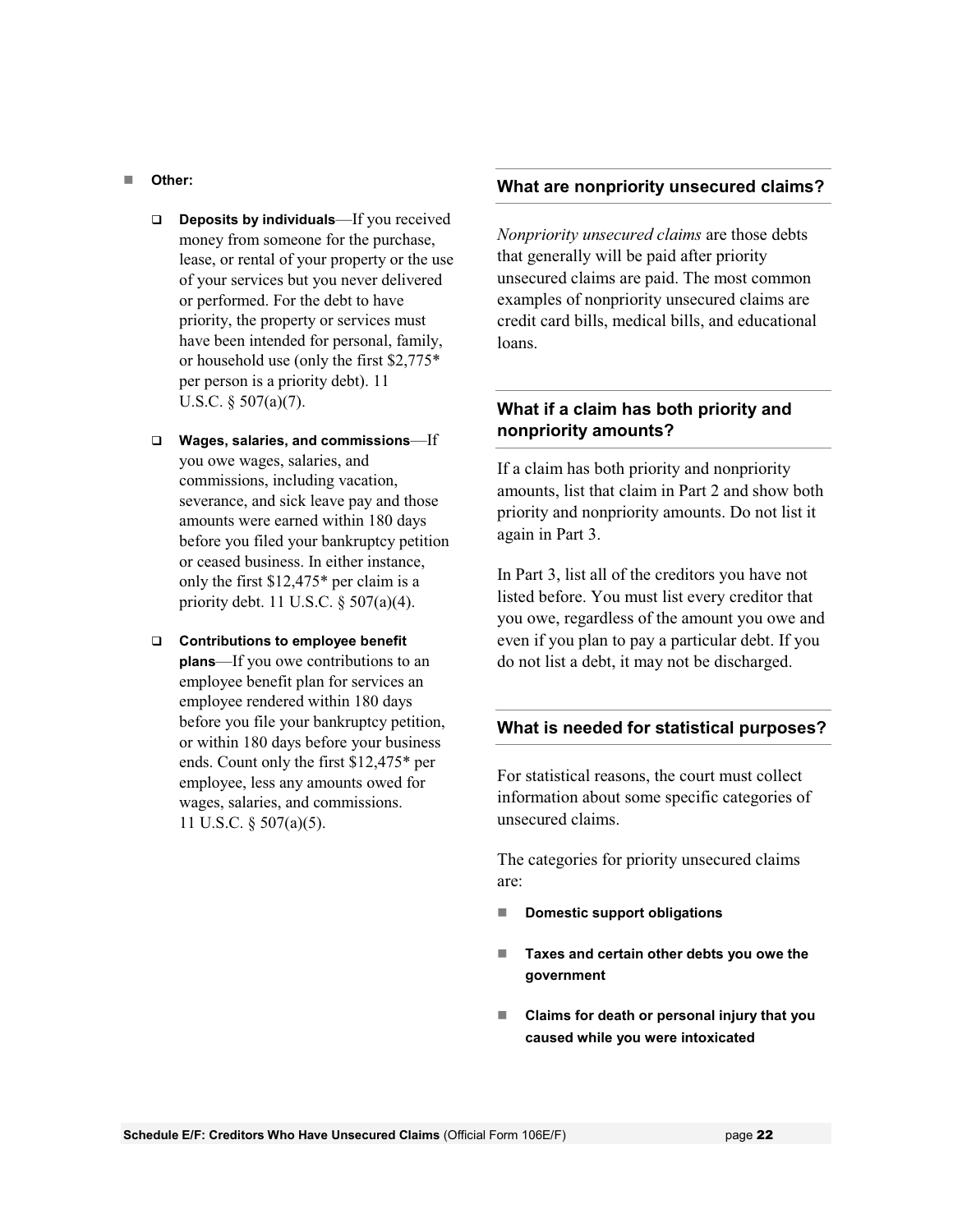The categories for nonpriority unsecured claims are:

- **Student loans**—If you owe money for any loans that you used to pay for your education;
- Obligations arising out of a separation **agreement or divorce that you did not report as priority claims—**If you owe debts for separation or divorce agreements or for domestic support and you did not report those debts in Part 2; and
- - **Debts to pension or profit-sharing plans and other similar debts**—If you owe money to a pension or profit-sharing plan.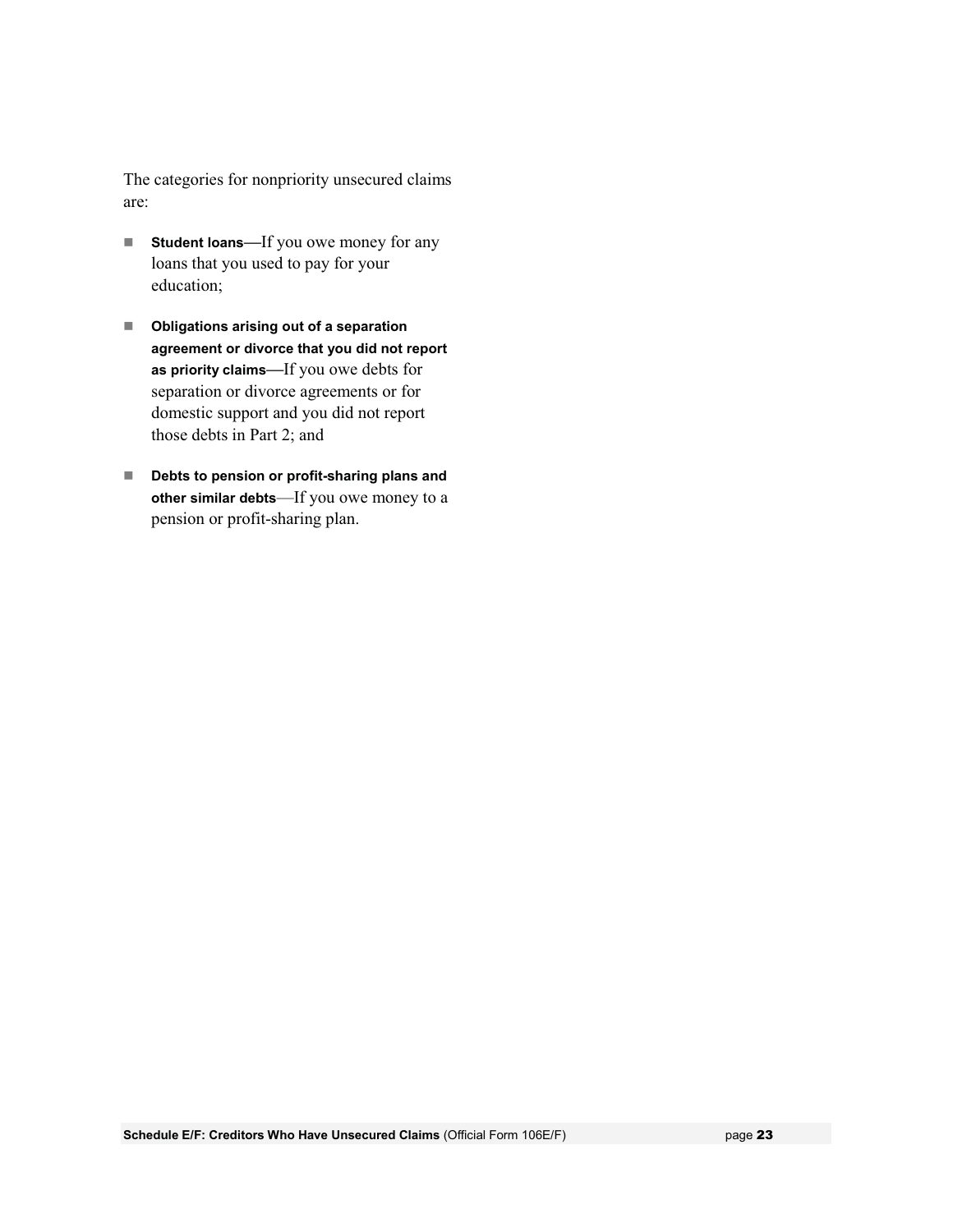### Schedule G: Executory Contracts and Unexpired Leases (Official Form 106G)

Use *Schedule G: Executory Contracts and Unexpired Leases* (Official Form 106G) to identify your ongoing leases and certain contracts. List all of your executory contracts and unexpired leases.

*Executory contracts* are contracts between you and someone else in which neither you nor the other party has performed all of the requirements by the time you file for bankruptcy. *Unexpired leases* are leases that are still in effect; the lease period has not yet ended.

You must list all agreements that may be executory contracts or unexpired leases, even if they are listed on *Schedule A/B: Property* (Official Form 106A/B), including the following:

- **Residential leases (for example, a rental** agreement for a place where you live or vacation, even if it is only a verbal or month-to-month arrangement);
- - Service provider agreements (for example, contracts for cell phones and personal electronic devices);
- -Internet and cable contracts;
- -Vehicle leases;
- - Supplier or service contracts (for example, contracts for lawn care or home alarm or security systems);
- -Timeshare contracts or leases;
- -Rent-to-own contracts;
- -Employment contracts;
- -Real estate listing agreements;
- - Contracts to sell a residence, building, land, or other real property;
- -Equipment leases;
- -Leases for business or investment property;
- - Supplier and service contracts for your business;
- - Copyright and patent license agreements; and
- -Development contracts.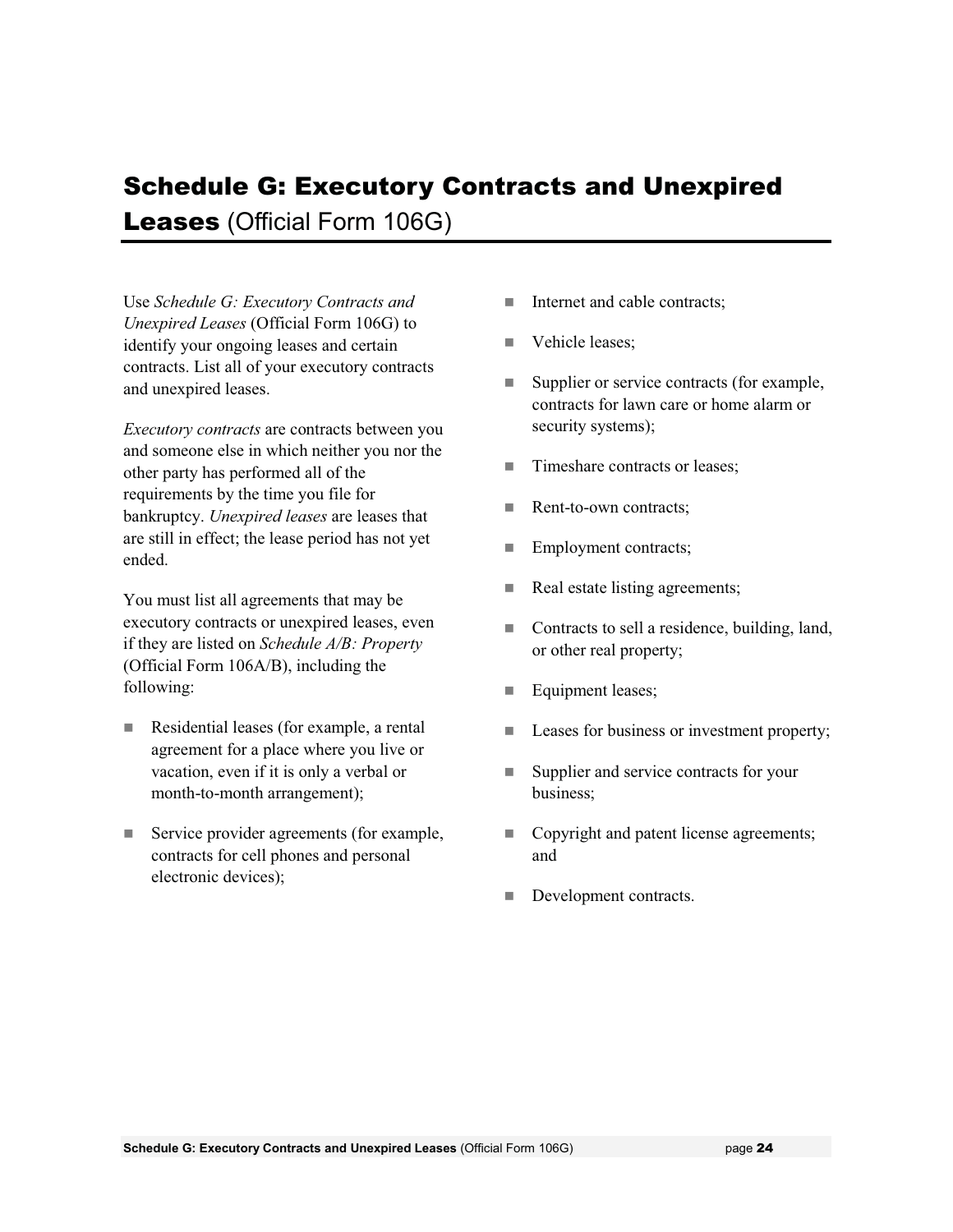### Schedule H: Your Codebtors (Official Form 106H)

If you have any debts that someone else may also be responsible for paying, these people or entities are called *codebtors*. Use *Schedule H: Your Codebtors* (Official Form 106H) to list any codebtors who are responsible for any debts you have listed on the other schedules.

To help fill out this form, use both *Schedule D: Creditors Who Have Claims Secured by Property* (Official Form 106D) and *Schedule E/F: Creditors Who Have Unsecured Claims* (Official Form 106E/F).

List all of your codebtors and the creditors to whom you owe the debt. For example, if someone cosigned for the car loan that you owe, you must list that person on this form.

**If you are filing a joint case, do not list either spouse as a codebtor.**

Other codebtors could include the following:

- -Cosigner;
- -Guarantor;
- -Former spouse;
- -Unmarried partner;
- -Joint contractor; or
- - Nonfiling spouse—even if the spouse is not a cosigner—where the debt is for necessities (such as food or medical care) if state law makes the nonfiling spouse legally responsible for debts for necessities.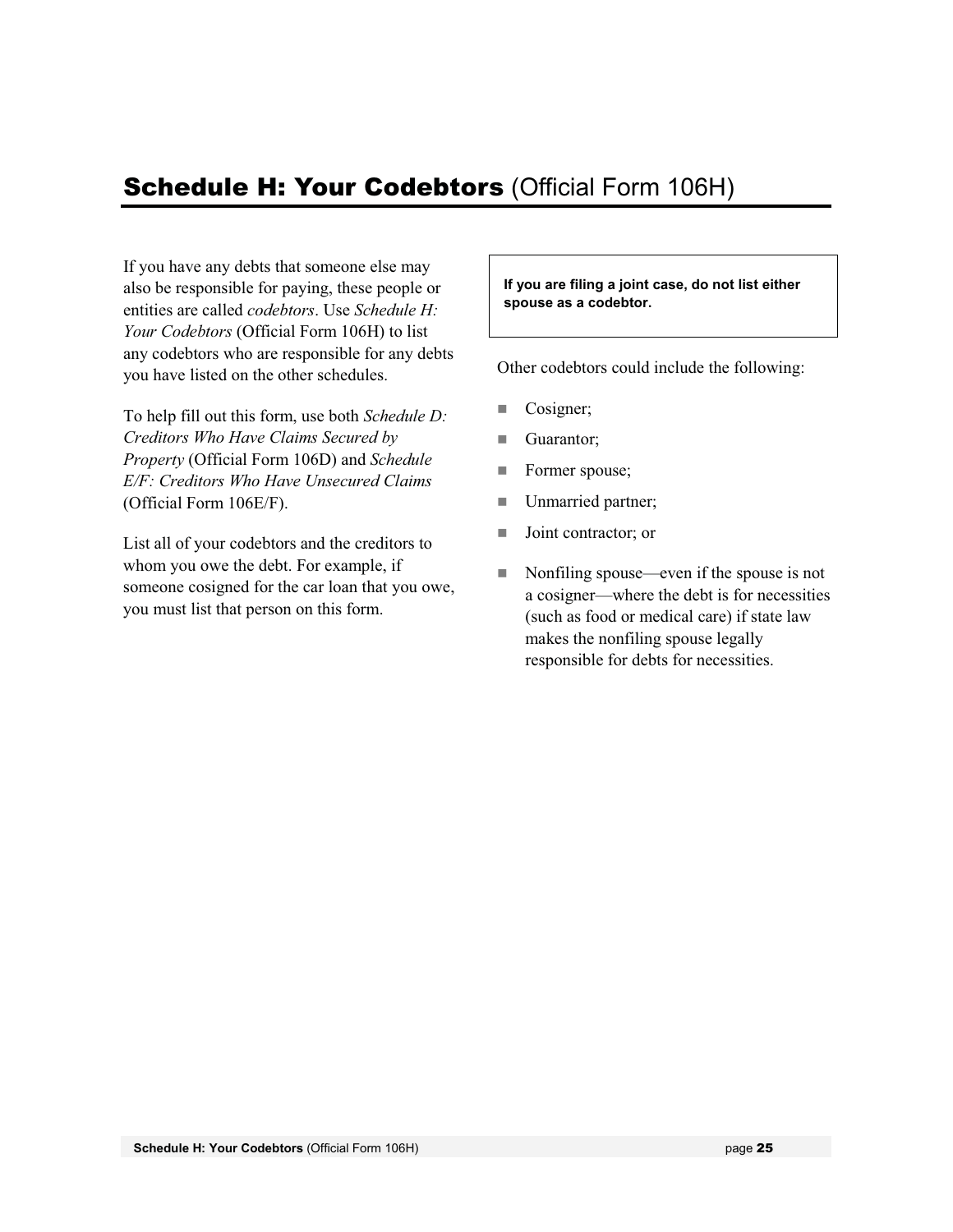### **Schedule I: Your Income (Official Form 1061)**

In *Schedule I: Your Income* (Official Form 106I)*,* you will give the details about your employment and monthly income as of the date you file this form. If you are married and your spouse is living with you, include information about your spouse even if your spouse is not filing with you. If you are separated and your spouse is not filing with you, do not include information about your spouse.

#### **How to report employment and income**

If you have nothing to report for a line, write \$0.

In Part 1, line 1, fill in employment information for you and, if appropriate, for a non-filing spouse. If either person has more than one employer, attach a separate page with information about the additional employment.

In Part 2, give details about the monthly income you currently expect to receive. Show all totals as monthly payments, even if income is not received in monthly payments.

If your income is received in another time period, such as daily, weekly, quarterly, annually, or irregularly, calculate how much income would be by month, as described below.

If either you or a non-filing spouse has more than one employer, calculate the monthly amount for each employer separately, and then combine the income information for all employers for that person on lines 2-7.

One easy way to calculate how much income per month is to total the payments earned in a year, then divide by 12 to get a monthly figure. For example, if you are paid seasonally, you would simply divide the amount you expect to earn in a year by 12 to get the monthly amount

Below are other examples of how to calculate monthly amount.

#### **Example for weekly payments:**

If you are paid \$1,000 every week, figure your monthly income in this way:

| \$1.000  | income every week                    |
|----------|--------------------------------------|
|          | 52 number of pay periods in the year |
| \$52.000 | total income for the year            |

 $$52,000$  (*income for year*) =  $$4,333$  monthly income 12 (number of months in year)

#### **Example for bi-weekly payments:**

If you are paid \$2,500 every other week, figure your monthly income in this way:

|   | \$2.500                    | income every other week       |                                   |
|---|----------------------------|-------------------------------|-----------------------------------|
| x | 26                         |                               | number of pay periods in the year |
|   | \$65.000                   | total income for the year     |                                   |
|   | \$65,000 (income for year) |                               | $=$ \$5,417 monthly income        |
|   |                            | 12 (number of months in year) |                                   |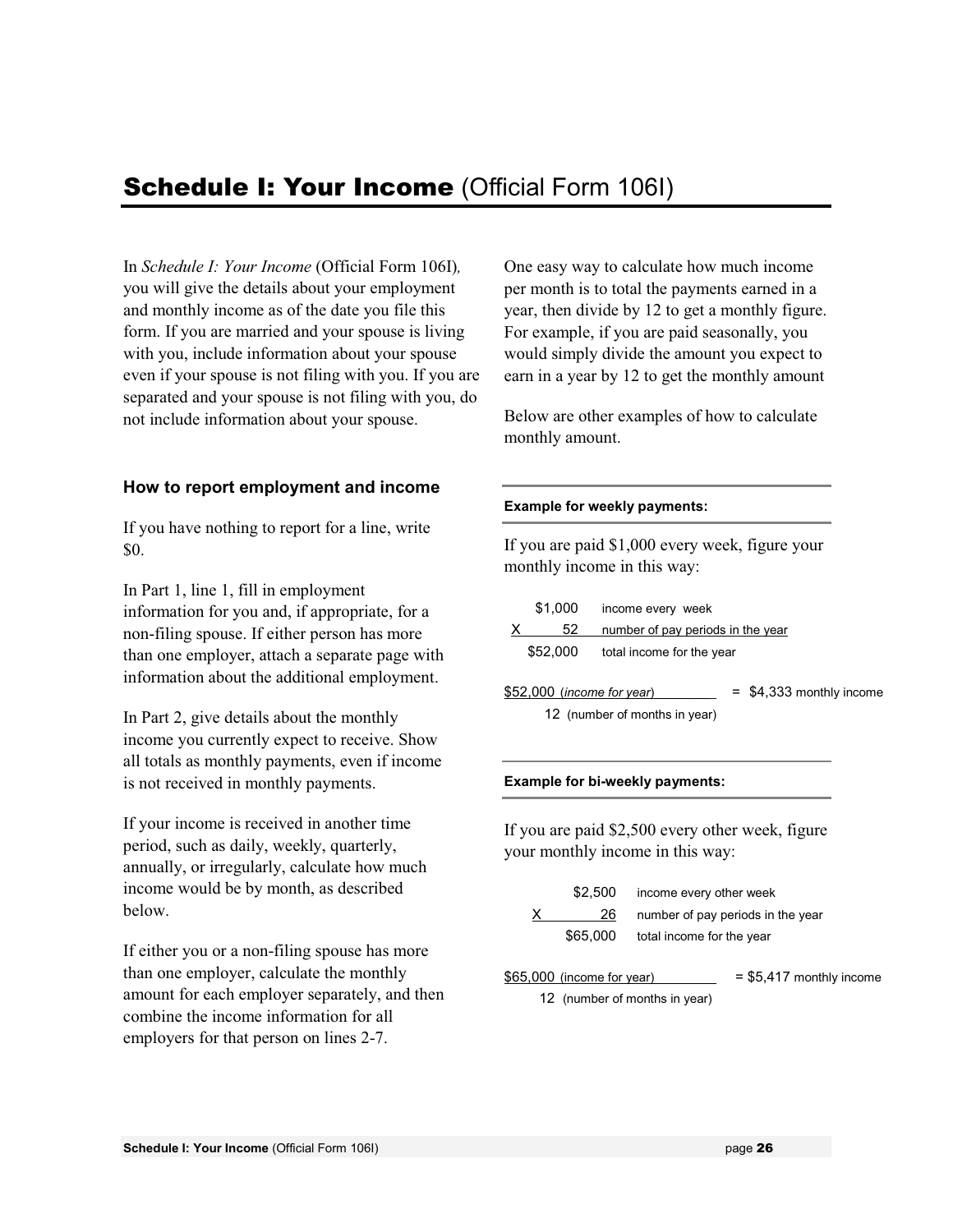#### **Example for daily payments:**

If you are paid \$75 a day and you work about 8 days a month, figure your monthly income in this way:

|   | \$75 income a day                 |
|---|-----------------------------------|
| X | 96 days a year                    |
|   | \$7,200 total income for the year |

 $$7,200$  (income for year) = \$600 monthly income 12 (number of months in year)

#### **or this way:**

|   | \$75  | income a day         |
|---|-------|----------------------|
| х | 8     | payments a month     |
|   | \$600 | income for the month |

#### **Example for quarterly payments:**

If you are paid \$15,000 every quarter, figure your monthly income in this way:

|   | \$15,000 | income every quarter      |
|---|----------|---------------------------|
| х | 4        | pay periods in the year   |
|   | \$60,000 | total income for the year |

 $$60,000$  (income for year) = \$5,000 (number of months in year) 12 monthly income

#### **Example for irregular payments:**

If you are paid \$4,000 8 times a year, figure your monthly income in this way:

\$4,000 income a payment

X 8 payments a year \$32,000 income for the year

In Part 2, line 11, fill in amounts that other people provide to pay the expenses you list on *Schedule J: Your Expenses*. For example, if you and a person to whom you are not married pay all household expenses together and you list all your joint household expenses on Schedule J, you must list the amounts that person contributes monthly to pay the household expenses on line 11. If you have a roommate and you divide the rent and utilities, do not list the amounts your roommate pays on line 11 if you have listed only your share of those expenses on Schedule J. Do not list on line 11 contributions that you already disclosed elsewhere on the form.

Note that the income you report on *Schedule I* may be different from the income you report on other bankruptcy forms. For example, the *Chapter 7 Statement of Your Current Monthly Income* (Official Form 122A-1), *Chapter 11 Statement of Your Current Monthly Income* (Official Form 122B), and the *Chapter 13 Statement of Your Current Monthly Income and Calculation of Commitment Period* (Official Form 122C-1) all use a different definition of income and apply that definition to a different period of time. *Schedule I* asks about the income that you are now receiving, while the other forms ask about income you received in the applicable time period before filing. So the amount of income reported in any of those forms may be different from the amount reported here.

If, after filing Schedule I, you need to file an estimate of income in a chapter 13 case for a date after your bankruptcy, you may complete a supplemental Schedule I. To do so you must check the "supplement" box at the top of the form and fill in the date.

 $$32,000$  (income for year)  $= $2,667$  monthly income 12 (number of months in year)

**Schedule I: Your Income** (Official Form 106I) **page 27 page 27**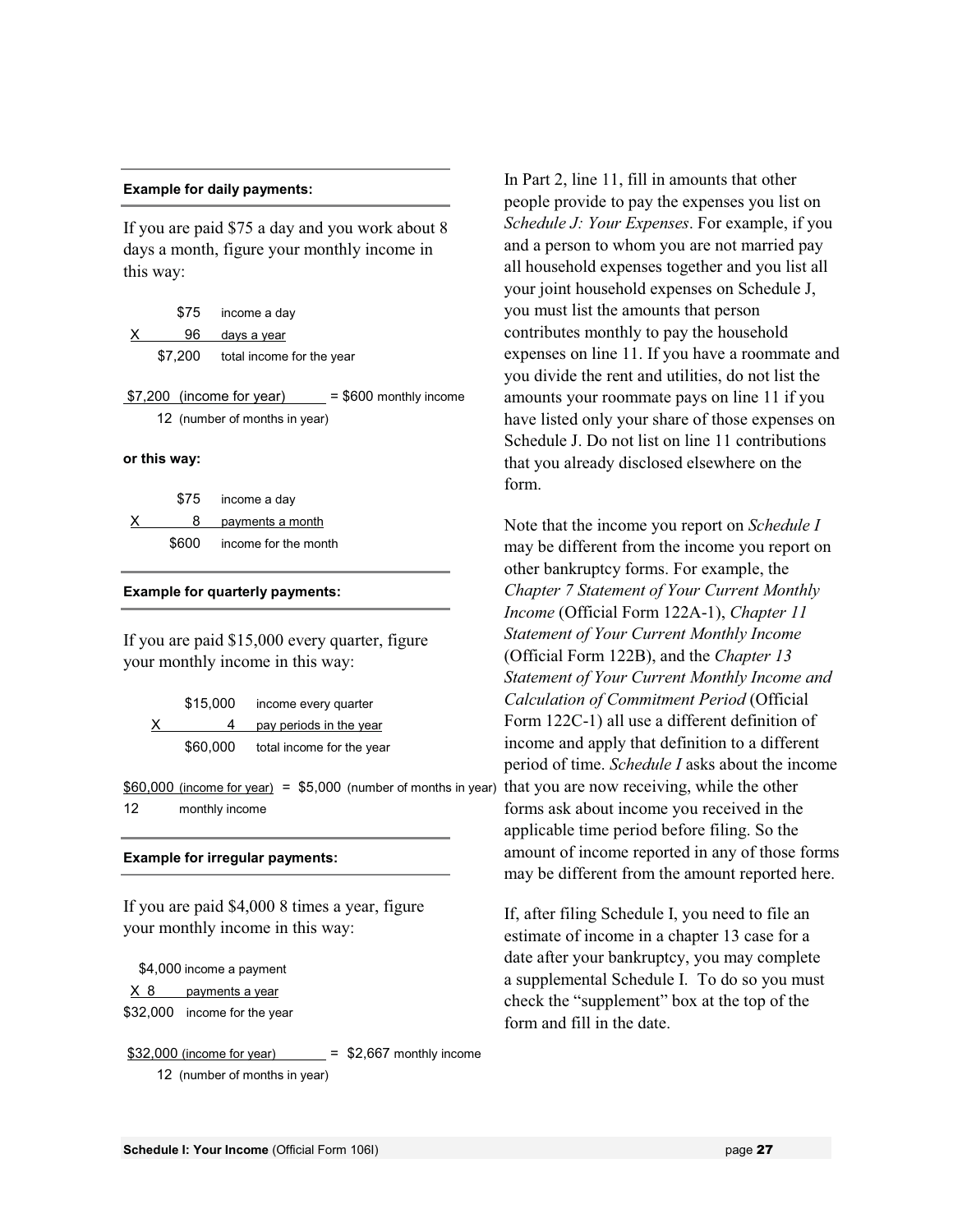### **Schedule J: Your Expenses** (Official Form 106J and 106J-2)

*Schedule J: Your Expenses* (Official Form 106J) provides an estimate of the monthly expenses, as of the date you file for bankruptcy, for you, your dependents, and the other people in your household whose income is included on *Schedule I: Your Income* (Official Form 106I).

If you are married and are filing individually, include your non-filing spouse's expenses unless you are separated.

If you are filing jointly and Debtor 1 and Debtor 2 keep separate households, Debtor 2 must complete and include *Schedule J-2: Expenses for Separate Household of Debtor 2* (Official Form 106J-2).

Do not include expenses that other members of your household pay directly from their income if you did not include that income on *Schedule I*. For example, if you have a roommate and you divide the rent and utilities and you have not listed your roommate's contribution to household expenses in line 11 of *Schedule I*, you would list only your share of these expenses on *Schedule J*.

Show all totals as monthly payments. If you have weekly, quarterly, or annual payments, calculate how much you would spend on those items every month.

Do not list as expenses any payments on credit card debts incurred before filing bankruptcy.

Do not include business expenses on this form. You have already accounted for those expenses as part of determining net business income on *Schedule I*.

On line 20, do not include expenses for your residence or for any rental or business property. You have already listed expenses for your residence on lines 4 and 5 of this form. You listed the expenses for your rental and business property as part of the process of determining your net income from that property on *Schedule I* (line 8a).

If you have nothing to report for a line, write \$0.

If, after filing *Schedule J*, you need to file an estimate of expenses in a chapter 13 case for a date after your bankruptcy, you may complete a supplemental *Schedule J*. To do so you must check the "supplement" box at the top of the form and fill in the date.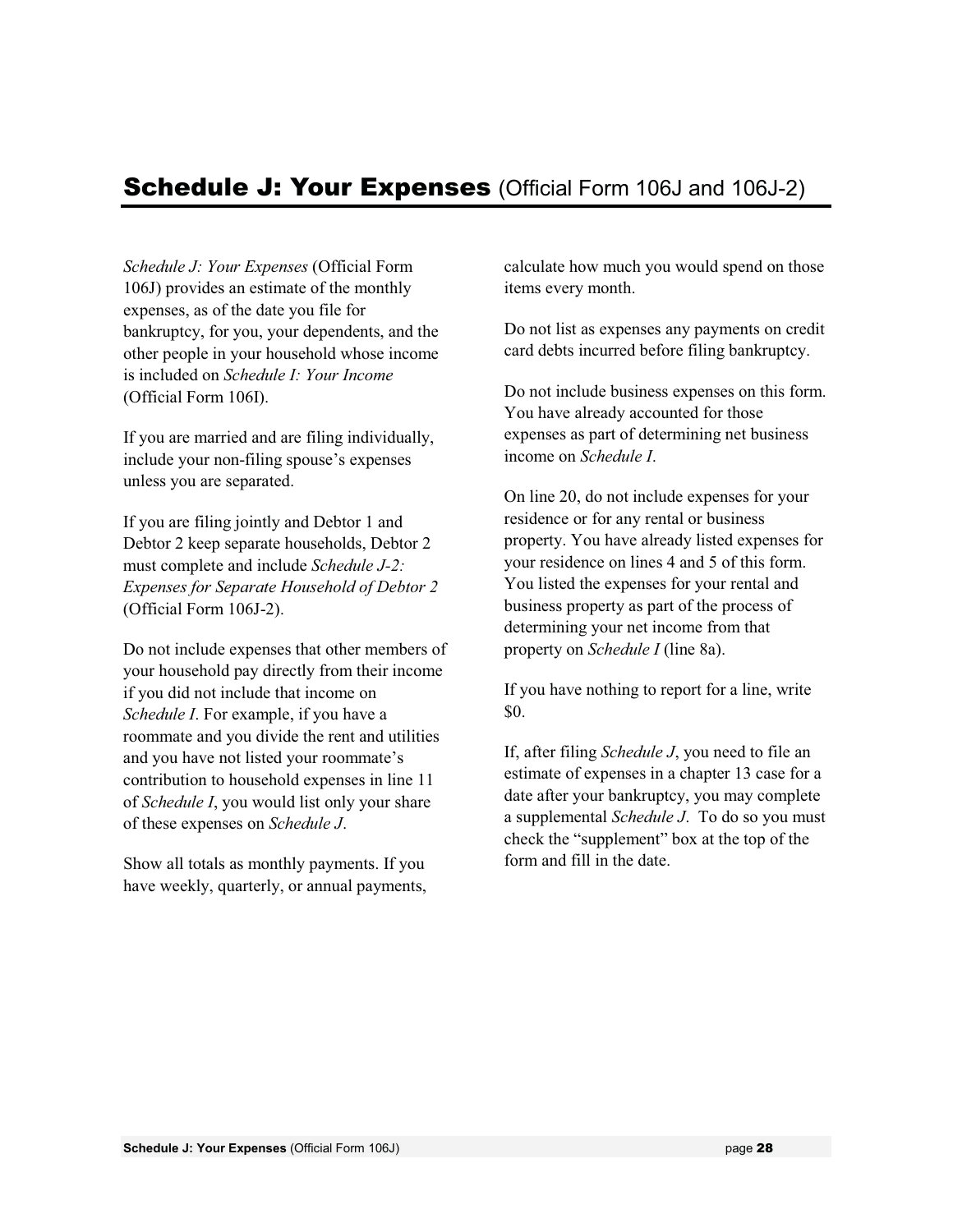### Summary of Your Assets and Liabilities and Certain **Statistical Information (Official Form 106Sum)**

When you file for bankruptcy, you must summarize certain information from the following forms:

- *Schedule A/B: Property* (Official Form  $106A/B$ )
- *Schedule D: Creditors Who Have Claims Secured by Property* (Official Form 106D)
- **E** Schedule E/F: Creditors Who Have *Unsecured Claims* (Official Form 106E/F)
- **EX** Schedule I: Your Income (Official Form 106I)
- *Schedule J: Your Expenses* (Official Form 106J)
- *Chapter 7 Statement of Your Current Monthly Income* (Official Form 122A-1), *Chapter 11 Statement of Your Current Monthly Income* (Official Form 122B), or *Chapter 13 Statement of Your Current Monthly Income and Calculation of Commitment Period* (Official Form 122C-1)

After you fill out all of the forms, complete *Summary of Your Assets and Liabilities and Certain Statistical Information* (Official Form 106Sum) to report the totals of certain information that you listed in the forms.

If you are filing an amended version of any of these forms at some time after you file your original forms, you must fill out a new *Summary* to ensure that your information is up to date and you must check the box at the top.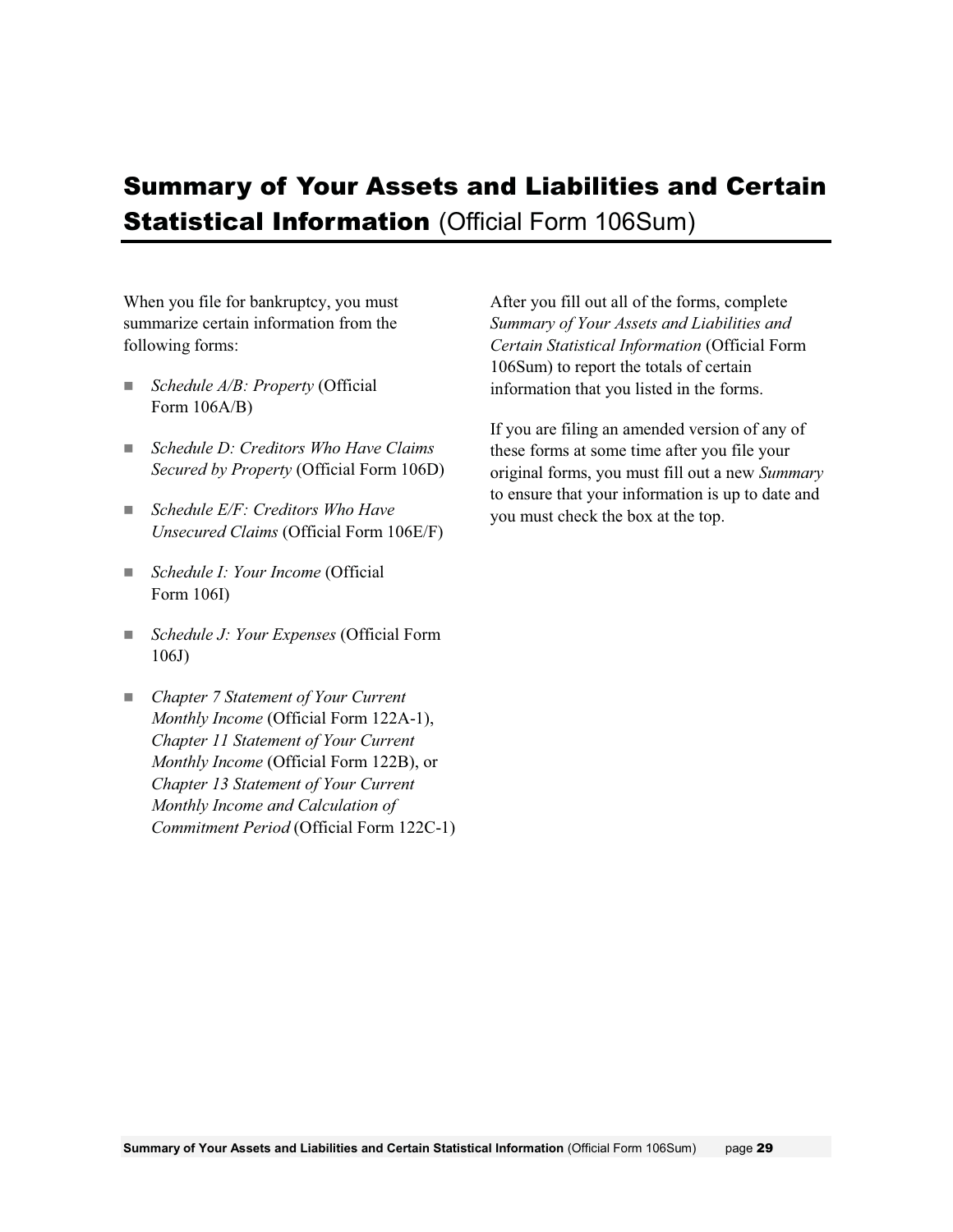### Statement of Financial Affairs for Individuals Filing for Bankruptcy (Official Form 107)

*Your Statement of Financial Affairs for Individuals Filing for Bankruptcy,* provides a summary of your financial history over certain periods of time before you file for bankruptcy. If you are an individual in a bankruptcy case, you must fill out this statement. 11 U.S.C. § 521(a) and Bankruptcy Rule  $1007(b)(1)$ .

If you are married and your spouse is not filing this case with you, you need only provide information on this form about your spouse if you are filing under chapter 12 or chapter 13 and are not separated from your spouse.

If you are in business as a sole proprietor, partner, family farmer, or self-employed

professional, you must provide the information about all of your business and personal financial activities.

Although this statement may ask you questions that are similar to some questions on the schedules, you must fill out all of the forms completely to protect your legal rights.

#### **Understand the terms used in this form**

Legal equivalent of a spouse  $- A$  person whom applicable nonfederal law recognizes as having a relationship with the debtor that grants legal rights and responsibilities equivalent, in whole or in part, to those granted to a spouse.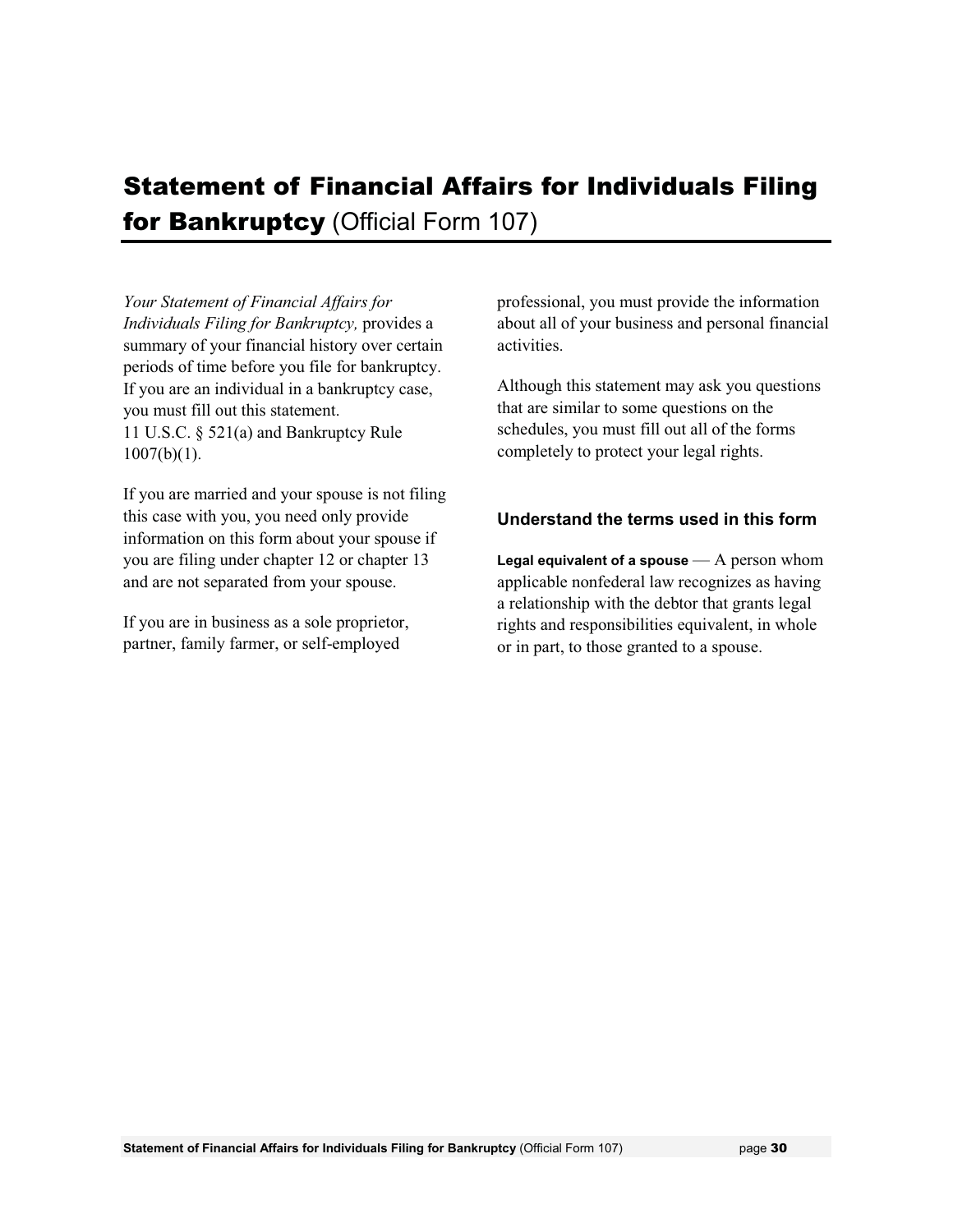### Chapter 7 Statement of Your Current Monthly Income and Means Test Calculation (Official Forms 122A–1, 122A-1Supp,

and 122A–2)

#### **If you are filing under chapter 11, 12, or 13, do not fill out this form.**

Official Forms 122A–1 and 122A–2 determine whether your income and expenses create a presumption of abuse that may prevent you from obtaining relief from your debts under chapter 7 of the Bankruptcy Code. Chapter 7 relief can be denied to a person who has primarily consumer debts if the court finds that the person has enough income to repay creditors an amount that, under the Bankruptcy Code, would be a sufficient portion of their claims.

You must file *Chapter 7 Statement of Your Current Monthly Income* (Official Form122A–1) if you are an individual filing for bankruptcy under chapter 7. This form will determine your current monthly income and compare whether your income is more than the median income for households of the same size in your state. If your income is not above the median, there is no presumption of abuse and you will not have to fill out the second form.

Similarly, *Statement of Exemption from Presumption of Abuse Under § 707(b)(2)* (Official Form 122A-1Supp) determines whether you may be exempted from the presumption of abuse because you do not have primarily consumer debts or because you have provided certain military or homeland defense services. If one of these exemptions applies, you

should file a supplement, Form 122A-1Supp, and verify the supplement by completing Part 3 of Form 122A-1. If you qualify for an exemption, you are not required to fill out any part of Form 122A-1 other than the verification. If the exemptions do not apply, you should complete all of the parts of Form 122A-1 and file it without the supplemental form.

If you and your spouse are filing together, you and your spouse may file a single Form 122A-1. However, if an exemption on Form122A-1Supp applies to only one of you, separate forms may be required. 11 U.S.C. § 707(b)(2)(C).

If your completed Form 122A-1 shows income above the median, you must file the second form, *Chapter 7 Means Test Calculation* (Official Form 122A –2). The calculations on this form—sometimes called the *Means Test* reduce your income by living expenses and payment of certain debts, resulting in an amount available to pay other debts. If this amount is high enough, it will give rise to a *presumption of abuse*. A presumption of abuse does not mean you are actually trying to abuse the bankruptcy system. Rather, the presumption simply means that you are presumed to have enough income that you should not be granted relief under chapter 7. You may overcome the presumption by showing special circumstances that reduce your income or increase your expenses.

If you cannot obtain relief under chapter 7, you may be eligible to continue under another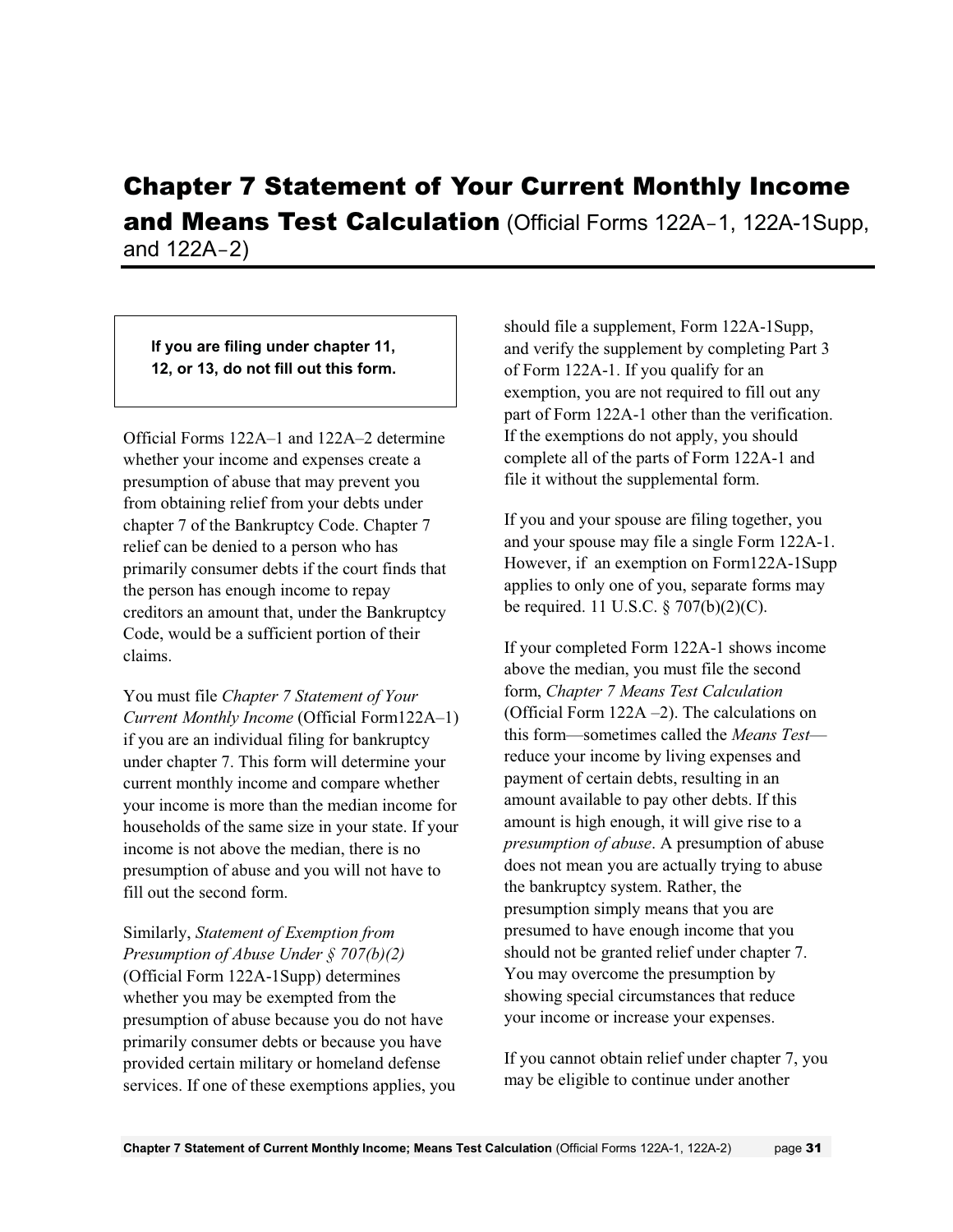chapter of the Bankruptcy Code and pay creditors over a period of time.

Read each question carefully. You may not be required to answer every question on this form. For example, your military status may determine whether you must fill out the entire form. The instructions will alert you if you may skip questions.

If you have nothing to report for a line, write \$0.

#### **Information for completing the forms**

To fill out several lines of the forms, you must look up information provided on websites or from other sources. For information to complete line 13 of Form 122A-1 and lines 6- 15, 30, and 36 of Form 122A-2, go to: www.justice.gov/ust/eo/bapcpa/meanstesting.htm

If your case is filed in Alabama or North Carolina, the administrative expense multiplier mentioned at line 36 can be found at:

www.uscourts.gov/FederalCourts/Bankruptcy/Bankr uptcyResources/AdministrativeExpensesMultiplier.a spx .

For the *Bankruptcy Basics* information referred to on line 36 of Form 122A-2, go to: www.uscourts.gov/FederalCourts/Bankruptcy/Bankr uptcyBasics.aspx.

If you do not have a computer with internet access, you may be able to use a public computer at the bankruptcy clerk's office or at a public library.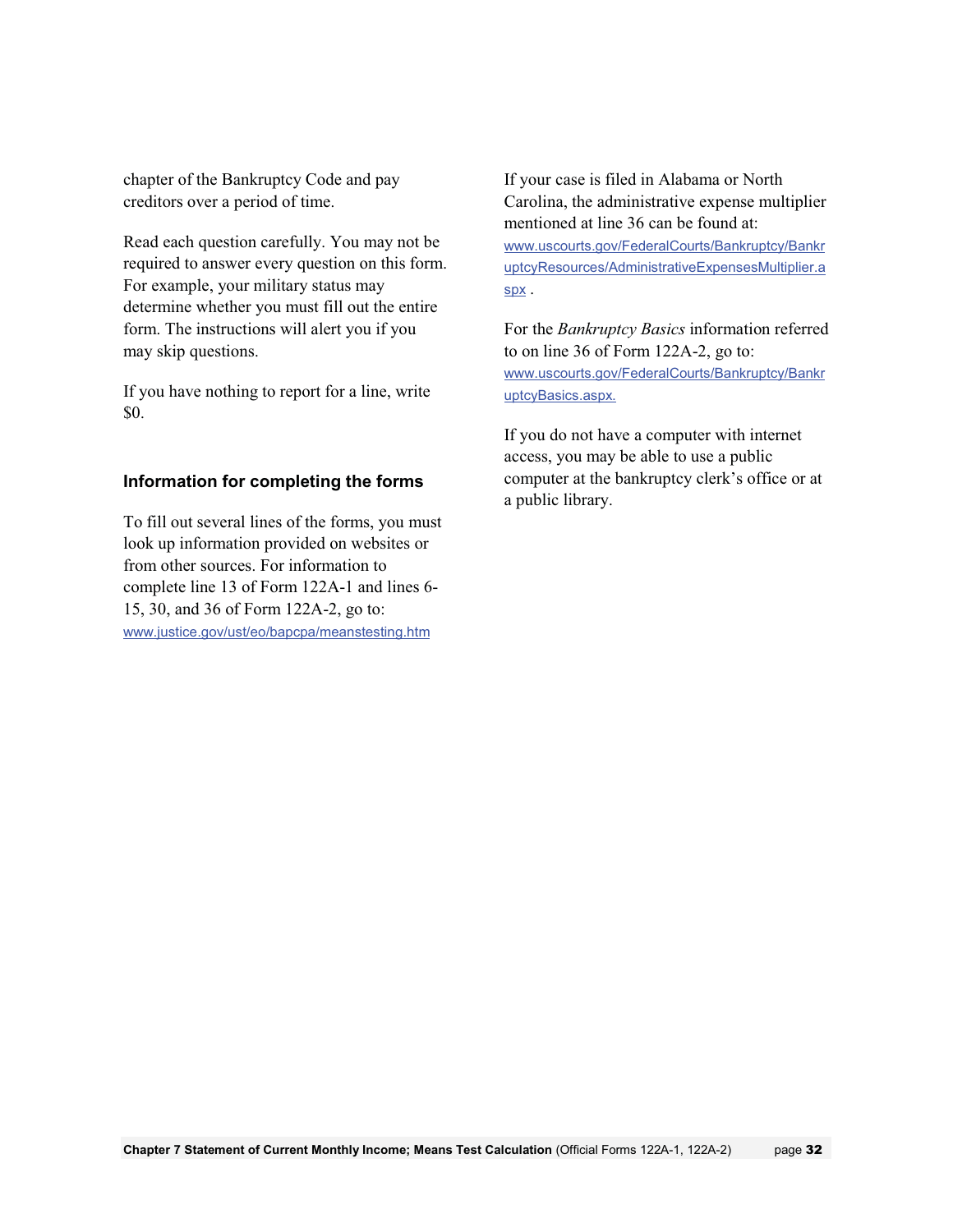### Chapter 11 Statement of Your Current Monthly

Income (Official Form 122B)

**If you are filing under chapter 7, 12, or 13, do not fill out this form.**

You must file the *Chapter 11 Statement of Your Current Monthly Income* (Official Form 122B) if you are an individual filing for bankruptcy under chapter 11.

If you have nothing to report for a line, write \$0.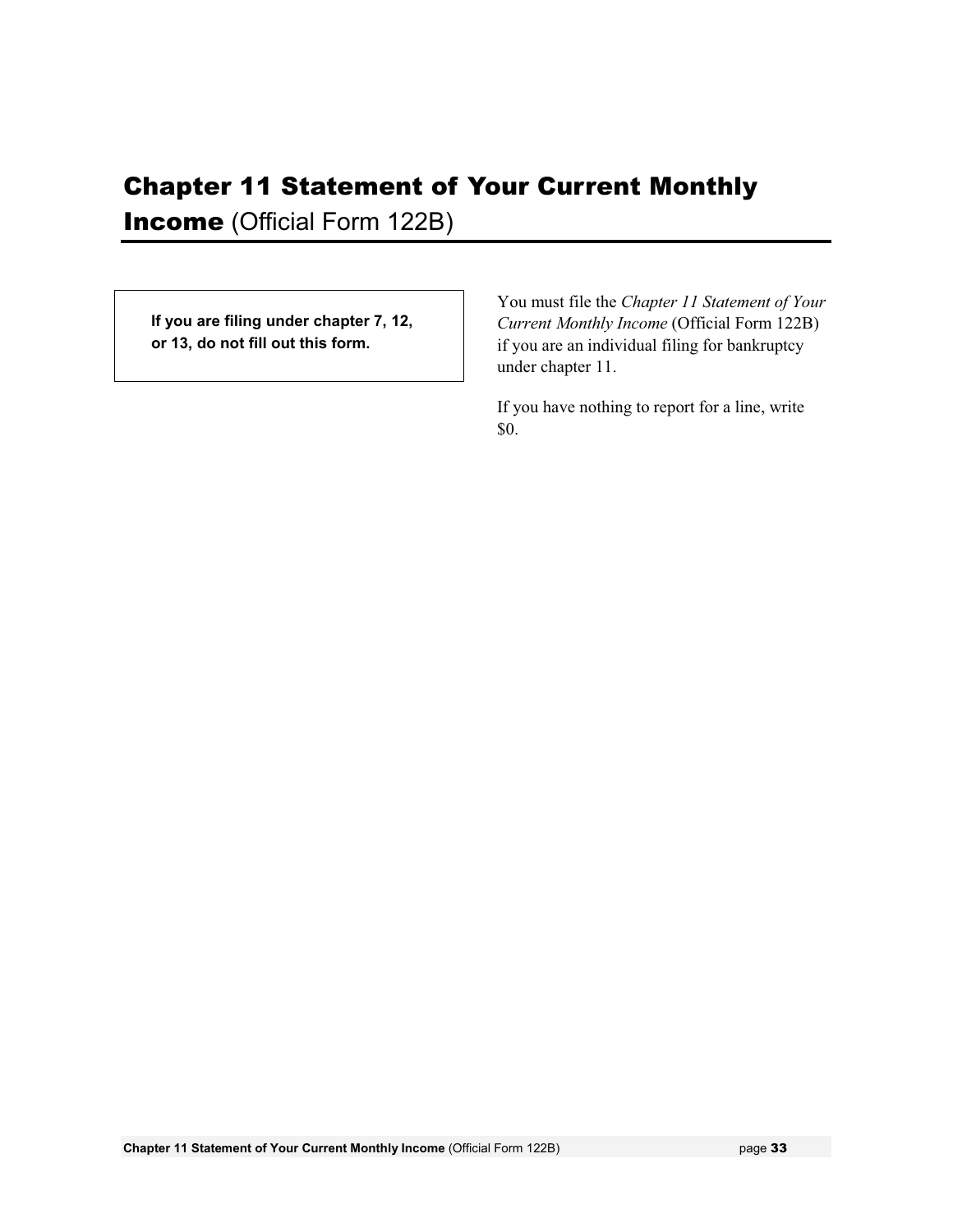### Chapter 13 Statement of Your Current Monthly Income, Calculation of Commitment Period and Chapter 13 Calculation of Your Disposable Income

(Official Forms 122C–1 and 122C–2)

**If you are filing under chapter 7, 11, or 12, do not fill out this form.**

Official Forms 122C-1 and 122C-2 determine the commitment period for your payments to creditors, how the amount you may be required to pay to creditors is established, and, in some situations, how much you must pay.

You must file the *Chapter 13 Statement of Your Current Monthly Income and Calculation of Commitment Period* (Official Form 122C-1) if you are an individual and you are filing under chapter 13. This form will report your current monthly income and determine whether your income is at or below the median income for households of the same size in your state. If your income is equal to or less than the median, you will not have to fill out the second form. Form 122C-1 also will determine your applicable *commitment period*—the time period for making payments to your creditors, unless the court orders otherwise.

If your income is above the median, you must file the second form, *Chapter13 Calculation of Your*  Disposable Income (Official Form 122C-2). The calculations on this form—sometimes called the *Means Test*—reduce your income by living expenses and payment of certain debts, resulting in an amount available to pay unsecured debts. Your

chapter 13 plan may be required to provide for payment of this amount toward unsecured debts.

Read each question carefully. You may not be required to answer every question on this form. The instructions will alert you if you may skip questions.

Some of the questions require you to go to other sources for information. In those cases, the form has instructions for where to find the information you need.

Generally, if you and your spouse are filing together, you should file one statement together.

#### **Information for completing the forms**

To fill out several lines of the forms, you must look up information provided on websites or from other sources. For information to complete line 16c of Form 122C-1 and lines 6-15, 30, and 36 of Form 122C-2, go to:

www.justice.gov/ust/eo/bapcpa/meanstesting.htm.

If your case is filed in Alabama or North Carolina, the administrative expense multiplier mentioned at line 36 can be found at:

www.uscourts.gov/FederalCourts/Bankruptcy/Bankruptcy Resources/AdministrativeExpensesMultiplier.aspx .

If you do not have a computer with internet access, you may be able to use a public computer at the bankruptcy clerk's office or at a public library.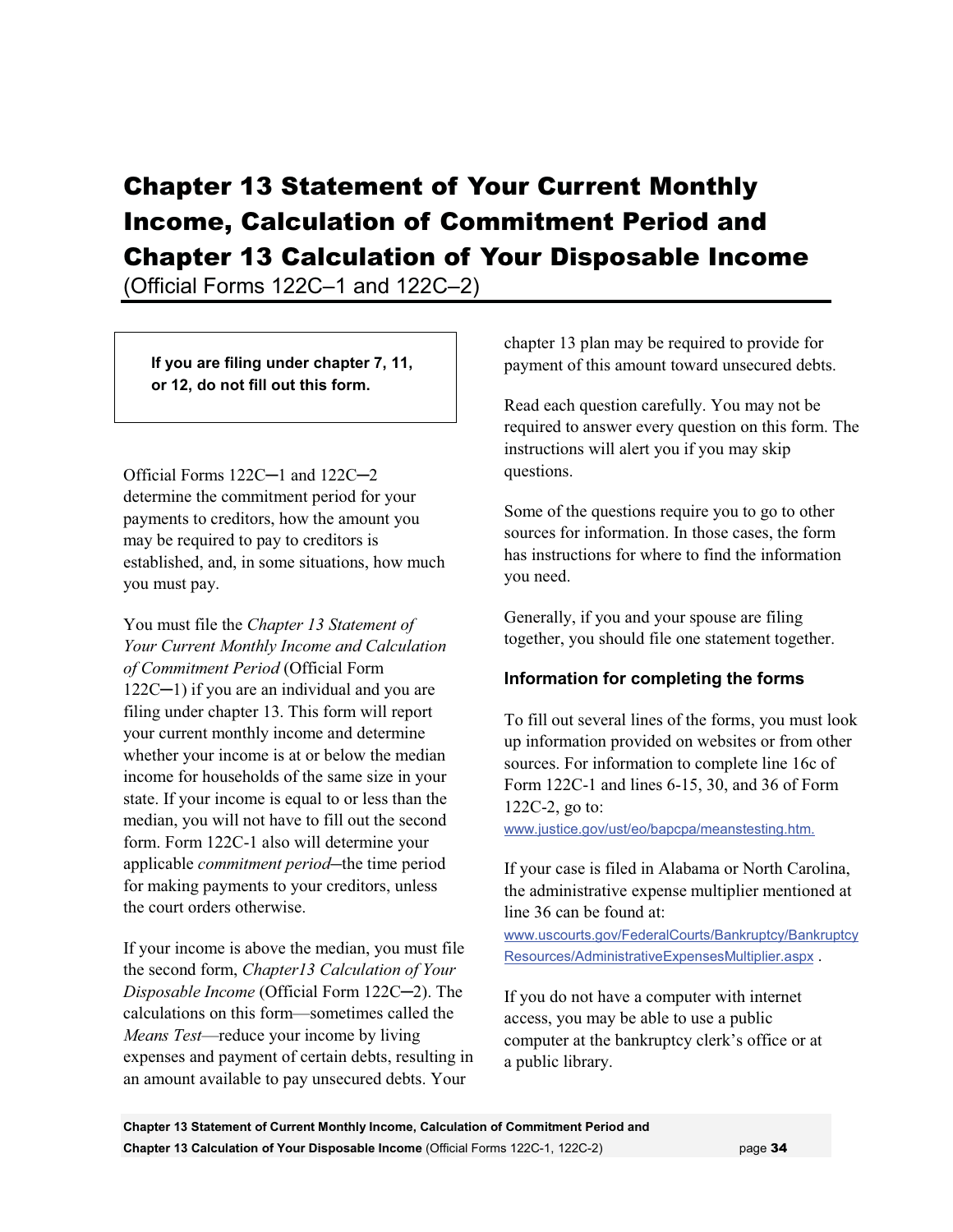### Statement of Intention for Individuals Filing Under

**Chapter 7** (Official Form 108)

**If you are filing under chapter 11, 12, or 13, do not fill out this form.**

If you are an individual filing under chapter 7, you must fill out the *Statement of Intention for Individuals Filing Under Chapter 7* (Official Form 108) if:

- **Exercise 1** creditors have claims secured by your property, or
- you have leased personal property and the lease has not expired.

The Bankruptcy Code requires you to state your intentions about such claims and provides for early termination of the automatic stay as to personal property if the statement is not timely filed. The same early termination of the automatic stay applies to any unexpired lease of personal property unless you state that you intend to assume the unexpired lease if the trustee does not do so.

To help fill out this form, use the information you have already provided on the following forms:

- *Schedule D: Creditors Who Have Claims Secured by Property* (Official Form 106D),
- *Schedule C: The Property You Claim as Exempt* (Official Form 106C), and
- *Schedule G: Executory Contracts and Unexpired Leases* (Official Form 106G).

#### **Explain what you intend to do with your property that is collateral for a claim**

If you have property that is collateral (or security) for a claim, you must state what you intend to do with that property.

You may choose either to surrender the property to the creditor, or retain the property. Below is more information about each of these options.

**You may surrender the property to the creditor.** If you surrender the property to the creditor, your bankruptcy discharge will protect you from any claim for the difference between what you owe the creditor and what the creditor receives from a sale of the property, unless the court determines that the debt is nondischargeable.

**You may want to retain the property.** If you want to retain your secured personal property, you may be able to reaffirm the debt, redeem the property, or take other action (for example, avoid a lien using 11 U.S.C. § 522(f)).

**Theory 1 You may be able to reaffirm the debt.** You may decide to remain legally obligated to pay a debt so that you can keep the property securing the debt. This is called *reaffirming a debt*. You may reaffirm the debt in full on its original terms or you and the creditor may agree to change the terms. For example, if you want to keep your car, you may reaffirm a car loan, stating that you will continue to make monthly payments for it. **Only reaffirm those debts that you are confident you can repay.** You may seek to reaffirm the debt if you sign a *Reaffirmation Agreement*, which is a contract between you and a creditor, and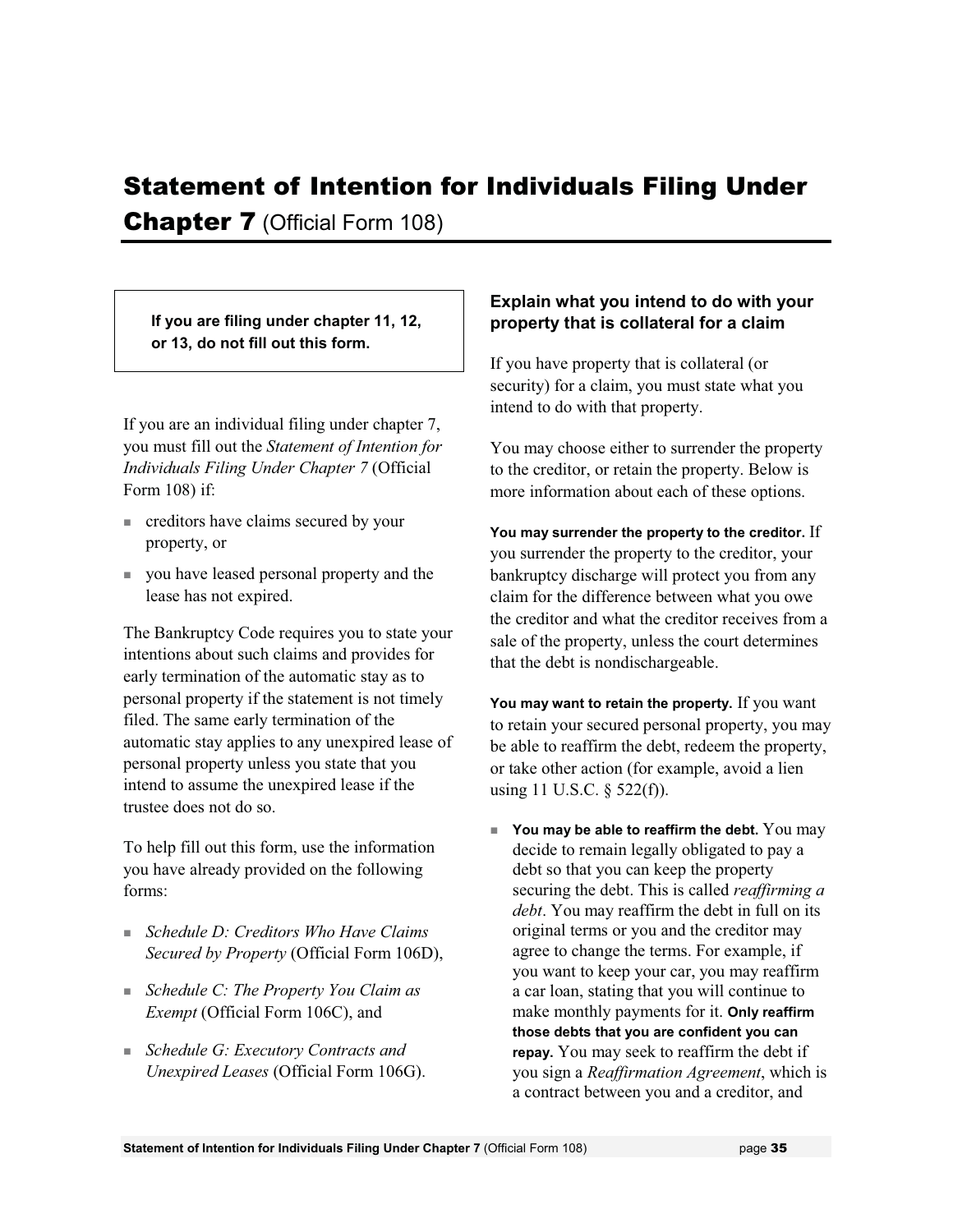you follow the proper procedure for the *Reaffirmation Agreement.* 11 U.S.C. § 524. The procedure is explained in greater detail in the Disclosures that are part of the reaffirmation documents.

- You may be able to redeem your property. 11 U.S.C. § 722. You can redeem property only if all of the following apply:
	- $\Box$  The property secures a debt that is a *consumer debt* — you incurred the debt primarily for personal, family, or household use.
	- The property is *tangible personal property* — the property is physical, such as furniture, appliances, and cars.
	- $\Box$  You are either claiming the property as exempt or the trustee has abandoned it.

To obtain court authorization to redeem your property, you must file a motion with the court. If the court grants your motion, you pay the creditor the value of the property or the amount of the claim, whichever is less. The payment will be a single lump-sum payment.

#### **Explain what you intend to do with your leased personal property**

If you lease personal property such as your car, you may be able to continue your lease if the trustee does not assume the lease. To continue your lease, you can write to the lessor that you want to assume your lease. The creditor may, at its option, notify you that it is willing to have you assume the lease and may condition the assumption on cure of any outstanding default. If the lessor notifies you that it is willing to have you assume the lease, you must write to the lessor within 30 days stating that you assume the lease. 11 U.S.C. § 365(p)(2).

#### **File the** *Statement of Intention* **before the deadline**

You must file this form either within 30 days after you file your bankruptcy petition or by the date set for the meeting of creditors, whichever is earlier. You must also deliver copies of this statement to the creditors and lessors you listed on the form. Bankruptcy Rule 1007(b)(2).

If two married people are filing together in a joint case, both are equally responsible for supplying correct information. Both debtors must sign and date the form.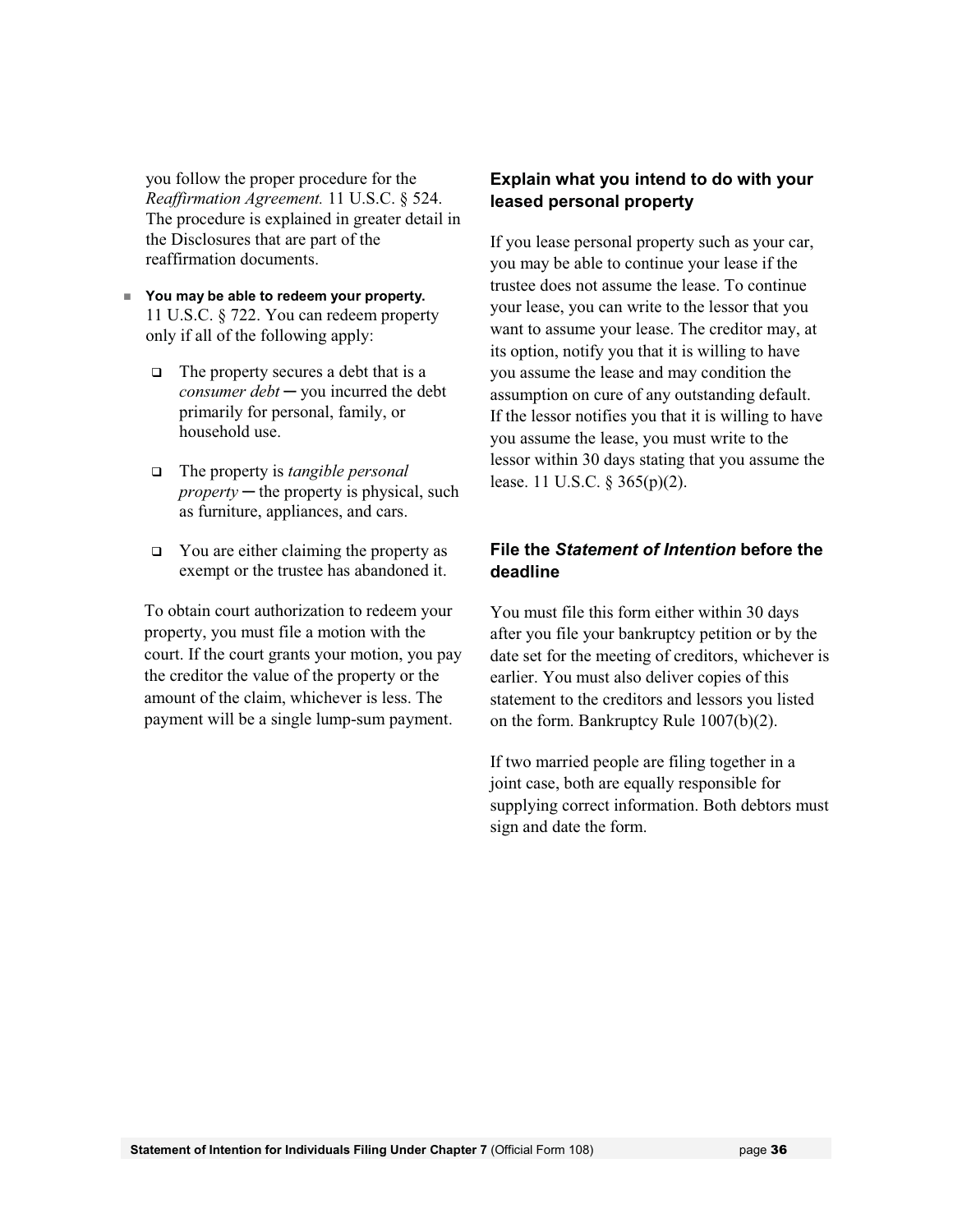### Application for Individuals to Pay the Filing Fee in **Installments** (Official Form 103A)

If you cannot afford to pay the full filing fee when you first file for bankruptcy, you may pay the fee in installments. However, in most cases, you must pay the entire fee within 120 days after you file, and the court must approve your payment timetable. Your debts will not be discharged until you pay your entire fee.

Do not file this form if you can afford to pay your full fee when you file.

If you are filing under chapter 7 and cannot afford to pay the full filing fee at all, you may be qualified to ask the court to waive your filing fee.

See *Application to Have Your Chapter 7 Filing Fee Waived* (Official Form 103B).

If a bankruptcy petition preparer helped you complete this form, make sure that person fills out the *Bankruptcy Petition Preparer's Notice, Declaration, and Signature* (Official Form 119); include a copy of it when you file this application.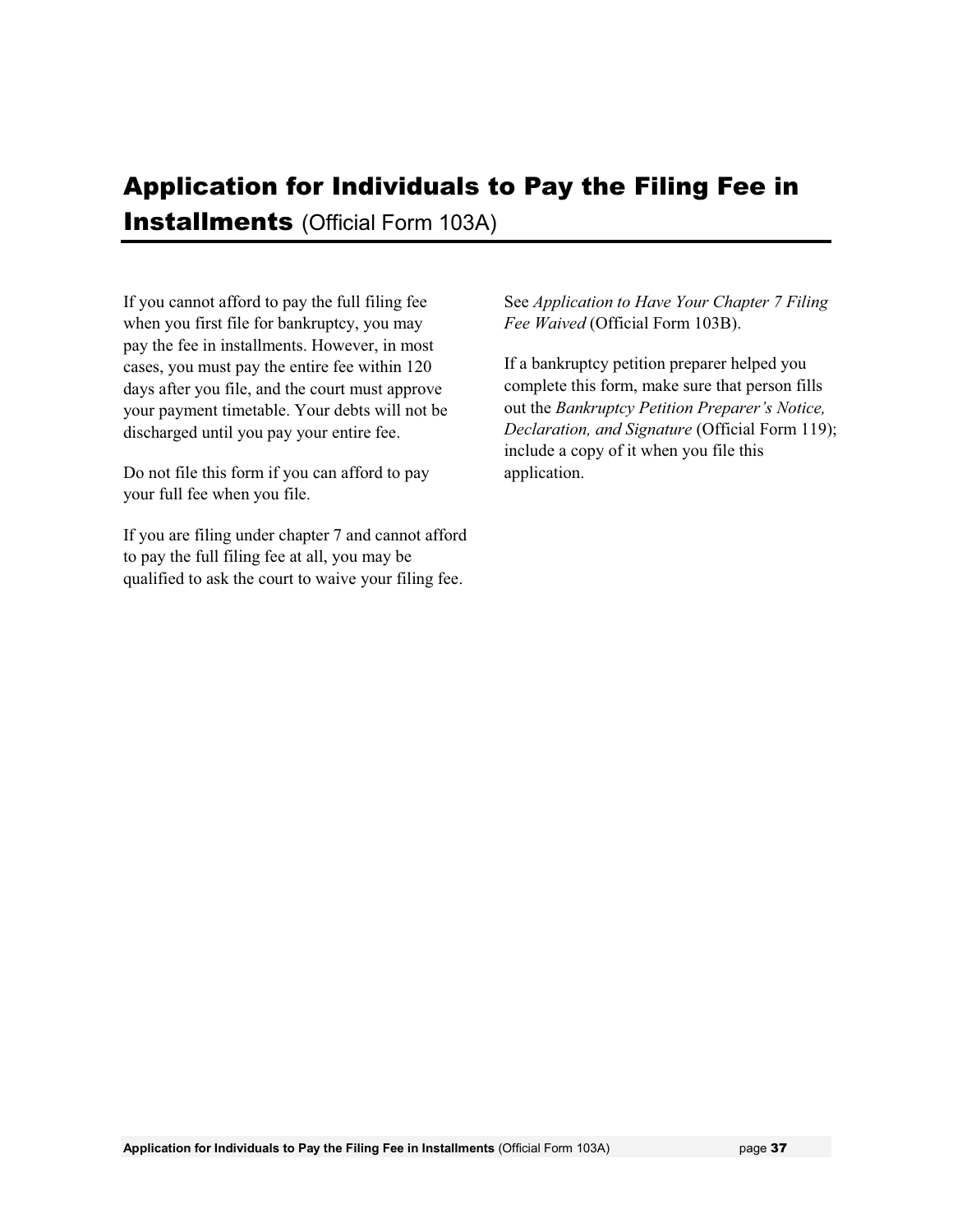### Application to Have the Chapter 7 Filing Fee

Waived (Official Form 103B)

The fee for filing a bankruptcy case under chapter 7 is \$335. If you cannot afford to pay the entire fee now in full or in installments within 120 days, use this form. If you can afford to pay your filing fee in installments, see *Application for Individuals to Pay the Filing Fee in Installments* (Official Form 103A).

If you file this form, you are asking the court to waive your fee. After reviewing your application, the court may waive your fee, set a hearing for further investigation, or require you to pay the fee in installments or in full.

#### **For your fee to be waived, all of these statements must be true:**

- - You are filing for bankruptcy under chapter 7.
- -You are an individual.
- $\blacksquare$  The total combined monthly income for your family is less than 150% of the official poverty guideline last published by the U.S. Department of Health and Human Services (DHHS). (For more information about the guidelines, go to http://www.uscourts.gov.)
- **Theorem** You cannot afford to pay the fee in installments.

*Your family* includes you, your spouse, and any dependents listed on *Schedule I.* Your family may be different from your *household*, referenced on *Schedules I* and *J*. Your household may include your unmarried partner and others who live with you and with whom you share income and expenses.

If a bankruptcy petition preparer helped you complete this form, make sure that person fills out *Bankruptcy Petition Preparer's Notice, Declaration, and Signature* (Official Form 119); include a copy of it when you file this application.

If you have already completed the following forms, the information on them may help you when you fill out this application:

- - *Schedule A/B: Property* (Official Form 106A/B)
- - *Schedule I: Your Income* (Official Form 106I)
- - *Schedule J: Your Expenses* (Official Form 106J)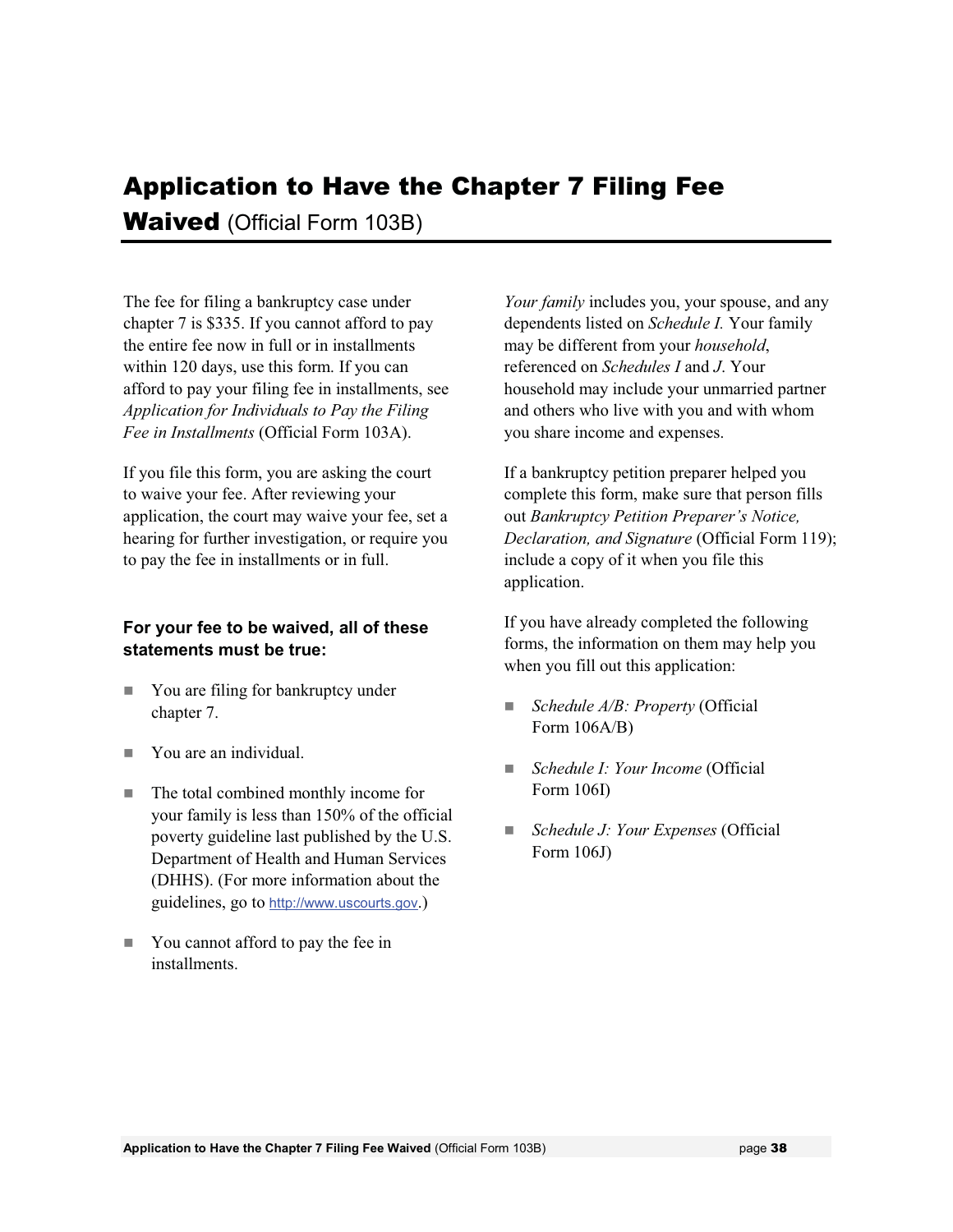## For Individual Chapter 11 Cases: List of Creditors Who Have the 20 Largest Unsecured Claims Against You and Are Not Insiders (Official Form 104)

**If you are filing under chapter 7, 12, or 13, do not fill out this form.**

The people or organizations to whom you owe money are called your *creditors*. A *claim* is a creditor's right to payment. If you are an individual filing for bankruptcy under chapter 11, you must fill out *For Individual Chapter 11 Cases: List of Creditors Who Have the 20 Largest Unsecured Claims Against You and Are Not Insiders* (Official Form 104).

Creditors may have different types of claims:

- -Secured claims, or
- -Unsecured claims.

If your debts are not paid, creditors with secured claims may be able to get paid from specific property in which that creditor has an interest, such as a mortgage or a lien. If a creditor has security interest in your property, but the value of the property available to pay the creditor is less than the amount you owe the creditor, the creditor has both a secured and an unsecured claim against you. The amount of the unsecured claim is the total claim minus the value of the property that is available to pay the creditor.

Generally, creditors with unsecured claims do not have rights against specific property, or the specific property in which the creditor has rights is not worth enough to pay the creditor in

full. For example, if you owe a creditor \$30,000 for your car and the creditor has a security interest in your car but the car is worth only \$20,000, the creditor has a \$20,000 secured claim and a \$10,000 unsecured claim.

| \$30,000<br>— \$20.000 | Total amount you owe creditor<br>Amount your car is worth (amount of<br>secured claim) |
|------------------------|----------------------------------------------------------------------------------------|
| \$10,000               | Amount of unsecured claim                                                              |

Many claims have a specific amount, and you clearly owe them. However, some claims are uncertain when you file for bankruptcy, or they become due only after you file. You must include such claims when listing your 20 largest unsecured claims on this list.

#### **Claims may be contingent, unliquidated, or disputed.**

The form asks you to identify claims that are:

- -Contingent claims,
- -Unliquidated claims, or
- -Disputed claims.

A claim is *contingent* if you are not obligated to pay it unless a particular event occurs after you file for bankruptcy. You owe a contingent claim, for example, if you cosigned someone else's loan. You may not have to pay unless that person later fails to repay the loan.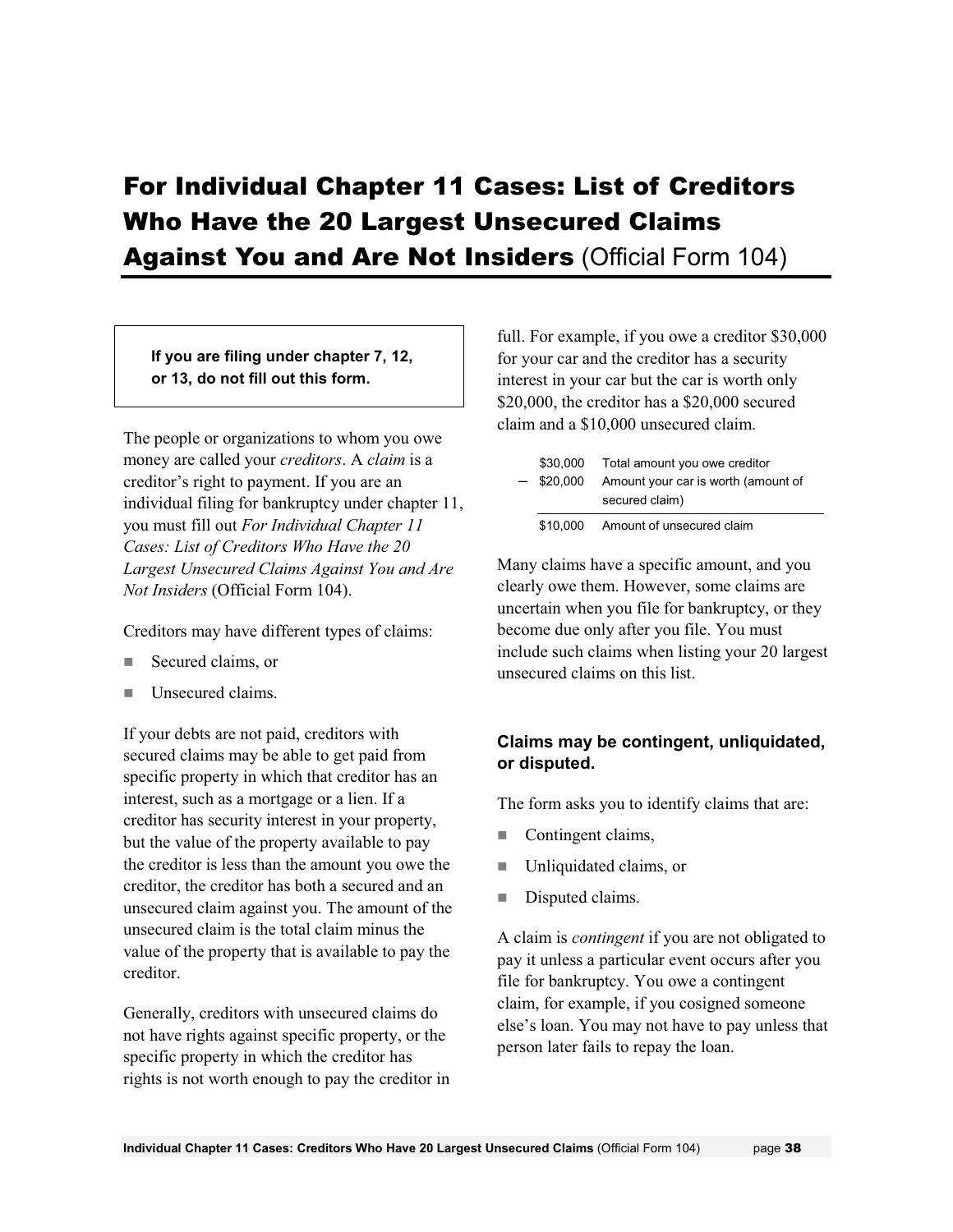A claim is *unliquidated* if the amount of the debt cannot be readily determined, such as by referring to an agreement or by a simple computation. An unliquidated claim is one for which there may be a definite liability but where the amount has not been set. For instance, if you were involved in a car accident, the victim may have an unliquidated claim against you because the amount of damages has not been set.

A claim is *disputed* if you do not agree that you owe the debt. For instance, your claim is disputed if a bill collector demands payment for a bill you believe you already fully paid.

A single claim can have one, more than one, or none of these characteristics.

#### **On this form, list the creditors with the 20 largest unsecured claims who are not insiders**

You must file this form when you file your chapter 11 bankruptcy case with the court.

When you list the 20 largest unsecured creditors, include all unsecured creditors, except for the following two types of creditors, even if you plan to pay them. Do not include:

- - Anyone who is an *insider. Insiders* include relatives; general partners of you or your relatives; corporations of which you are an officer, director, or person in control; and any managing agent. 11 U.S.C. § 101(31).
- **EXECUTE:** Secured creditors, unless the unsecured claim resulting from inadequate collateral value places the creditor among the holders of the 20 largest unsecured claims.

Make sure that all of the creditors listed on this form are also listed on either *Schedule D: Creditors Who Have Claims Secured by Property* (Official Form 106D) or *Schedule E/F: Creditors Who Have Unsecured Claims* (Official Form 106E/F).

On the form, you will fill in what the claim is for. Examples include trade debts, bank loans, professional services, and government contracts.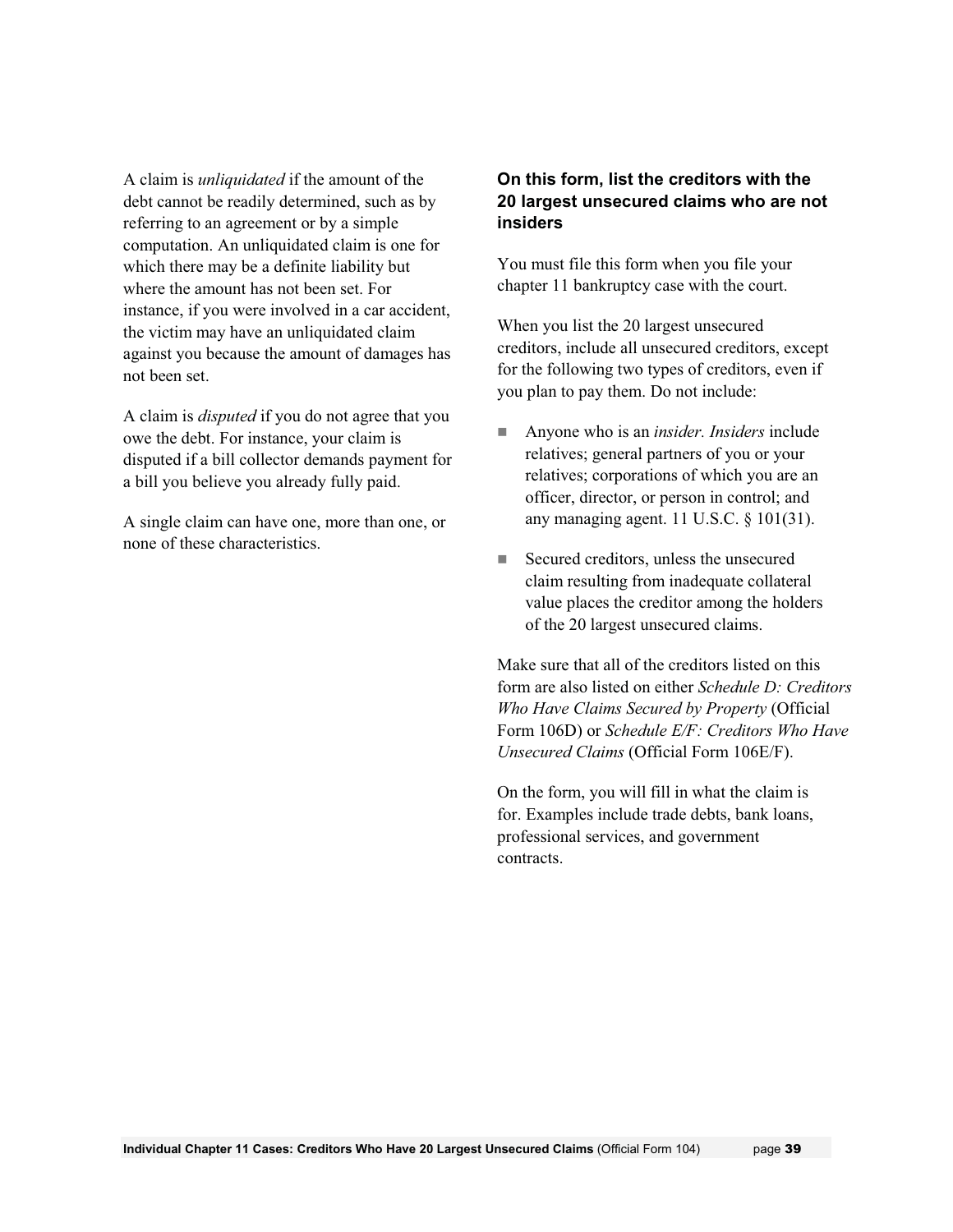# Glossary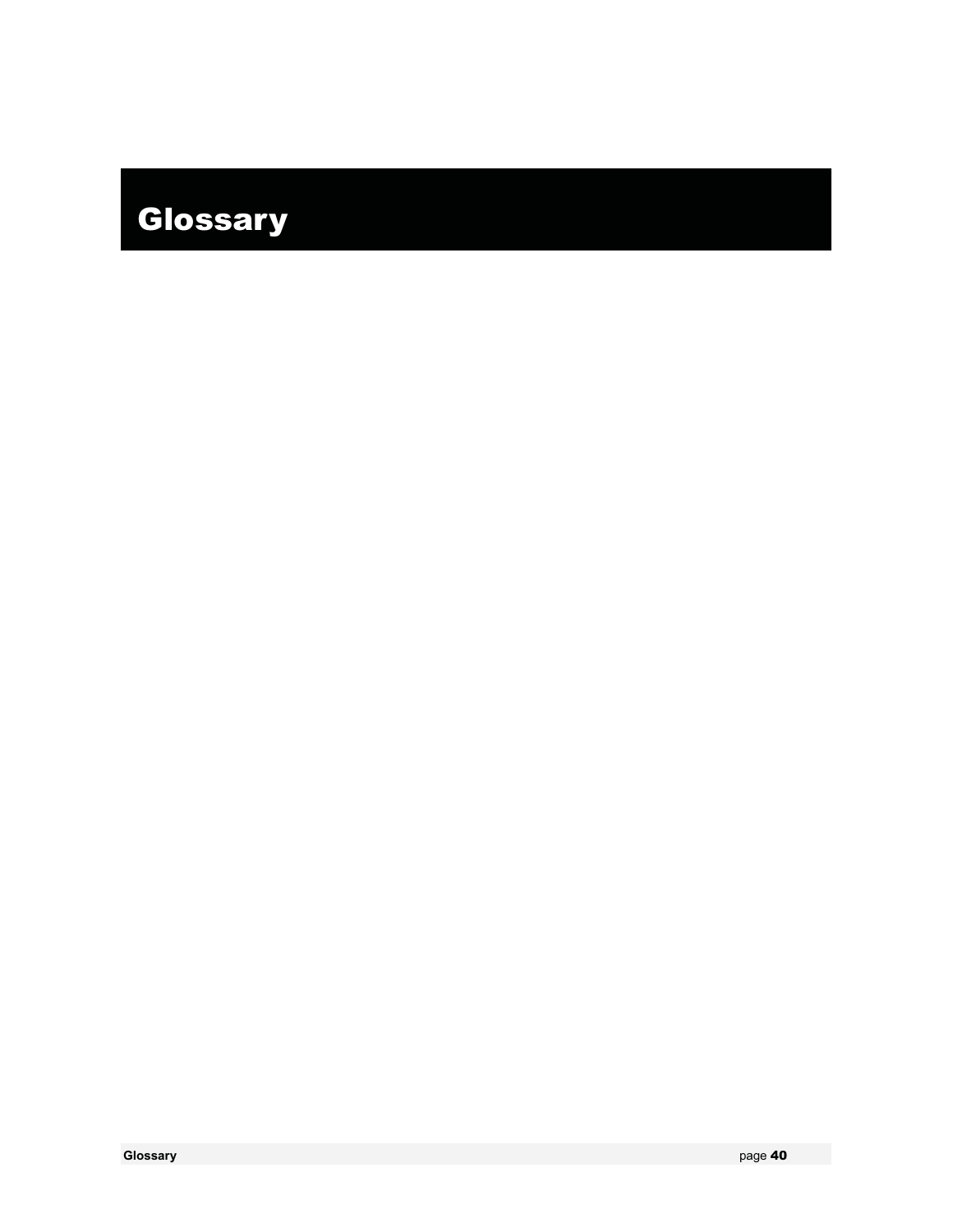### Definitions of Some Terms Used in the Forms for Individuals Filing for Bankruptcy

Here are definitions of some of the important terms used in the forms for individuals who are filing for bankruptcy. See *Bankruptcy Basics* (www.uscourts.gov/FederalCourts) for more information about filing for bankruptcy and other important terms you should know. These definitions are intended only to provide guidance. They are not a substitute for legal advice.

**Annuity** — A contract for the periodic payment of money to you, either for life or for a number of years.

**Bankruptcy petition preparer** — A person or business, other than a lawyer or someone who works for a lawyer, that charges a fee to prepare bankruptcy documents. Under your direction and control, the bankruptcy petition preparer generates bankruptcy forms for you to file by typing them. Because they are not attorneys, they cannot give legal advice or represent you in bankruptcy court. Also called *typing services*.

**Business debt** — A debt that you incurred to obtain money for a business or investment or incurred through the operation of the business or investment.

**Claim** — A creditor's right to payment, even if contingent, disputed, unliquidated, or unmatured.

**Codebtor** — A person or entity that may also be responsible for paying a claim against the debtor.

**Collateral** — Specific property subject to a lien from which a creditor may be paid ahead of other creditors without liens on that property. Includes a mortgage, security interest, judgment lien, statutory lien, or other lien.

**Community property** — A type of property ownership available in certain states for property owned by spouses and, in some instances, legal equivalents of spouses. Community property states and territories include Arizona, California, Idaho, Louisiana, Nevada, New Mexico, Puerto Rico, Texas, Washington, and Wisconsin.

**Consumer debt** — A debt you incurred primarily for a personal, family, or household purpose.

**Contingent claim** — A debt you are not obligated to pay unless a particular event occurs after you file for bankruptcy. You owe a contingent claim, for example, if you cosigned someone else's loan. You may not have to pay unless that person later fails to repay the loan.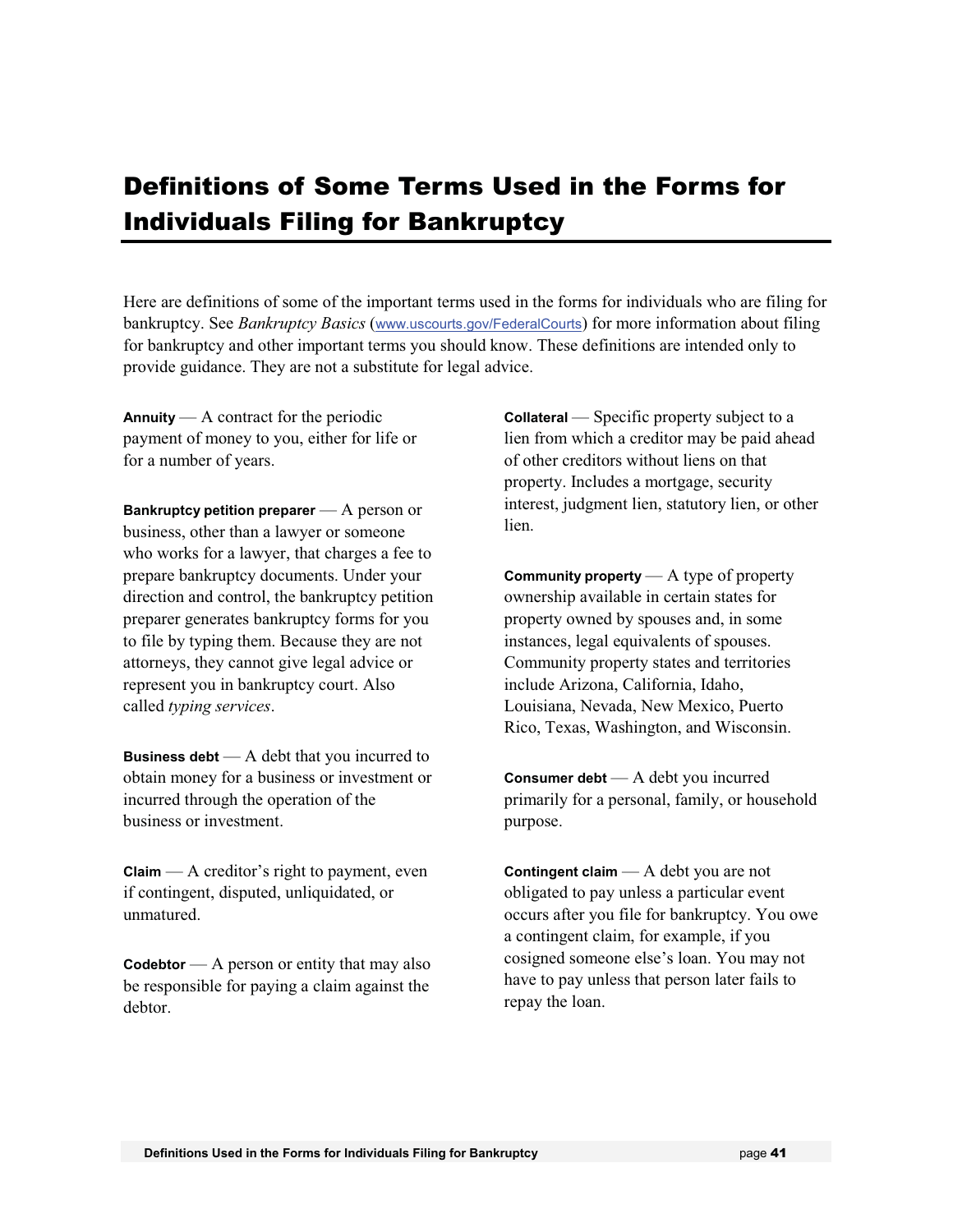**Creditor matrix or mailing matrix — A list of** names and addresses of all of your creditors, formatted as a mailing list according to instructions from the bankruptcy court in which you file.

**Creditor** — A person or organization to whom you owe money or who claims that you owe it money.

**Current value, fair market value, or value** — The amount property is worth, which may be more or less than when you purchased the property. Absent specific instruction, the value should be the price that could be realized from a cash sale or liquidation without duress within a reasonable time. See the instructions for specific forms regarding whether the value requested is as of the date of the filing of the petition, the date you complete the form, or some other date.

**Debtor 1** — A debtor filing alone or one person in married couple who is filing a bankruptcy case with a spouse. The same person retains this designation in all of the forms.

**Debtor 2** — A second person in a married couple who is filing a bankruptcy case with a spouse.

**Dependent** — A person who is economically dependent on you regardless of whether the person can be claimed as a dependent on your federal tax return. However, *Chapter 7 Means Test Calculation* (Official Form 122A-2) and *Chapter 13 Calculation of Your Disposable Income* (Official Form 122C-2) use the term in a more limited way. See the instructions on those forms.

**Discharge** — A discharge in bankruptcy relieves you after your bankruptcy case is over from having to pay debts that you owed before you filed your bankruptcy case. Most debts are covered by the discharge, but not all. (The instruction booklet explains more about common debts that are not discharged in bankruptcy.) Only your personal liability is removed by the discharge.

**Disputed claim** — A debt you do not agree that you owe. For instance, your claim is disputed if a bill collector demands payment for a bill you believe you already fully paid.

**Eviction judgment**  $\rightarrow$  A judgment for possession that your landlord has obtained in an eviction, unlawful detainer action, or similar proceeding.

**Executory contract** — A contract between you and someone else in which both of you still have obligations to perform under the contract at the time you file for bankruptcy.

**Exempt property** — Property, or the value of a portion of it, that the law allows you to keep for your use rather than surrender it for the payment of your debts, provided that you follow the correct procedure to claim the exemption.

**Garnishment** — A procedure by which a creditor can reach money of yours that is in the hands of a third party to satisfy a debt. Garnishments are sometimes used by creditors to obtain money from your wages or bank account.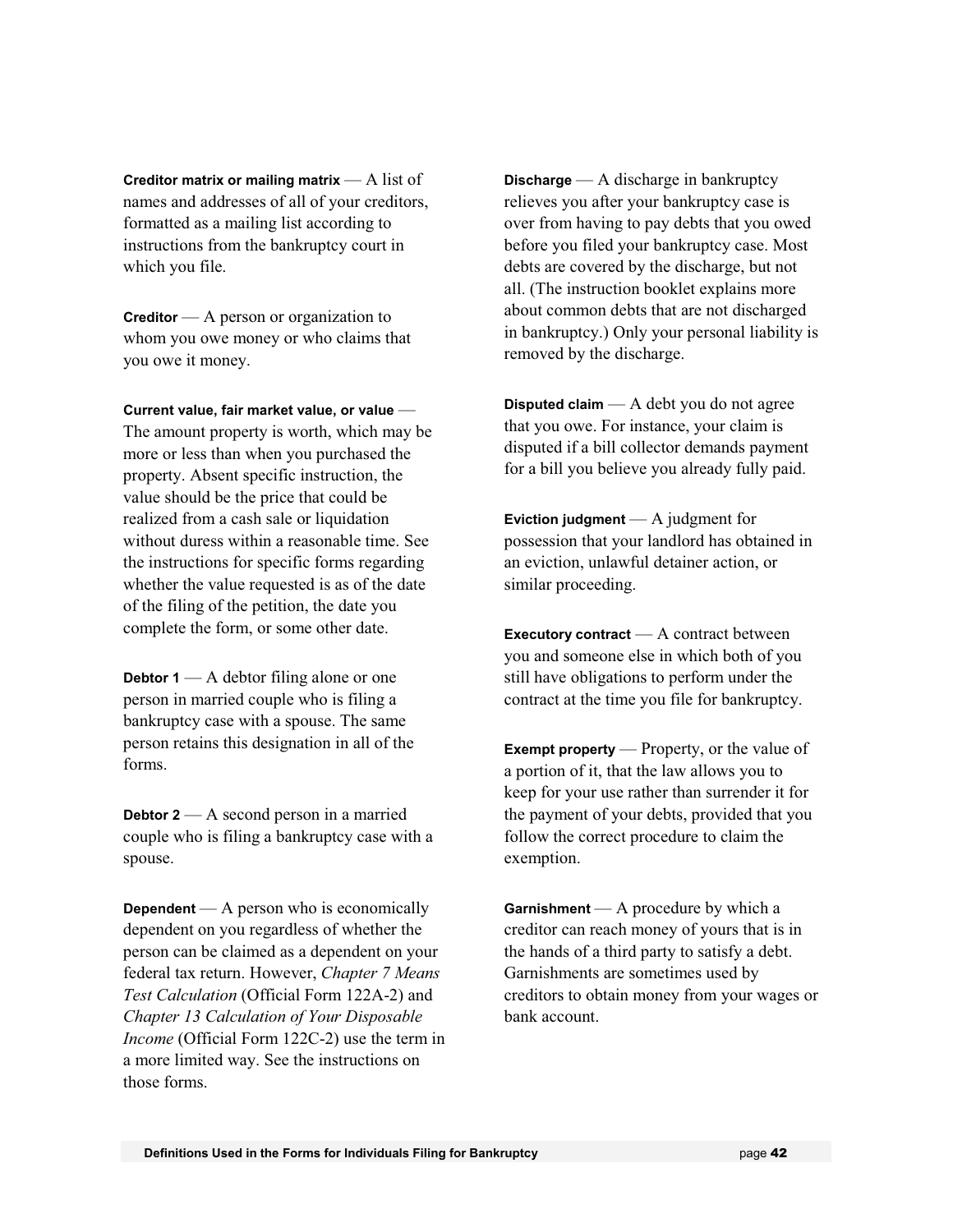**Individual debtor** — A human being who is filing for bankruptcy either alone or with a spouse, whether or not the individual owns a business.

**Joint case** — A single case filed by a married couple.

**Judgment lien** — A lien that arises as a result of a judgment against you.

**Legal equivalent of a spouse** — A person recognized by applicable nonfederal law as having a relationship with the debtor that grants legal rights and responsibilities equivalent, in whole or in part, to those granted to a spouse.

**Legal or equitable interest** — A broad term that includes all kinds of property interests in both tangible and intangible property, whether or not anyone else has an interest in that property.

**Negotiable instrument** — A financial instrument that you can transfer to someone by signing or delivering it, including personal checks, cashiers' checks, promissory notes, and money orders.

**Non-individual debtor** — A debtor that is not a human being – for example, an artificial entity such as a corporation, partnership, or limited liability company (LLC).

**Non-negotiable instrument** — A financial instrument that you cannot transfer to someone by signing or delivering it.

**Nonpriority unsecured claim** — A debt that generally will be paid after priority unsecured claims are paid. The most common examples are credit card bills, medical bills, and educational loans.

**Payment advice** — A statement such as a pay stub or earnings statement from your employer that shows all earnings and deductions from your pay.

**Presumption of abuse** — A rebuttable legal presumption that you have too much income after allowed expenses to be granted relief under chapter 7.

**Priority unsecured claim** — A debt that the Bankruptcy Code requires to be paid before most other unsecured claims are paid. The most common examples are certain income tax debts and past due alimony or child support.

**Property you own** — Includes property you have purchased, even if you owe money on it, such as a home with a mortgage or an automobile with a lien.

**Reaffirming a debt** — Agreeing to repay a debt that would otherwise be discharged by entering into a new written agreement with the creditor. A reaffirmation agreement may allow you to keep property that a creditor has the right to take from you because it secures the debt being reaffirmed. For a reaffirmation agreement to be effective, there are many procedural and legal requirements that must be satisfied during the bankruptcy case.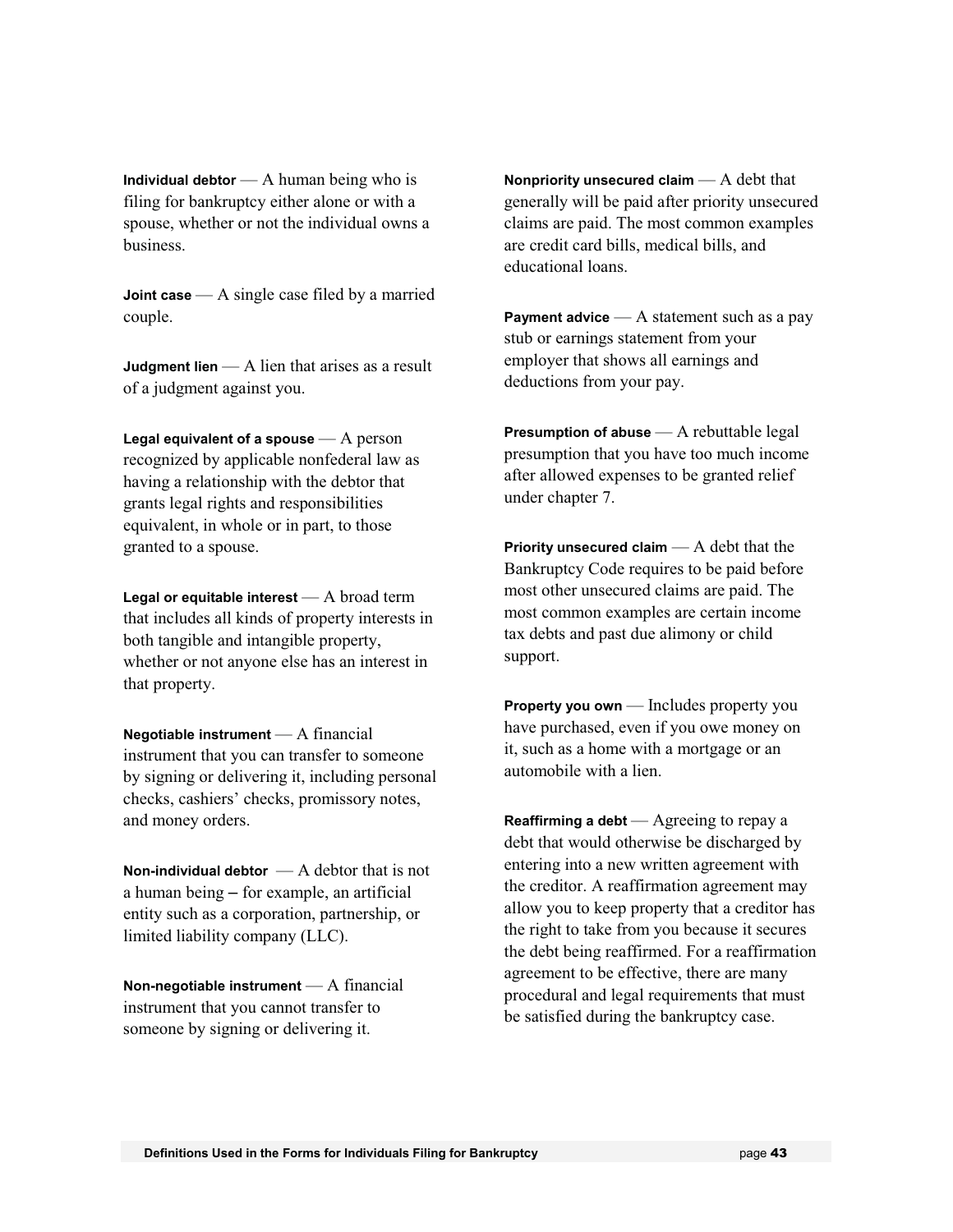**Secured claim —** A claim that may be satisfied in whole or in part either

- $\blacksquare$  by a charge against or an interest in specific property of the debtor, or
- **U** by a right of setoff.

Common examples of creditors who have secured claims are lenders from your car, your home, or your furniture.

**Sole proprietorship** — A business you own as an individual that is not a separate legal entity such as a corporation, partnership, or LLC. Sole proprietors must use the bankruptcy forms that are numbered in the 100 series.

**Statutory lien** — A lien that arises as a result of a statute.

**Unexpired lease** —A lease that is in effect at the time you filed for bankruptcy.

**Unliquidated claim** — A debt with an amount cannot be readily determined, such as by referring to an agreement or by a simple computation. An unliquidated claim is one for which there may be a definite liability but where the value has not been set. For instance, if you were involved in a car accident, the victim may have an unliquidated claim against you because the amount of damages has not been determined.

**Unsecured claim** — A claim held by a creditor who does not have security interest in or other lien on your property or a right of setoff.

**You** — A debtor filing alone or one person in married couple who is filing a bankruptcy case with a spouse.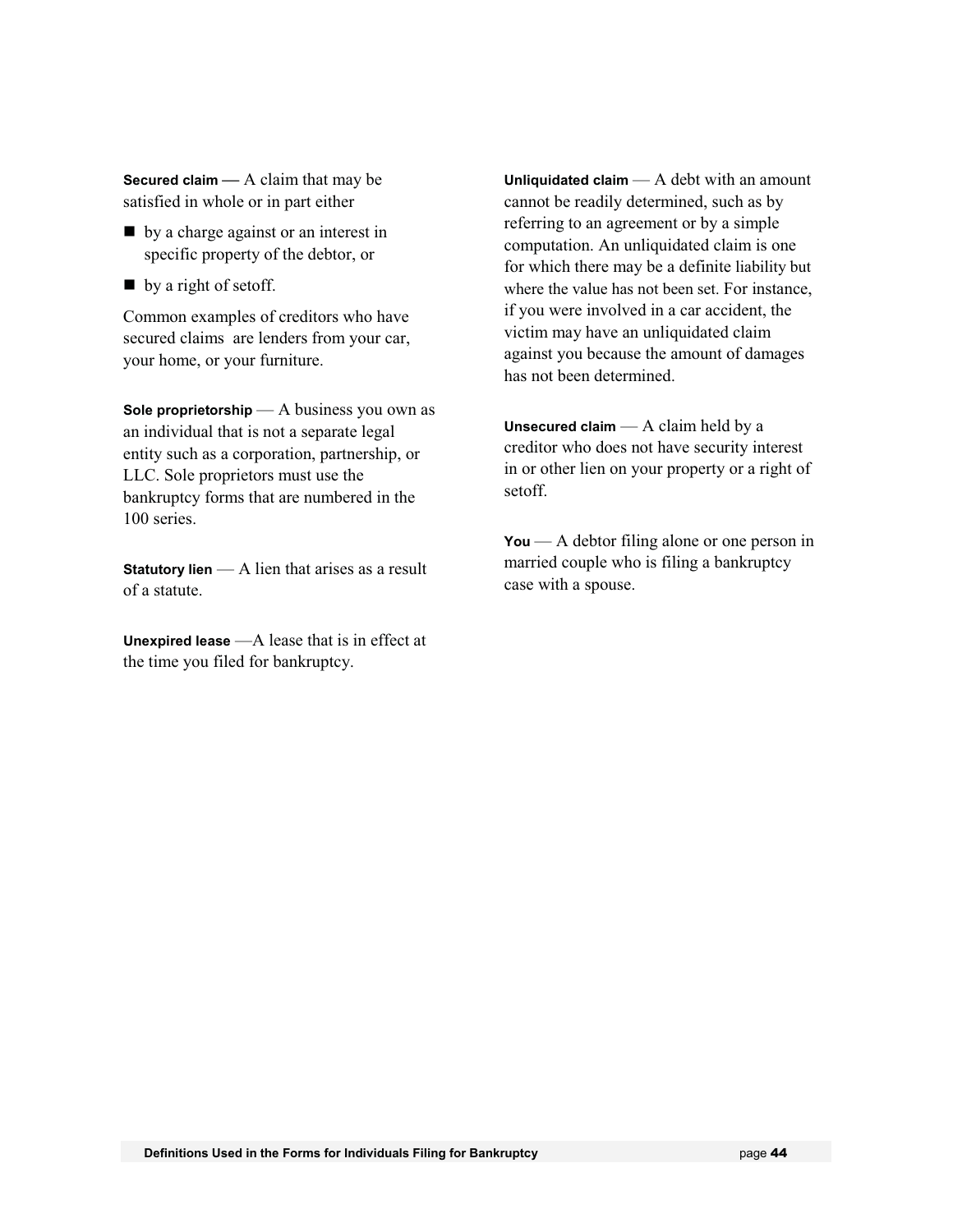## *W. Va. Code § 38-10-4*

Current through Acts of the 2015 Regular Session.

## *Michie's ™ West Virginia Code* **>** *Chapter 38. Liens.* **>** *Article 10. Federal Tax Liens; Orders and Decrees in Bankruptcy.*

## **§ 38-10-4. Exemptions of property in bankruptcy proceedings.**

Pursuant to the provisions of *11 U. S. C. § 522(b) (1)*, this state specifically does not authorize debtors who are domiciled in this state to exempt the property specified under the provisions of *11 U. S. C. § 522(d)*.

Any person who files a petition under the federal bankruptcy law may exempt from property of the estate in a bankruptcy proceeding the following property:

- **(a)** The debtor's interest, not to exceed twenty-five thousand dollars in value, in real property or personal property that the debtor or a dependent of the debtor uses as a residence, in a cooperative that owns property that the debtor or a dependent of the debtor uses as a residence or in a burial plot for the debtor or a dependent of the debtor: Provided, That when the debtor is a physician licensed to practice medicine in this state under article three [*§§ 30-3-1* et seq.] or article fourteen [*§§ 30-14-1* et seq.], chapter thirty of this code, and has commenced a bankruptcy proceeding in part due to a verdict or judgment entered in a medical professional liability action, if the physician has current medical malpractice insurance in the amount of at least one million dollars for each occurrence, the debtor physician's interest that is exempt under this subsection may exceed twenty-five thousand dollars in value but may not exceed two hundred fifty thousand dollars per household.
- **(b)** The debtor's interest, not to exceed two thousand four hundred dollars in value, in one motor vehicle.
- **(c)** The debtor's interest, not to exceed four hundred dollars in value in any particular item, in household furnishings, household goods, wearing apparel, appliances, books, animals, crops or musical instruments that are held primarily for the personal, family or household use of the debtor or a dependent of the debtor: Provided, That the total amount of personal property exempted under this subsection may not exceed eight thousand dollars.
- **(d)** The debtor's interest, not to exceed one thousand dollars in value, in jewelry held primarily for the personal, family or household use of the debtor or a dependent of the debtor.
- **(e)** The debtor's interest, not to exceed in value eight hundred dollars plus any unused amount of the exemption provided under subsection (a) of this section in any property.
- **(f)** The debtor's interest, not to exceed one thousand five hundred dollars in value, in any implements, professional books or tools of the trade of the debtor or the trade of a dependent of the debtor.
- **(g)** Any unmeasured life insurance contract owned by the debtor, other than a credit life insurance contract.
- **(h)** The debtor's interest, not to exceed in value eight thousand dollars less any amount of property of the estate transferred in the manner specified in  $11 \, U$ . S. C. § 542(d), in any accrued dividend or interest under, or loan value of, any unmeasured life insurance contract owned by the debtor under which the insured is the debtor or an individual of whom the debtor is a dependent.
- **(i)** Professionally prescribed health aids for the debtor or a dependent of the debtor.
- **(j)** The debtor's right to receive:
	- **(1)** A social security benefit, unemployment compensation or a local public assistance benefit;
	- **(2)** A veterans' benefit;
	- **(3)** A disability, illness or unemployment benefit;
	- **(4)** Alimony, support or separate maintenance, to the extent reasonably necessary for the support of the debtor and any dependent of the debtor;